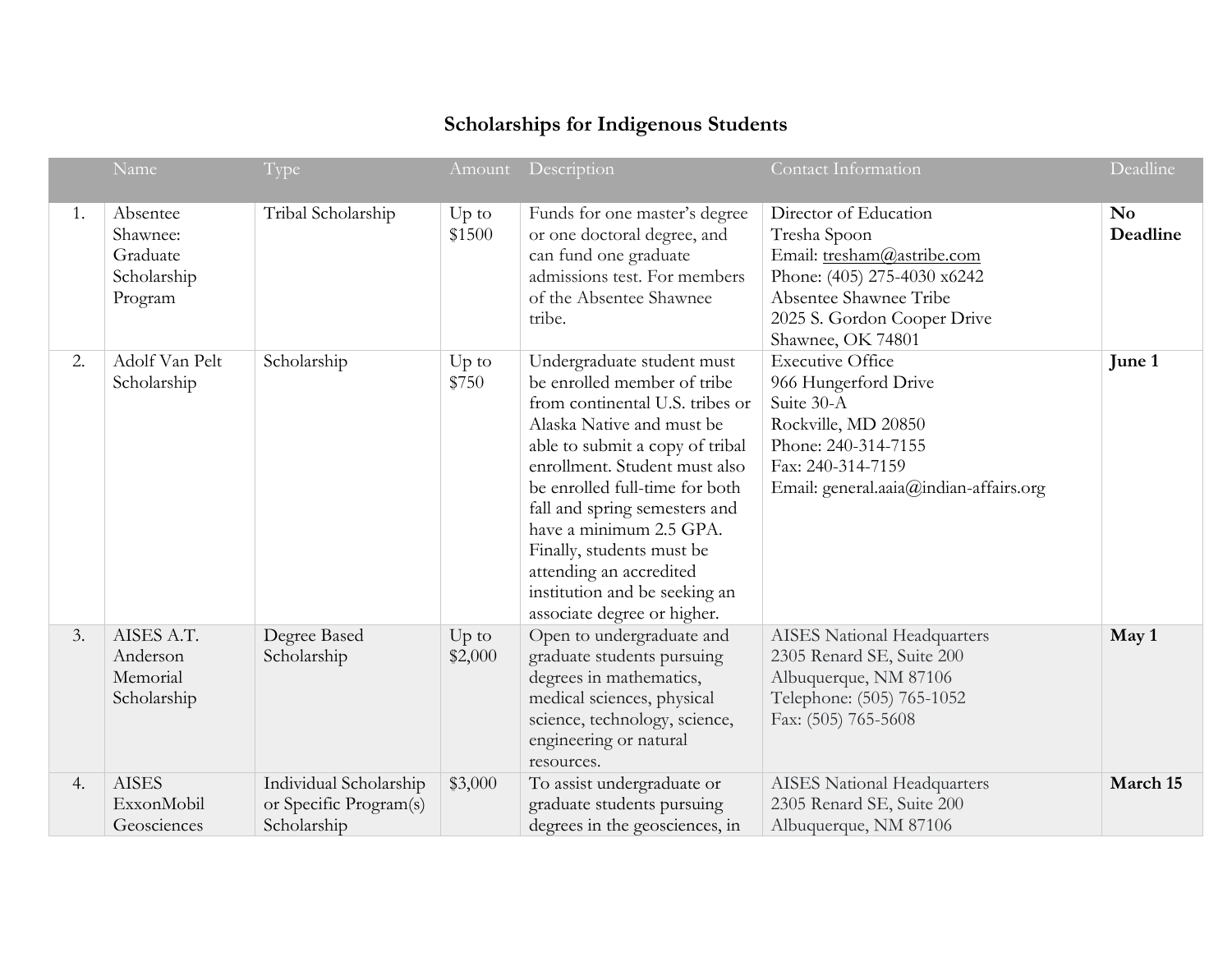|    | (Field Work)<br>Scholarship<br>Program                                |                           |                   | financing field work and<br>research. Scholarships are<br>intended to directly support<br>geology mapping/geological<br>field-based analysis, or<br>geophysical fieldwork.                                                                                                                                                                                                                      | Telephone: (505) 765-1052<br>Fax: (505) 765-5608                                                                                                                           |         |
|----|-----------------------------------------------------------------------|---------------------------|-------------------|-------------------------------------------------------------------------------------------------------------------------------------------------------------------------------------------------------------------------------------------------------------------------------------------------------------------------------------------------------------------------------------------------|----------------------------------------------------------------------------------------------------------------------------------------------------------------------------|---------|
| 5. | Allogan Slagle<br>Memorial<br>Scholarship                             | Scholarship               | $Up$ to<br>\$750  | Undergraduate and graduate<br>student must be from a non-<br>federally recognized tribe<br>(students from state<br>recognized tribes may apply).<br>Students must also be enrolled<br>as full-time students for both<br>fall and spring semesters and<br>have a minimum 2.5 GPA.<br>Students must be attending an<br>accredited institution and be<br>seeking an associate degree or<br>higher. | <b>Executive Office</b><br>966 Hungerford Drive<br>Suite 30-A<br>Rockville, MD 20850<br>Phone: 240-314-7155<br>Fax: 240-314-7159<br>Email: general.aaia@indian-affairs.org | June 1  |
| 6. | American<br>Chemical Society<br>Scholars Program                      | Need-Based<br>Scholarship | Up to<br>\$5,000  | Applicants must be United<br>States citizens, enrolled full-<br>time at an accredited<br>university, demonstrate<br>financial need according to<br>FAFSA and maintain a GPA<br>of 3.0 higher and be pursuing<br>a college degree in chemical<br>sciences or chemical<br>technology                                                                                                              | American Chemistry Society Scholars<br>Program<br>1155 16th St. NW<br>Washington, DC 20036<br>$(202)$ 872-6250<br>scholars@acs.org                                         | March 1 |
| 7. | American Indian<br>College Fund Full<br>Circle Scholarship<br>Program | Need-Based<br>Scholarship | Around<br>\$1,000 | Native American and Alaskan<br>Native students who are<br>attending non-tribal public or<br>private universities in the<br>United States. applicants must                                                                                                                                                                                                                                       | American Indian College Fund Full Circle<br>Scholarship Program<br>8333 Greenwood Blvd.<br>Denver, CO 80221<br>$(303)$ 426-8900                                            | May 31  |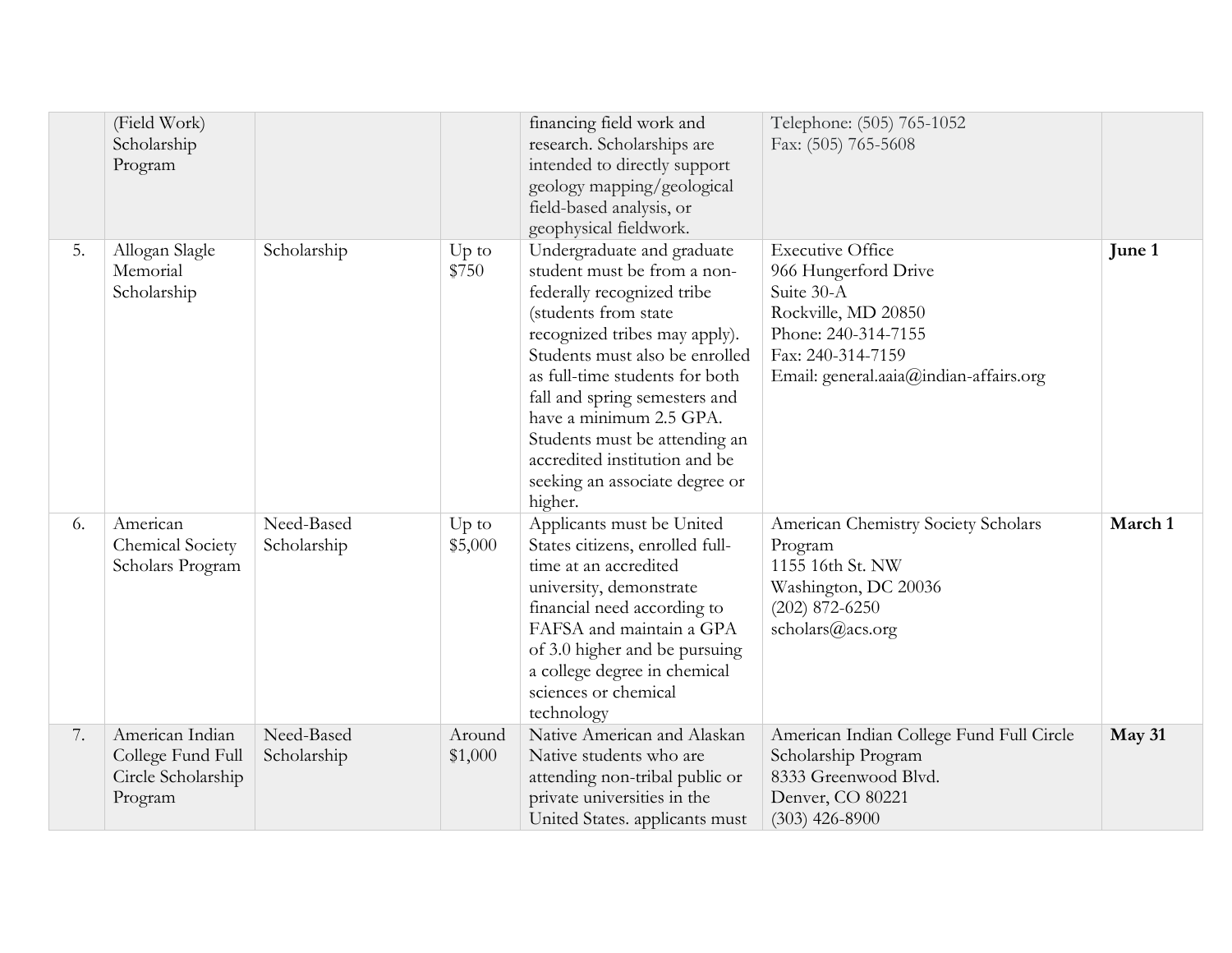|     |                                                                                     |             |                    | be U.S. citizens, enrolled full-<br>time in an accredited<br>university, recognized as a<br>member of a recognized tribe<br>or descendant of an enrolled<br>tribal member, and possess a<br>minimum GPA of 2.0.                                                                                                                                                         | scholarships@collegefund.org                                                                                                                                                                          |         |
|-----|-------------------------------------------------------------------------------------|-------------|--------------------|-------------------------------------------------------------------------------------------------------------------------------------------------------------------------------------------------------------------------------------------------------------------------------------------------------------------------------------------------------------------------|-------------------------------------------------------------------------------------------------------------------------------------------------------------------------------------------------------|---------|
| 8.  | American Indian<br><b>Education Fund</b><br>Graduate Student<br>Scholarship         | Scholarship | Up to<br>\$2,000   | Students must be enrolled<br>between 6-18 credit hours,<br>minimum 2.5 GPA, enrolled in<br>a tribe or have a parent who is<br>an enrolled member.                                                                                                                                                                                                                       | American Indian Education Foundation<br>Marie Keller<br>Long Term Solutions Program Manager<br>2401 Eglin St<br>Rapid City, South Dakota 57703<br>Tel.: 866-866-8642<br>mkeller@nativepartnership.org | May 15  |
| 9.  | American Indian<br><b>Education Fund</b><br>Undergraduate<br>Student<br>Scholarship | Scholarship | $Up$ to<br>\$2,000 | Students must be enrolled in a<br>tribe or have a parent who is<br>an enrolled member and must<br>maintain a GPA of 2.0 or<br>higher and submit grades each<br>semester.                                                                                                                                                                                                | American Indian Education Foundation<br>Marie Keller<br>Long Term Solutions Program Manager<br>2401 Eglin St<br>Rapid City, South Dakota 57703<br>Tel.: 866-866-8642<br>mkeller@nativepartnership.org | April 4 |
| 10. | American Indian<br>Graduate Center<br>AIGC Fellowship                               | Fellowship  | Varies             | United States federally<br>recognized American Indian<br>and Alaska Native community<br>members (students) who are<br>pursuing a graduate or<br>professional level education.<br>To be considered, applicants<br>must be pursuing a master,<br>doctorate or professional<br>degree as a full-time student at<br>an accredited graduate or<br>professional school in the | 3701 San Mateo NE #200,<br>Albuquerque, NM 87110<br>505-881-4584<br>fellowships@aigcs.org.                                                                                                            | June 1  |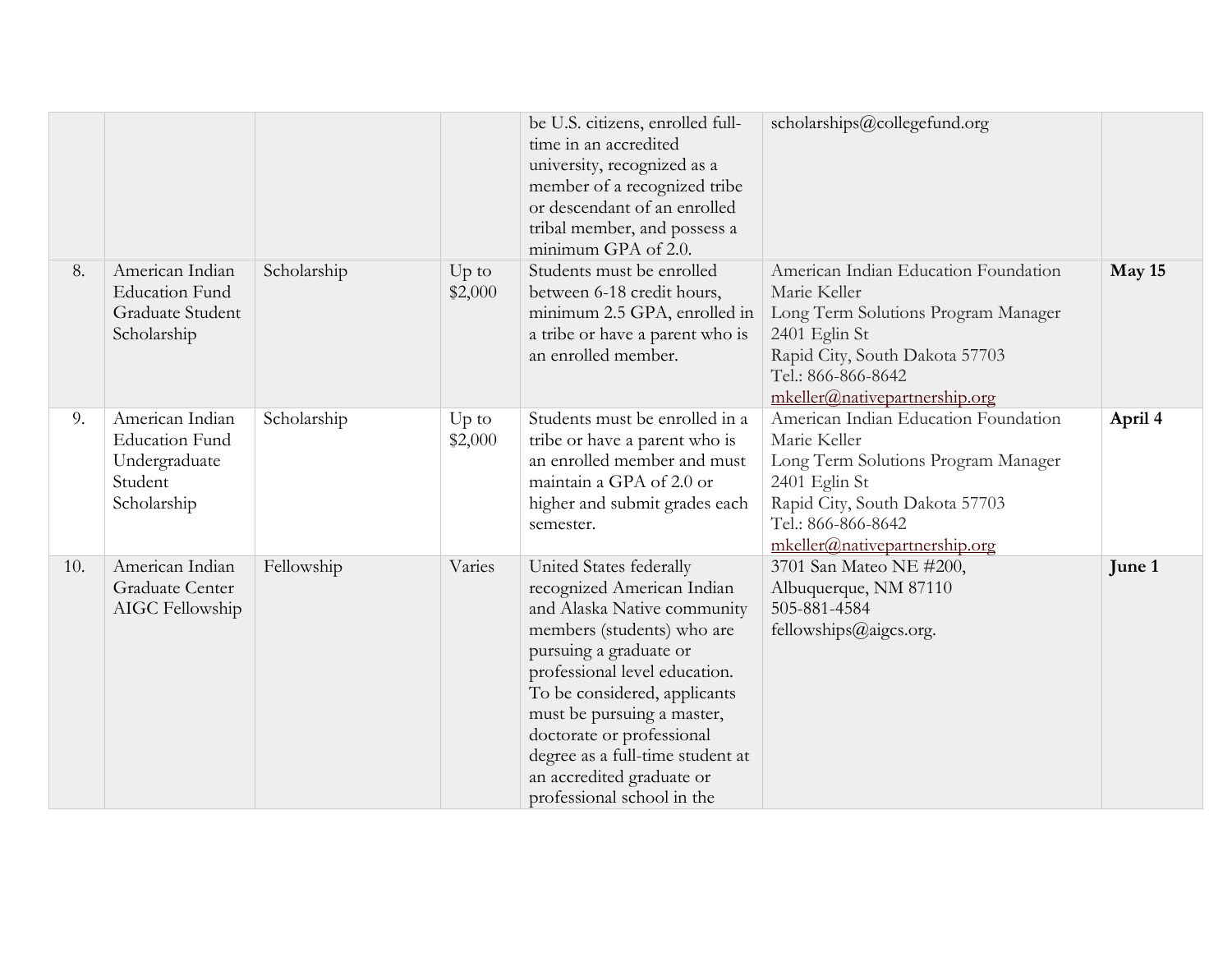|     |                                                                                           |                                                                 |                       | United States and be able to<br>demonstrate financial need.                                                                                                                                                                                                                                                                                                                          |                                                                                                                           |                          |
|-----|-------------------------------------------------------------------------------------------|-----------------------------------------------------------------|-----------------------|--------------------------------------------------------------------------------------------------------------------------------------------------------------------------------------------------------------------------------------------------------------------------------------------------------------------------------------------------------------------------------------|---------------------------------------------------------------------------------------------------------------------------|--------------------------|
| 11. | American Indian<br>Nurse Scholarship<br>Awards                                            | Individual Scholarship<br>or Specific Program(s)<br>Scholarship | \$1,000 a<br>semester | For students pursuing a career<br>in nursing or other related<br>health care fields. Eligible<br>candidates must be at least<br>one-fourth American Indian, a<br>high school graduate, expected<br>to graduate in four years with a<br>BSN degree and be<br>recommended by a school<br>official.                                                                                     | American Indian Nurse Scholarship Awards<br>55 Beacon St.<br>Boston, MA 02108<br>$(617)$ 742-3190<br>nscda-ma@verizon.net | December<br>$\mathbf{1}$ |
| 12. | American Indian<br>Science and<br>Engineering<br>Society (AISES)<br>Google<br>Scholarship | Individual Scholarship<br>or Specific Program(s)<br>Scholarship | Up to<br>\$10,000     | For American Indian, Alaskan<br>Native and Native Hawaiian<br>students interested in pursuing<br>a degree in computer<br>engineering, computer science,<br>or a related technology field.<br>Required: 3.0 GPA minimum,<br>full-time undergraduate or<br>graduate at an accredited four-<br>year university in the U.S., be a<br>member of AISES and strong<br>leadership qualities. | AISES Google Scholarship<br>2305 Renard SE Suite 200<br>Albuquerque, NM 87106<br>$(505)$ 765-1052<br>sechohawk@aises.org  | March 31                 |
| 13. | American Indian<br>Services<br>Scholarships                                               | Scholarship                                                     | $Up$ to<br>\$2,000    | Applicant must be enrolled in<br>a university, college, junior<br>college or technical school,<br>and have 1/4 Northern-Native<br>American Indian Blood.<br>Undergraduate student with<br>no more than 150 semester<br>credits. Minimum GPA of<br>2.25                                                                                                                               | American Indian Services<br>Attn: Scholarship Dept.<br>31115 East Lion Lane, Suite 320<br>Cottonwood Heights, UT 84121    | May 1<br>November<br>1   |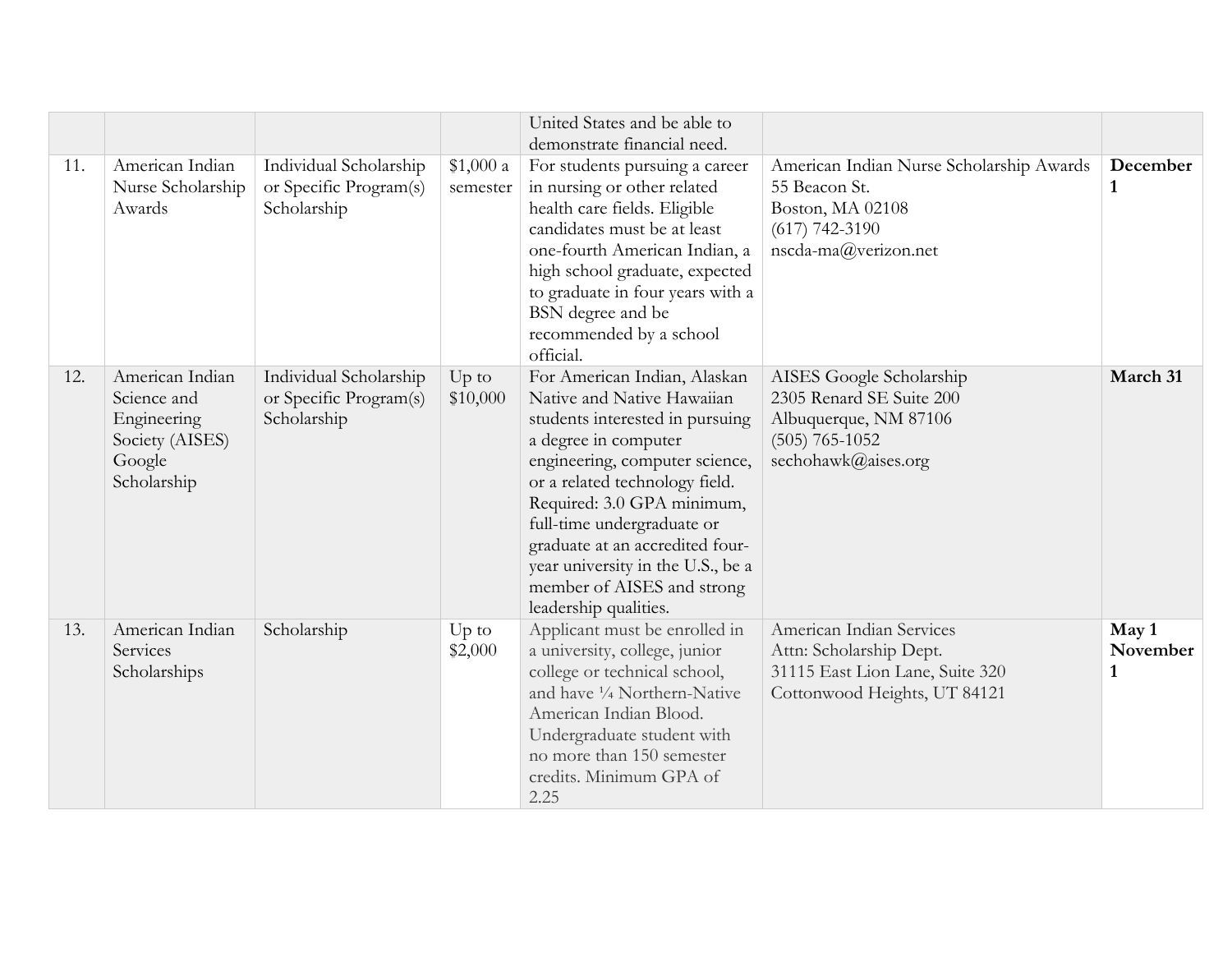| 14. | <b>Burlington North</b><br>Santa Fe (BNSF)<br>Foundation<br>Scholarship | Individual Scholarship<br>or Specific Program(s)<br>Scholarship | \$2,500             | High school seniors who<br>reside in one of the 13 states<br>serviced by the BNSF. Open<br>to students pursuing degrees in<br>business, mathematics,<br>natural/physical sciences,<br>technology, engineering,<br>education, medicine or health<br>administration.                                                                                                                                                                                                                                                                                                                                                             | <b>AISES</b> National Headquarters<br>2305 Renard SE, Suite 200<br>Albuquerque, NM 87106<br>Telephone: (505) 765-1052<br>Fax: (505) 765-5608 | May 1                              |
|-----|-------------------------------------------------------------------------|-----------------------------------------------------------------|---------------------|--------------------------------------------------------------------------------------------------------------------------------------------------------------------------------------------------------------------------------------------------------------------------------------------------------------------------------------------------------------------------------------------------------------------------------------------------------------------------------------------------------------------------------------------------------------------------------------------------------------------------------|----------------------------------------------------------------------------------------------------------------------------------------------|------------------------------------|
| 15. | Caddo Nation<br><b>Higher Education</b><br>Program                      | Tribal Scholarship                                              | $Up$ to<br>\$2500   | The purpose of the Higher<br>Education Program is to<br>provide scholarships to eligible<br>Caddo students who are<br>working toward an associate<br>degree (except for the<br>Associate of Applied Science<br>degree) or their first bachelor's<br>degree, from a regionally<br>accredited institution (meets<br>the procedures and criteria for<br>accreditation by U.S. Secretary<br>of Education). Participants<br>who are in default of a student<br>loan are not eligible for this<br>program unless a payment<br>agreement has been arranged.<br>Previous account balances<br>cannot be funded through this<br>program. | <b>Education Coordinator</b><br>Vicky Boettger<br>Kiowa Tribal Complex<br>P.O. Box G<br>Carnegie, OK 73015<br>$(580)$ 654-2220               | July 15<br>November<br>15          |
| 16. | Catching the<br>Dream<br>Scholarships                                   | Merit Based<br>Scholarship                                      | $$500 -$<br>\$5,000 | Recipients must be 1/4 or<br>more American Indian and<br>enrolled members of a<br>tribe. Students must be<br>attending, or planning on                                                                                                                                                                                                                                                                                                                                                                                                                                                                                         | Email: NScholarsh@aol.com<br>Subject line: Scholarship Application<br>Request<br>Phone: (505)262-2351<br>Mail To: Catching the Dream         | April 15<br>and<br>September<br>15 |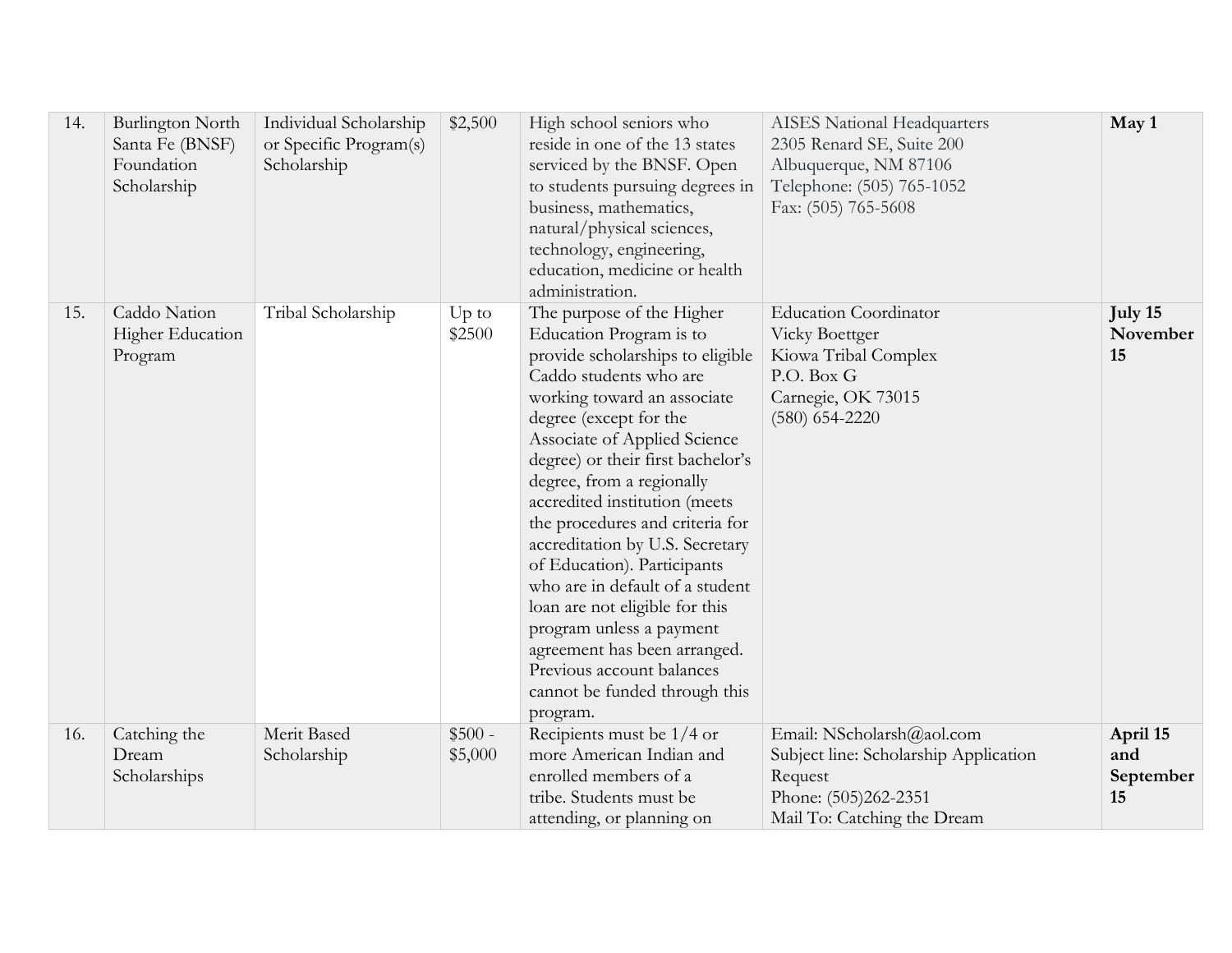|     |                                                                          |                    |                  | attending, a fully-accredited<br>college or university within the<br>U.S. on a full-time basis. Study<br>must be at the college level<br>and can range from bachelor's<br>degrees to postdoctoral study.<br>Applicants must have excellent<br>grades, high ACT or SAT<br>scores, some work experience,<br>a track record of leadership<br>and a strong commitment to<br>their Indian community. | 8200 Mountain Road NE., Suite 103<br>Albuquerque, NM 87110                                                                                                                                                                                |         |
|-----|--------------------------------------------------------------------------|--------------------|------------------|-------------------------------------------------------------------------------------------------------------------------------------------------------------------------------------------------------------------------------------------------------------------------------------------------------------------------------------------------------------------------------------------------|-------------------------------------------------------------------------------------------------------------------------------------------------------------------------------------------------------------------------------------------|---------|
| 17. | Cherokee Nation<br>College<br>Resources:<br>Undergraduate<br>Scholarship | Tribal Scholarship | Up to<br>\$2,000 | The Cherokee Nation's<br>College Resource Program<br>awards scholarships to selected<br>Cherokee Nation citizens<br>pursuing their first bachelor's<br>degree at a college/university<br>and reside within the Cherokee<br>Nation jurisdictional or<br>contiguous counties. Student<br>must maintain a minimum 2.0<br>GPA.                                                                      | https://scholarships.cherokee.org/<br>Last name:<br>$A - D$ :<br>Karee Hanneman<br>karee-hanneman@cherokee.org 918-453-<br>5000 ext.7054<br>$E-K$<br>Savannah Adair<br>savannah-adair@cherokee.org 918-453-5308<br>$L-R$<br>Roger McClure | June 15 |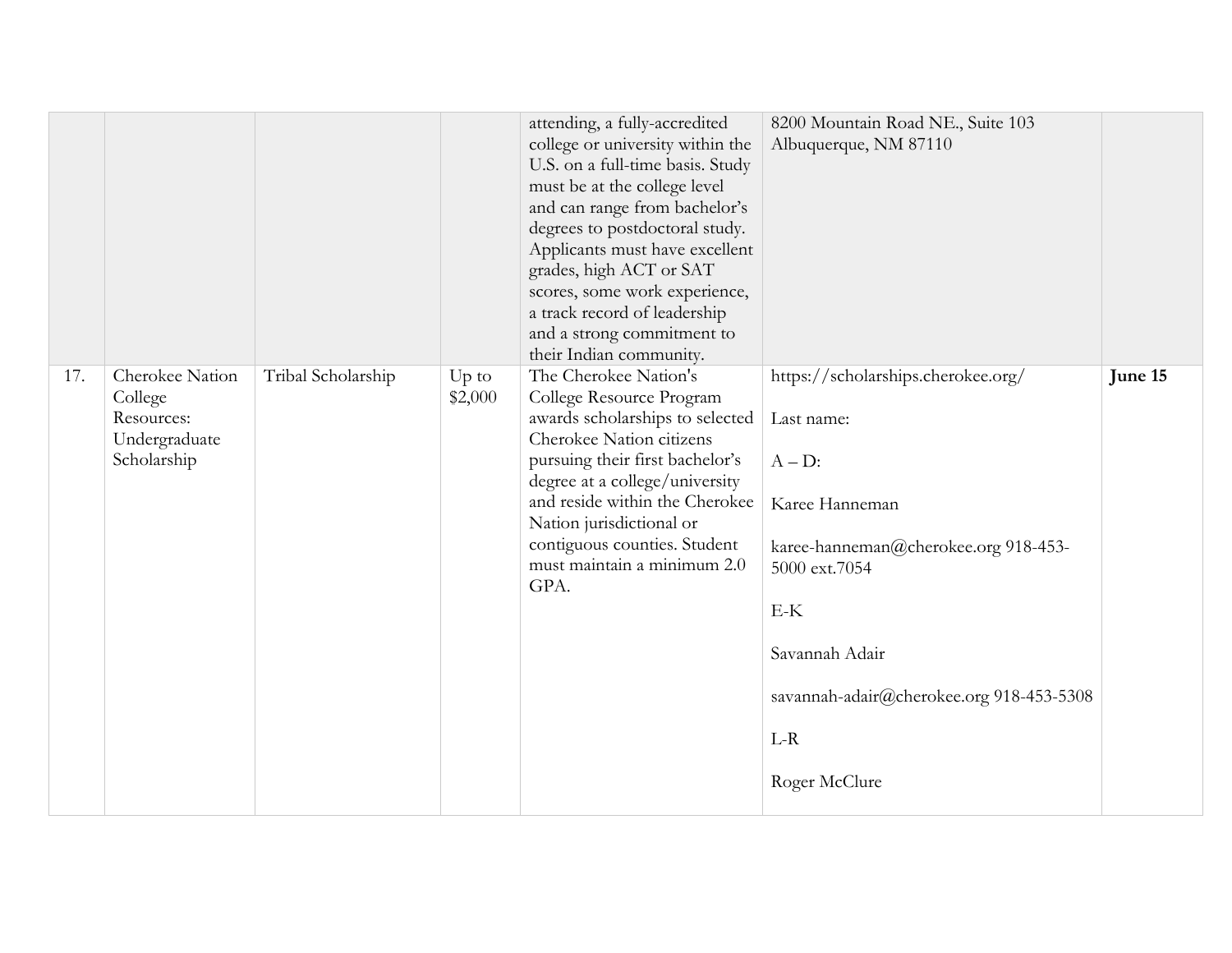|     |                                                           |                                                                 |                |                                                                                                                                                                                                   | roger-mcclure@cherokee.org 918-453-5000<br>ext. 7386<br>$S-Z$<br><b>Blaise Glory</b><br>blaise-glory@cherokee.org 918-453-5000<br>ext. 7465 |                                     |
|-----|-----------------------------------------------------------|-----------------------------------------------------------------|----------------|---------------------------------------------------------------------------------------------------------------------------------------------------------------------------------------------------|---------------------------------------------------------------------------------------------------------------------------------------------|-------------------------------------|
| 18. | Chevron<br>Corporation<br>Scholarship                     | Individual Scholarship<br>or Specific Program(s)<br>Scholarship | \$5,000        | For undergraduate or graduate<br>students. Must be pursuing a<br>degree that is beneficial to<br>Chevron business. This may<br>include STEM degrees, as well<br>as business-related studies.      | AISES NATIONAL HEADQUARTERS<br>2305 Renard SE, Suite 200<br>Albuquerque, NM 87106<br>Telephone: (505) 765-1052<br>Fax: (505) 765-5608       | May 1                               |
| 19. | Cheyenne and<br>Arapaho Higher<br><b>Education Grants</b> | Tribal Federal Aid<br>Grant                                     | Need-<br>Based | Graduate and Undergraduate<br>students must be enrolled<br>tribal members who have been<br>certified by the Concho<br>Agency to be at least one-<br>fourth degree Cheyenne and<br>Arapaho Indian. | Cheyenne and Arapaho Higher Education<br>Grants<br>P.O. Box 38<br>Concho, OK 73022<br>$(405)$ 422-7653                                      | June 1;<br>November<br>$\mathbf{1}$ |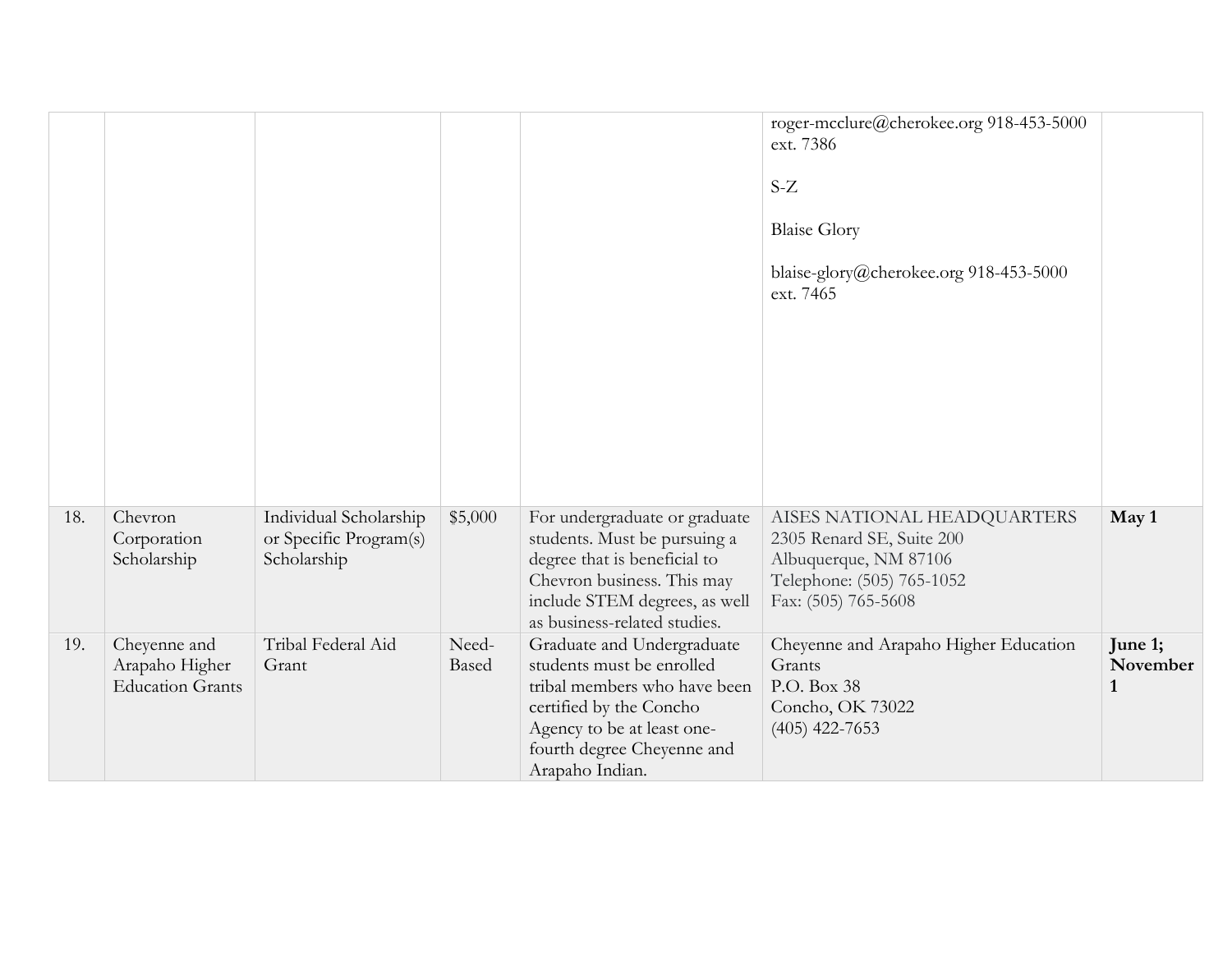| 20. | Chickasaw Nation<br>Governor's<br>Scholarship                          | Tribal & Merit Based<br>Scholarship   | \$500                     | All applicants must be<br>Chickasaw and have a valid<br>Chickasaw Nation citizenship<br>card. For graduating high<br>school seniors with a<br>minimum GPA of 3.9.                                                                                                                                                                                                                                                                                                                                                                                        | Chickasaw Nation Governor's Scholarship<br>300 Rosedale Road<br>Ada, OK 74820<br>$(580)$ 421-7711<br>kresta.lofton@chickasaw.net                                                | February 1           |
|-----|------------------------------------------------------------------------|---------------------------------------|---------------------------|----------------------------------------------------------------------------------------------------------------------------------------------------------------------------------------------------------------------------------------------------------------------------------------------------------------------------------------------------------------------------------------------------------------------------------------------------------------------------------------------------------------------------------------------------------|---------------------------------------------------------------------------------------------------------------------------------------------------------------------------------|----------------------|
| 21. | Choctaw Nation<br><b>Higher Education</b><br>Program                   | Tribal Scholarship<br>Or Tribal Grant | Up to<br>\$1,000          | Any tribal member of the<br>Choctaw Nation actively<br>pursuing a higher education<br>degree is eligible to receive<br>assistance in the form of a<br>scholarship or grant payable<br>directly to an accredited<br>college or university. Students<br>with multiple tribal lineages<br>may only receive assistance<br>from one tribe. Students must<br>be working toward a minimum<br>of an associates degree.<br>Students may receive<br>assistance with one associates<br>degree, one bachelor's degree,<br>one master's degree, and one<br>doctorate. | Choctaw Nation Higher Education Program<br>Allison Britton, Director<br>(800) 522-6170 ext.2518<br>https://www.choctawnation.com/tribal-<br>services/education/higher-education | March 1<br>October 1 |
| 22. | Choctaw Nation<br>Scholarship<br>Advisement<br>Program<br>Scholarships | Tribal Grant                          | \$1,000<br>to<br>\$80,000 | Student must be member of<br>Choctaw Nation of Oklahoma.<br>Student must maintain a<br>cumulative GPA minimum of<br>2.5 and be enrolled full-time as<br>a student at an accredited<br>university in the United States.                                                                                                                                                                                                                                                                                                                                   | Choctaw Nation Scholarship Advisement<br>Program Scholarships<br>P.O. Box 1210<br>Durant, OK 74702<br>(580) 924-8280 ext. 2383<br>scholarshipadvisement@choctawnation.com       | June 1               |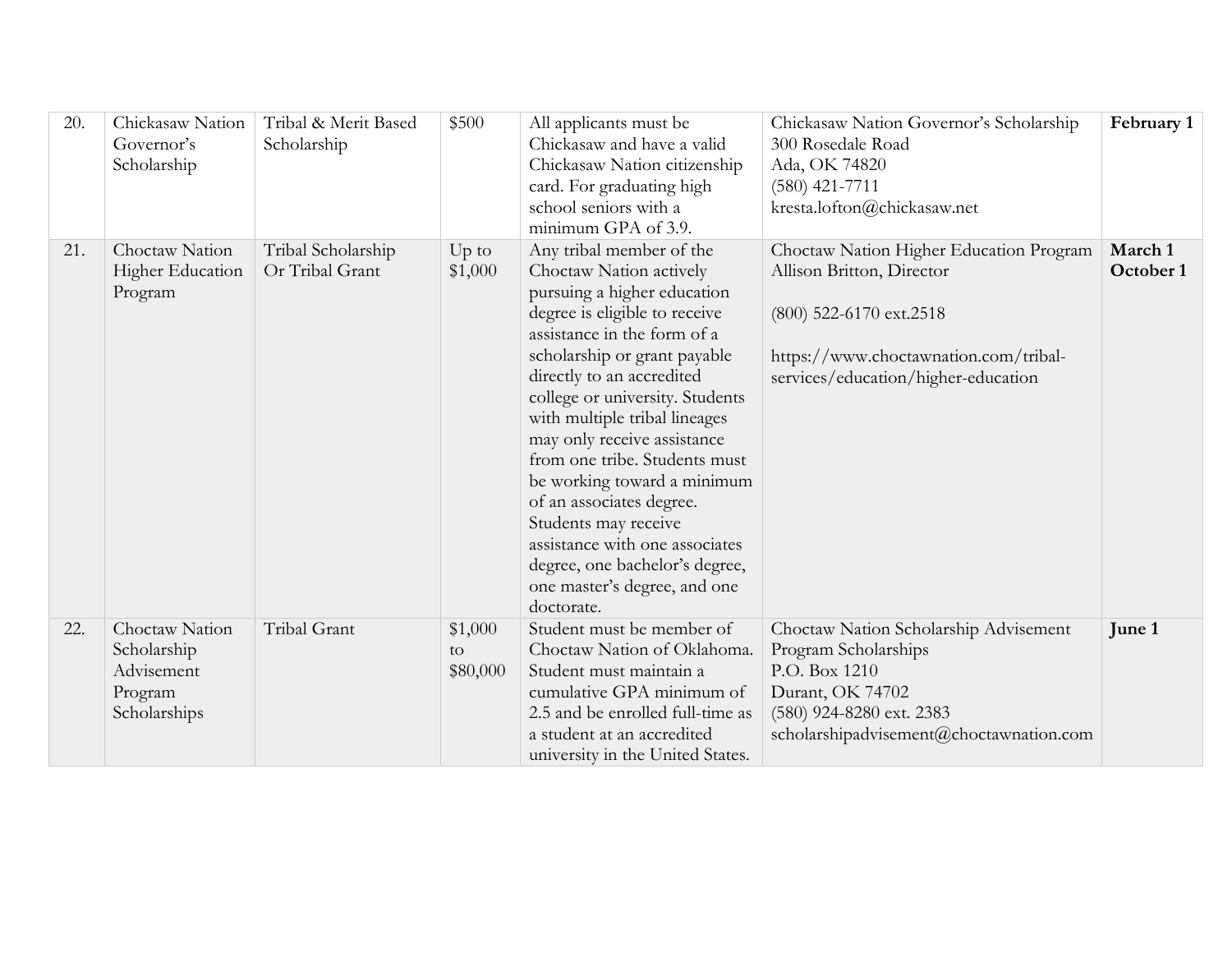| 23. | Citizen<br>Potawatomi<br>Nation (CPN)<br>Tribal Scholarship | Tribal Scholarship                              | Up to<br>\$2,000    | The Tribal Scholarship<br>Program provides financial<br>assistance for payment of<br>tuition for tribal members<br>pursuing undergraduate or<br>graduate degrees.                                                                                                                                                                                                                                                           | college@potawatomi.org<br>405-275-3121                                                                                                  | September<br>15<br>February<br>15 |
|-----|-------------------------------------------------------------|-------------------------------------------------|---------------------|-----------------------------------------------------------------------------------------------------------------------------------------------------------------------------------------------------------------------------------------------------------------------------------------------------------------------------------------------------------------------------------------------------------------------------|-----------------------------------------------------------------------------------------------------------------------------------------|-----------------------------------|
| 24. | Cobell<br>Scholarship<br>(graduate)                         | Need-Based & Merit-<br><b>Based Scholarship</b> | $Up$ to<br>\$10,000 | Enrolled graduate students<br>who are members (or verified<br>descendants) of U.S. federally-<br>recognized tribes, who have<br>strong academic records and<br>who can demonstrate financial<br>need.                                                                                                                                                                                                                       | Indigenous Education, Inc.<br>The Cobell Scholarship<br>6501 Americas Parkway NE, Suite 825<br>Albuquerque NM 87110<br>$(505)$ 313-0032 | June 1                            |
| 25. | Cobell<br>Scholarship<br>(undergraduate)                    | Need-based & Merit-<br><b>Based Scholarship</b> | Up to<br>\$5000     | Enrolled undergraduate<br>students who are members (or<br>verified descendants) of US<br>Federally-recognized tribes,<br>who have strong academic<br>records and who can<br>demonstrate financial need.                                                                                                                                                                                                                     | Indigenous Education, Inc.<br>The Cobell Scholarship<br>6501 Americas Parkway. NE Suite 825<br>Albuquerque NM 87110<br>$(505)$ 313-0032 | June 1                            |
| 26. | Comanche Nation<br>Scholarship<br>Program                   | Tribal Need-Based<br>Scholarship                | $Up$ to<br>\$3,000  | Full-time students are required<br>to carry a minimum of 12<br>hours per semester and earn a<br>minimum of a 2.0 GPA. The<br>Comanche Nation Office of<br>Higher Education scholarship<br>program is designed to assist<br>students seeking an<br>undergraduate or graduate<br>degree. Must provide proof of<br>tribal membership and have<br>financial need as determined<br>by the institution's financial<br>aid office. | Comanche Nation Office of Higher<br>Education<br>P.O. Box 908<br>Lawton, OK 73502<br>Phone: 580-492-3363<br>Fax: (580) 492-4017         | June 1<br>October 1               |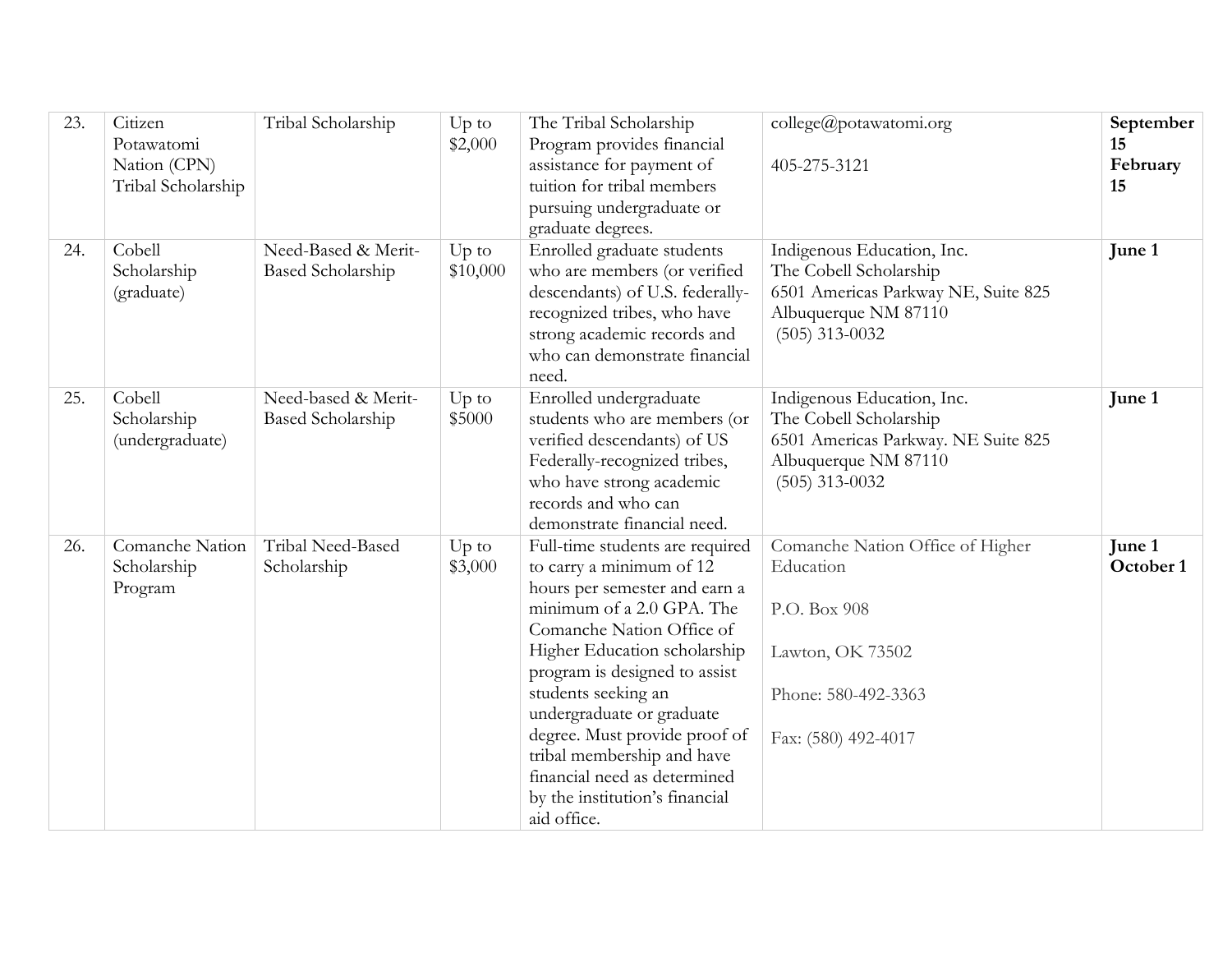| 27. | Delaware Tribe of<br>Indians Trust<br>Fund Higher<br>Education<br>Scholarship | Tribal Scholarship | $Up$ to<br>\$400 | Delaware tribal members who<br>are full-time students may<br>apply for \$400 per semester<br>for up to eight semesters,<br>while part-time students may<br>apply for \$200 per semester<br>for up to 16 semesters.<br>Students must maintain a 2.7<br>GPA (grade point average) in<br>the last semester attended<br>(high school, college, etc.).<br>Students must reapply at the<br>end of each semester. Award is<br>made directly to student to<br>insure that it does not interfere<br>with any financial aid<br>packages. | Oklahoma Headquarters<br>5100 Tuxedo Blvd.<br>Bartlesville, OK 74006<br>Main Phone: 918-337-6590<br>Fax: 918-337-6591<br>Hours: Mon-Fri 8:00 am-5:00 pm<br>tribe@delawaretribe.org | July 31<br>February<br>28 |
|-----|-------------------------------------------------------------------------------|--------------------|------------------|--------------------------------------------------------------------------------------------------------------------------------------------------------------------------------------------------------------------------------------------------------------------------------------------------------------------------------------------------------------------------------------------------------------------------------------------------------------------------------------------------------------------------------|------------------------------------------------------------------------------------------------------------------------------------------------------------------------------------|---------------------------|
| 28. | Displaced<br>Homemaker<br>Scholarship                                         | Scholarship        | $Up$ to<br>\$750 | Undergraduate students 35<br>years or older, who must be<br>enrolled members within their<br>respective tribes, from<br>continental U.S. tribes or<br>Alaska Native, and must be<br>able to submit a copy of tribal<br>enrollment. Students must also<br>be enrolled as full-time<br>students for both fall and<br>spring semesters and have a<br>minimum 2.5 GPA. Students<br>must be attending an<br>accredited institution and be<br>seeking an associate degree or<br>higher.                                              | <b>Executive Office</b><br>966 Hungerford Drive<br>Suite 30-A<br>Rockville, MD 20850<br>Phone: 240-314-7155<br>Fax: 240-314-7159<br>Email: general.aaia@indian-affairs.org         | June 1                    |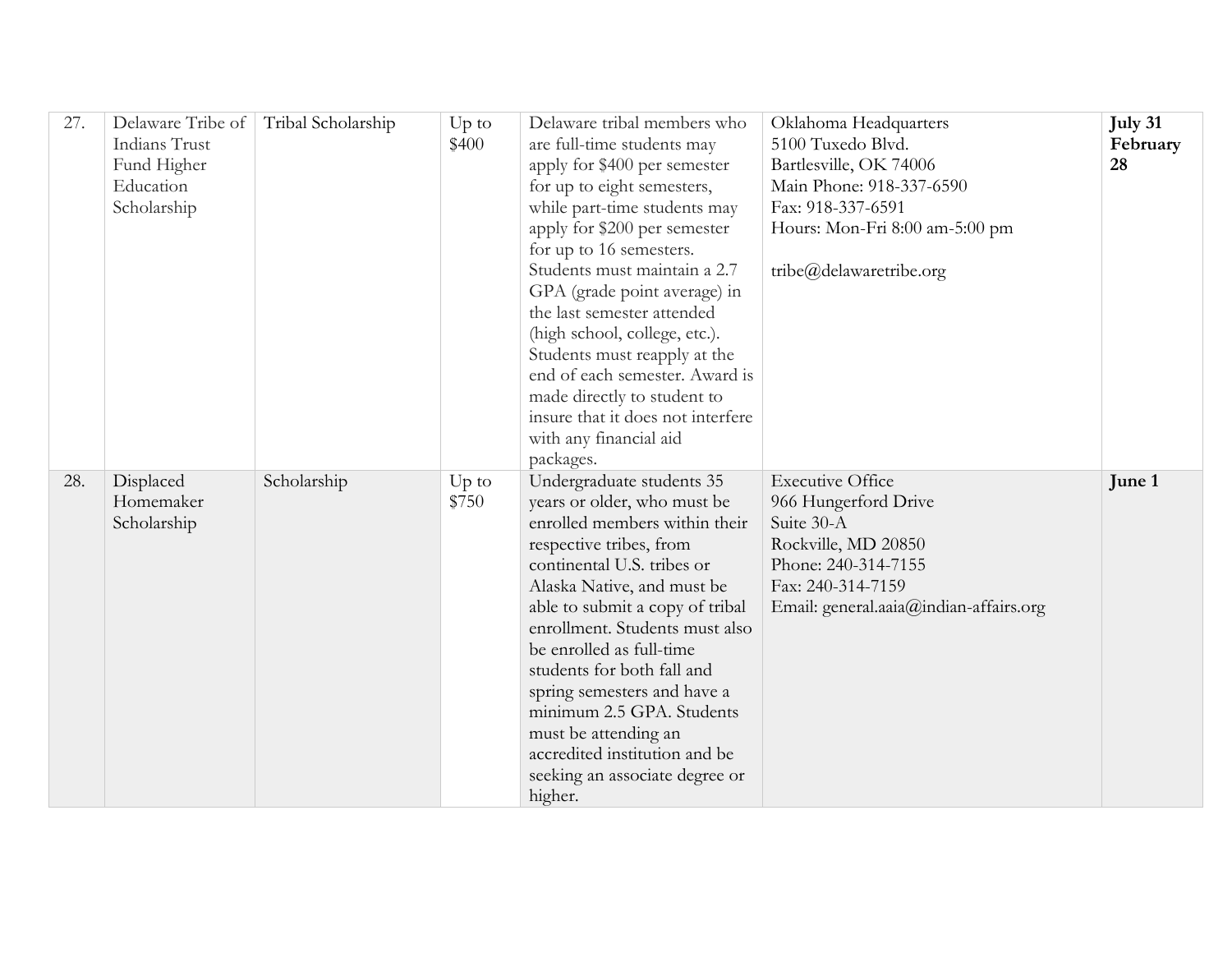| 29. | Eastern Shawnee<br>Tribe Scholarship          | Tribal Scholarship                                              | $Up$ to<br>\$4,500 | The Eastern Shawnee's<br>education services provide<br>resources to select Eastern<br>Shawnee citizens for<br>continuing education. Must fill<br>out Scholarship/Training<br>form, not be receiving any<br>other awards from other<br>tribes, submit financial aid<br>package and maintain a 2.0<br>GPA.                                                                                                                                                                                                 | The Education Department, Eastern<br>Shawnee Tribe of Oklahoma:<br>10135 S. Bluejacket Road,<br>Wyandotte, OK 74370. Ph: 918-666-5223;<br>Fax:(888) 972-1834;<br>Email: Director (rckissee@ estoo.net) | 30 days<br>after<br>semester<br>ends |
|-----|-----------------------------------------------|-----------------------------------------------------------------|--------------------|----------------------------------------------------------------------------------------------------------------------------------------------------------------------------------------------------------------------------------------------------------------------------------------------------------------------------------------------------------------------------------------------------------------------------------------------------------------------------------------------------------|--------------------------------------------------------------------------------------------------------------------------------------------------------------------------------------------------------|--------------------------------------|
| 30. | Eastman<br>Chemical<br>Company<br>Scholarship | Individual Scholarship<br>or Specific Program(s)<br>Scholarship | \$5,000            | Open to current sophomore,<br>junior or senior students<br>studying chemical, mechanical<br>or electrical engineering.                                                                                                                                                                                                                                                                                                                                                                                   | AISES NATIONAL HEADQUARTERS<br>2305 Renard SE, Suite 200<br>Albuquerque, NM 87106<br>Telephone: (505) 765-1052<br>Fax: (505) 765-5608                                                                  | May 15                               |
| 31. | Elizabeth &<br>Sherman Asche<br>Scholarship   | Individual Scholarship<br>or Specific Program(s)<br>Scholarship | $Up$ to<br>\$750   | Undergraduate or graduate<br>student must be enrolled<br>members within their<br>respective tribes from<br>continental U.S. tribes or<br>Alaska Natives and must be<br>able to submit a copy of tribal<br>enrollment. Students must also<br>be enrolled as full-time<br>students for both fall and<br>spring semesters and have a<br>minimum 2.5 GPA. Students<br>must be attending an<br>accredited institution and be<br>seeking an associate degree or<br>higher. Health and science<br>field/majors. | <b>Executive Office</b><br>966 Hungerford Drive<br>Suite 30-A<br>Rockville, MD 20850<br>Phone: 240-314-7155<br>Fax: 240-314-7159<br>Email: general.aaia@indian-affairs.org                             | June 1                               |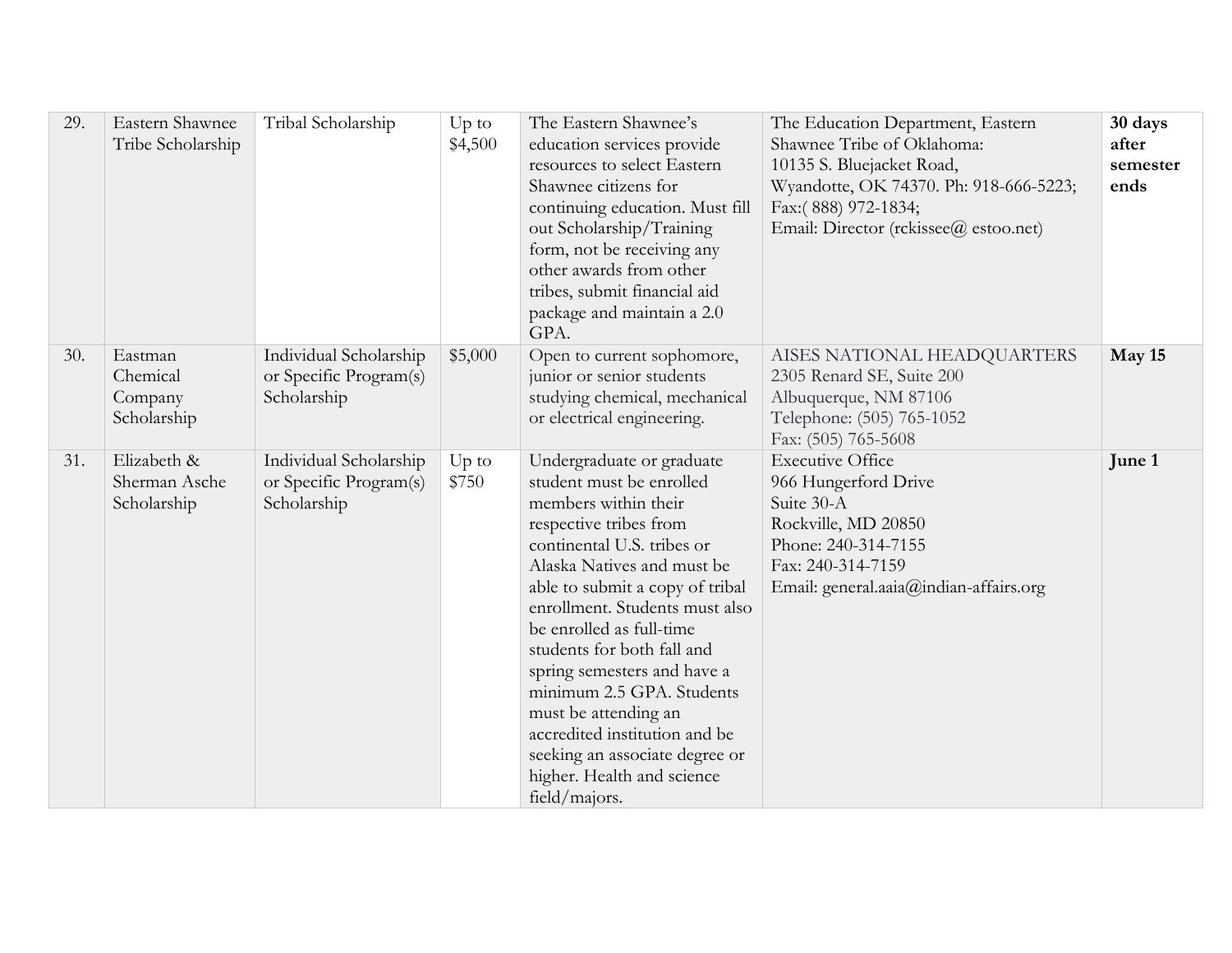| 32. | <b>First Sergeant</b><br>Douglas and<br>Charlotte<br>DeHorse<br>Scholarship | Military Scholarship                                            | $$500-$<br>5,000 | Student must be Native<br>American and have completed<br>at least one year of service in<br>the United States military.                                                                                                                                                                                                                                                                                                                                                                  | First Sergeant Douglas and Charlotte<br>DeHorse Scholarship<br>8200 Mountain Rd. NE, Suite 203<br>Albuquerque, NM 87110<br>$(505)$ 262-2351<br>nscholarsh@aol.com          | April 15 |
|-----|-----------------------------------------------------------------------------|-----------------------------------------------------------------|------------------|------------------------------------------------------------------------------------------------------------------------------------------------------------------------------------------------------------------------------------------------------------------------------------------------------------------------------------------------------------------------------------------------------------------------------------------------------------------------------------------|----------------------------------------------------------------------------------------------------------------------------------------------------------------------------|----------|
| 33. | Florence Young<br>Memorial<br>Scholarship                                   | Individual Scholarship<br>or Specific Program(s)<br>Scholarship | Up to<br>\$750   | Graduate students must be<br>enrolled members within their<br>respective tribes from<br>continental U.S. tribes or<br>Alaska Natives and must be<br>able to submit a copy of tribal<br>enrollment. Students must also<br>be enrolled as full-time<br>students for both fall and<br>spring semesters and have a<br>minimum 2.5 GPA. Students<br>must be attending an<br>accredited institution and be<br>seeking an associate degree or<br>higher. Art, law, and public<br>health fields. | <b>Executive Office</b><br>966 Hungerford Drive<br>Suite 30-A<br>Rockville, MD 20850<br>Phone: 240-314-7155<br>Fax: 240-314-7159<br>Email: general.aaia@indian-affairs.org | June 1   |
| 34. | Ford Motor<br>Company Tribal<br>Scholarship                                 | Individual Scholarship<br>or Specific Program(s)<br>Scholarship | \$3,000          | Undergraduate students must<br>be members of a Native<br>American or Alaskan Native<br>tribe. Preference will be given<br>to students enrolled in a tribal<br>college within Michigan.<br>Students must maintain a<br>minimum GPA of 3.0 and<br>must be majoring in either<br>mathematics, science,<br>engineering, business,                                                                                                                                                            | Ford Motor Company Tribal Scholarship<br>8333 Greenwood Blvd.<br>Denver, CO 80221<br>$(303)$ 426-8900<br>scholarships@collegefund.org                                      | May 31   |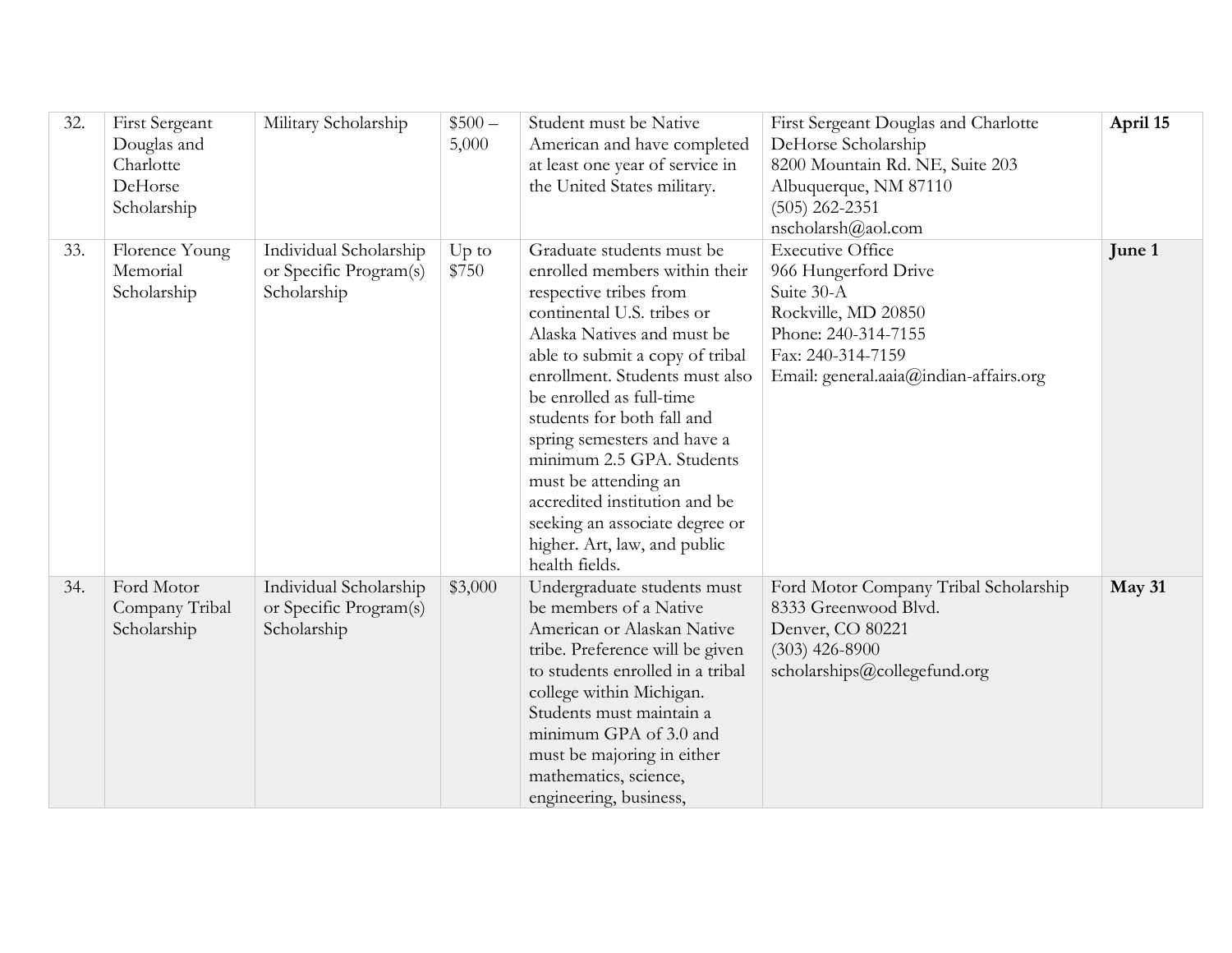|     |                                                              |                                                                     |                     | education or environmental                                                                                                                                                                                                                                                                                                   |                                                                                                                                          |                |
|-----|--------------------------------------------------------------|---------------------------------------------------------------------|---------------------|------------------------------------------------------------------------------------------------------------------------------------------------------------------------------------------------------------------------------------------------------------------------------------------------------------------------------|------------------------------------------------------------------------------------------------------------------------------------------|----------------|
| 35. | Francis Crawford<br>Marvin American<br>Indian<br>Scholarship | Need-Based, Merit-<br>Based                                         | Varies              | science.<br>Candidates must be enrolled<br>full time at a two-four year<br>college or university.<br>Applicants must be Native<br>American and proof of<br>American Indian blood is<br>required by letter or proof<br>papers. Minimum GPA of<br>3.25.                                                                        | National Vice Chairman, DAR American<br>Indians Committee<br>609 Kokopelli Drive<br>Aztec, NM 87410-2088                                 | February<br>15 |
| 36. | Hopi Tribe<br><b>Education Award</b>                         | Tribal Grants and<br>Tribal Scholarships                            | $Up$ to<br>\$2,500  | Students must be members of<br>the Hopi Tribe and be<br>pursuing an associate,<br>baccalaureate, master's or<br>doctoral degree from an<br>accredited university. Student<br>must have a high school GPA<br>minimum of 2.5 or GED<br>composite score of 50 percent.                                                          | Hopi Tribe Education Award<br>P.O. Box 123<br>Kykotsmovi, AZ 86039<br>$(928) 734 - 3533$<br>kuqualla@hopi.nsn.us                         | July 1         |
| 37. | Indian Health<br>Service<br>Scholarship                      | Individual Scholarship<br>or Specific Program(s)<br>Scholarship     | Varies              | All applicants are required to<br>submit a copy of an approved<br>Bureau of Indian Affairs (BIA)<br>Certification for tribal<br>membership within a<br>nationally recognized tribe.<br>Eligible candidates need to be<br>U.S. citizens, high school<br>graduates and capable of<br>completing a health profession<br>degree. | Indian Health Service Scholarship<br>801 Thompson Ave., Suite 450A<br>Rockville, MD 20852<br>$(301)$ 443-6197<br>vickye.santiago@ihs.gov | January 15     |
| 38. | Intel Growing the<br>Legacy                                  | Individual Scholarship<br>or Specific Program(s)<br>Scholarship and | $Up$ to<br>\$10,000 | \$5,000 for undergraduate or<br>\$10,000 for graduate students<br>and a paid internship                                                                                                                                                                                                                                      | <b>AISES</b> National Headquarters<br>2305 Renard SE, Suite 200<br>Albuquerque, NM 87106                                                 | May 1          |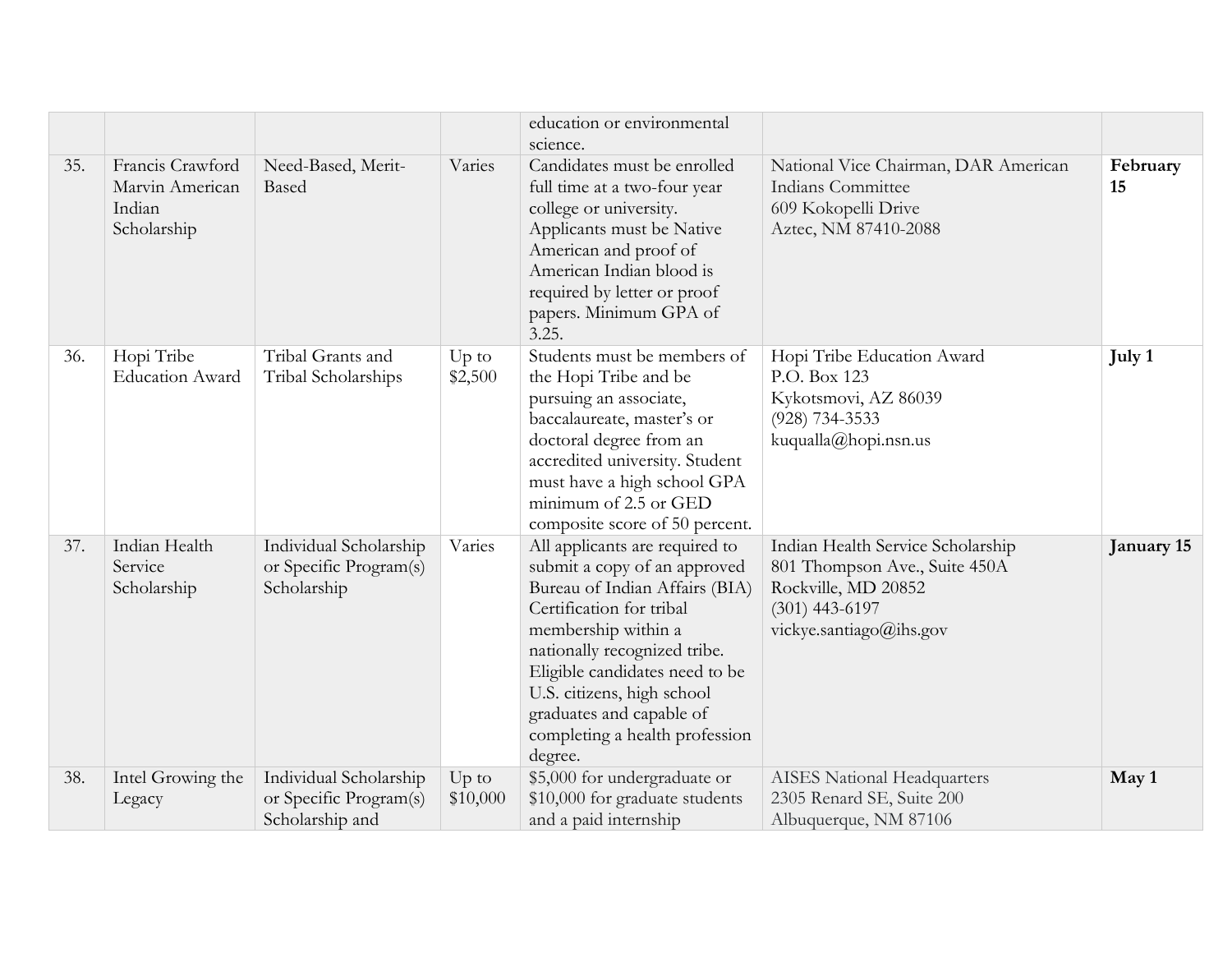|     | Scholarship<br>Program                                                                       | Internship<br>Opportunity                                       |                    | opportunity. Open to students<br>pursuing degrees in computer<br>science, computer engineering,<br>and electrical engineering.<br>Chemical engineering and<br>material science will also be<br>considered.                                                                  | Telephone: (505) 765-1052<br>Fax: (505) 765-5608                                                                                                 |                          |
|-----|----------------------------------------------------------------------------------------------|-----------------------------------------------------------------|--------------------|-----------------------------------------------------------------------------------------------------------------------------------------------------------------------------------------------------------------------------------------------------------------------------|--------------------------------------------------------------------------------------------------------------------------------------------------|--------------------------|
| 39. | International<br>Order of the<br>King's Daughters<br>and Sons North<br>Indian<br>Scholarship | Scholarship                                                     | $Up$ to<br>\$700   | No restriction as to tribal<br>affiliation or Indian blood<br>quantum. Student must<br>provide a tribal registration<br>number. Scholarships are<br>given for technical, vocational<br>or college studies for<br>undergraduate students.                                    | 34 Vincent Avenue<br>P.O. Box 1017<br>Chautauqua, NY 14722<br>Office Email: iokds5@windstream.net<br>Phone 1-716 357-4951<br>Fax: 1-716-357-3762 | March 1                  |
| 40. | Intertribal Timber<br>Council's Truman<br>D. Picard<br>Scholarship                           | Individual Scholarship<br>or Specific Program(s)<br>Scholarship | $Up$ to<br>\$2,500 | Native American students<br>pursuing higher education in<br>Natural Resources.                                                                                                                                                                                              | <b>Education Committee Intertribal Timber</b><br>Council<br>1112 N. E. 21st Avenue, Suite 4<br>Portland, OR 97232-2114<br>(503) 282-4296 phone   | January 18               |
| 41. | Iowa Tribe of<br>Oklahoma Higher<br>Education<br>Scholarship<br>Program                      | Tribal Scholarship                                              | $Up$ to<br>\$3,000 | Higher education assistance is<br>available nationwide for Iowa<br>tribal members who purse an<br>associate or baccalaureate<br>degree through an accredited<br>two-year college or a four-year<br>university. With proper<br>documentation and<br>application, Iowa tribal | Regina Riley<br>Job Placement and Training Education<br>Specialist<br>Email: rriley@iowanation.org<br>Phone: 405-547-2402 ext. 209               | June 30<br>December<br>1 |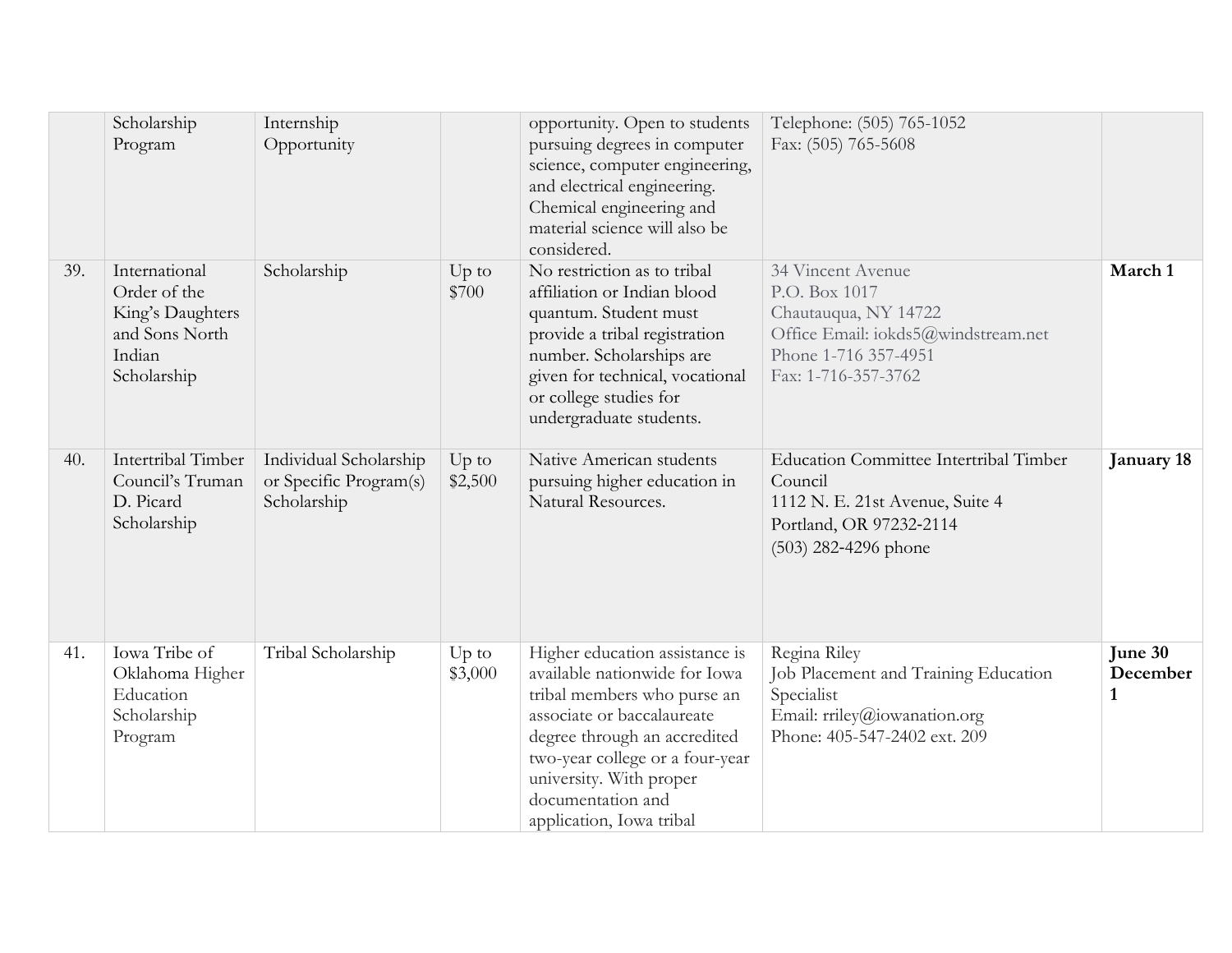|     |                                                                       |                            |        | members will receive funding<br>for full-time students who are<br>enrolled in 12 hours or more,<br>as well as for part-time<br>students who are enrolled in 6<br>to 11 hours each semester.<br>Scholarships are limited to a<br>first come, first serve basis.              |                                               |                                    |
|-----|-----------------------------------------------------------------------|----------------------------|--------|-----------------------------------------------------------------------------------------------------------------------------------------------------------------------------------------------------------------------------------------------------------------------------|-----------------------------------------------|------------------------------------|
| 42. | Kaw Nation<br>Academic<br>Scholarship<br>Program-<br>Assistance       | Tribal Scholarship         | Varies | Kaw tribal members who wish<br>to complete a college degree<br>program. Although the student<br>does not have to show a<br>financial need, the student<br>must be able to carry a<br>minimum of 12 credit hours<br>and maintain a 3.0 grade point<br>average each semester. | 580-269-2552 ext. 231<br>khowe@kawnation.com. | May 1                              |
| 43. | Kaw Nation<br>Graduate<br>Program-<br>Assistance                      | Tribal Need-Based<br>Grant | Varies | Kaw tribal members who wish<br>to complete a graduate degree<br>program. Students must apply<br>through FAFSA and be<br>eligible for other types of<br>assistance, such as loans.                                                                                           | 580-269-2552 ext. 231<br>khowe@kawnation.com. | June 1<br>November<br>$\mathbf{1}$ |
| 44. | Kaw Nation<br><b>Higher Education</b><br>Grant Program-<br>Assistance | Tribal Need Based<br>Grant | Varies | Kaw tribal members who wish<br>to complete a college degree<br>program. The student must<br>complete the FAFSA<br>application and show a<br>financial need.                                                                                                                 | 580-269-2552 ext. 231<br>khowe@kawnation.com. | June<br>November<br>1              |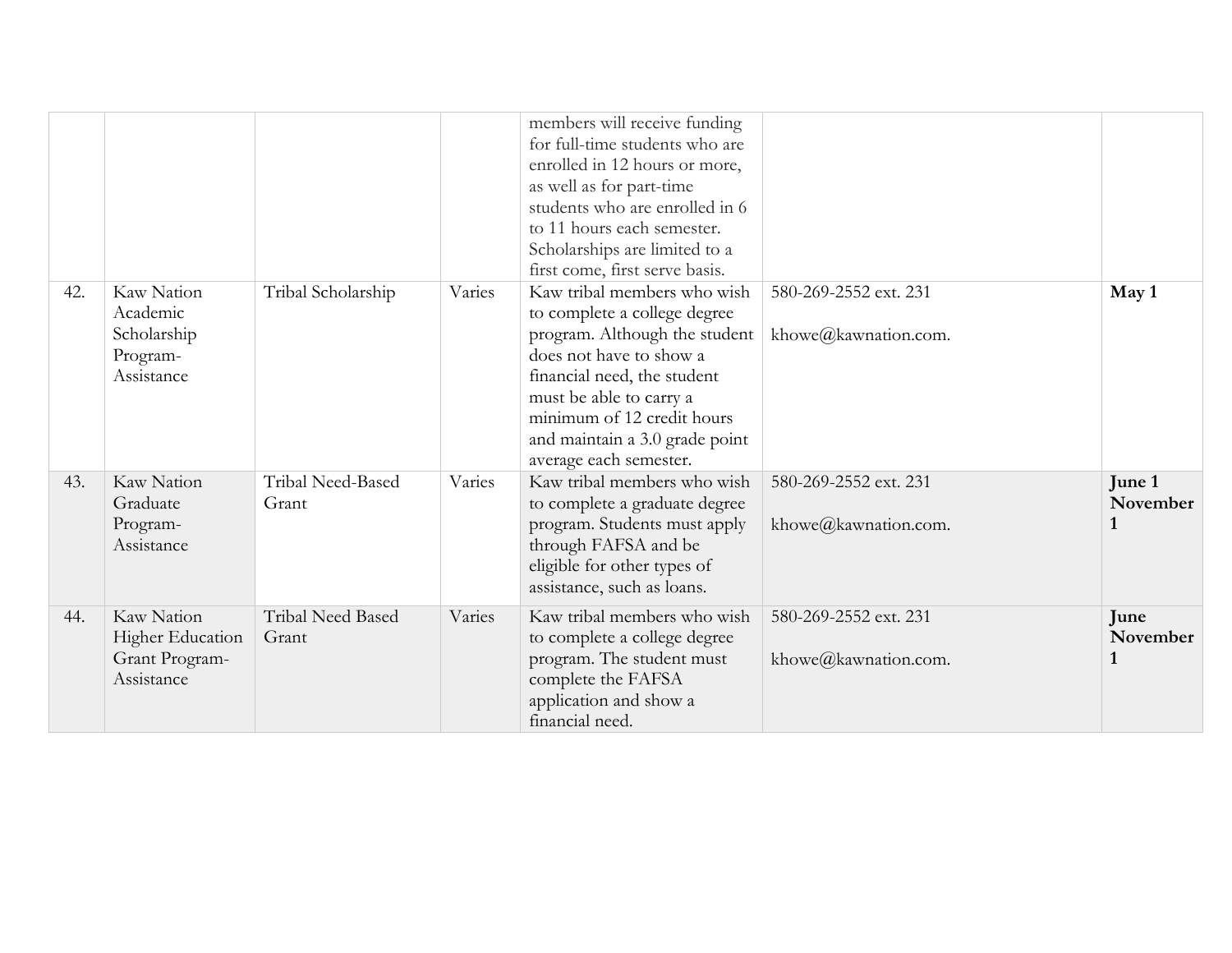| 45. | Kiowa Higher<br><b>Education Grant</b><br>Program                 | Tribal Grant       | Varies  | Supplemental financial<br>assistance to attend a<br>college/university. Full time<br>students must earn 12 hours<br>and a 2.0 or higher Grade<br>Point Average. | highered@kiowatribe.org<br>1(580)654-7007                                                                          | July 1<br>November |
|-----|-------------------------------------------------------------------|--------------------|---------|-----------------------------------------------------------------------------------------------------------------------------------------------------------------|--------------------------------------------------------------------------------------------------------------------|--------------------|
| 46. | Miami<br>Casino/Economic<br>Development<br><b>Education Award</b> | Tribal Award       | \$2,000 | Full-time undergraduates, with<br>a minimum of 2.5 GPA.                                                                                                         | Donya Williams, Student Services<br>Coordinator<br>918-541-2176<br>Gloria Steed, Education Officer<br>918-541-1300 | April 1            |
| 47. | Miami Crane<br>Award                                              | Tribal Award       | \$2,000 | Graduate or post-graduate<br>student.                                                                                                                           | Donya Williams, Student Services<br>Coordinator<br>918-541-2176<br>Gloria Steed, Education Officer<br>918-541-1300 | April 1            |
| 48. | Miami Josephine<br>Goodboo Watson<br>Memorial Book<br>Scholarship | Tribal Scholarship | \$500   | Full time graduate or<br>undergraduate student with a<br>minimum of a 2.5 GPA                                                                                   | Donya Williams, Student Services<br>Coordinator<br>918-541-2176<br>Gloria Steed, Education Officer<br>918-541-1300 | April 1            |
| 49. | Miami Non-<br>Traditional<br>Scholarship                          | Tribal Scholarship | Varies  | Full-time undergraduate status.<br>Must have been five years<br>since completion of last<br>semester of high school or<br>college.                              | Donya Williams, Student Services<br>Coordinator<br>918-541-2176<br>Gloria Steed, Education Officer<br>918-541-1300 | April 1            |
| 50. | Miami Single<br>Semester<br>Scholarship                           | Tribal Scholarship | \$1000  | All scholarships offered by<br>The Miami Tribe of Oklahoma<br>are for enrolled<br>members/citizens of the tribe                                                 | Donya Williams, Student Services<br>Coordinator<br>918-541-2176<br>Gloria Steed, Education Officer                 | October 1          |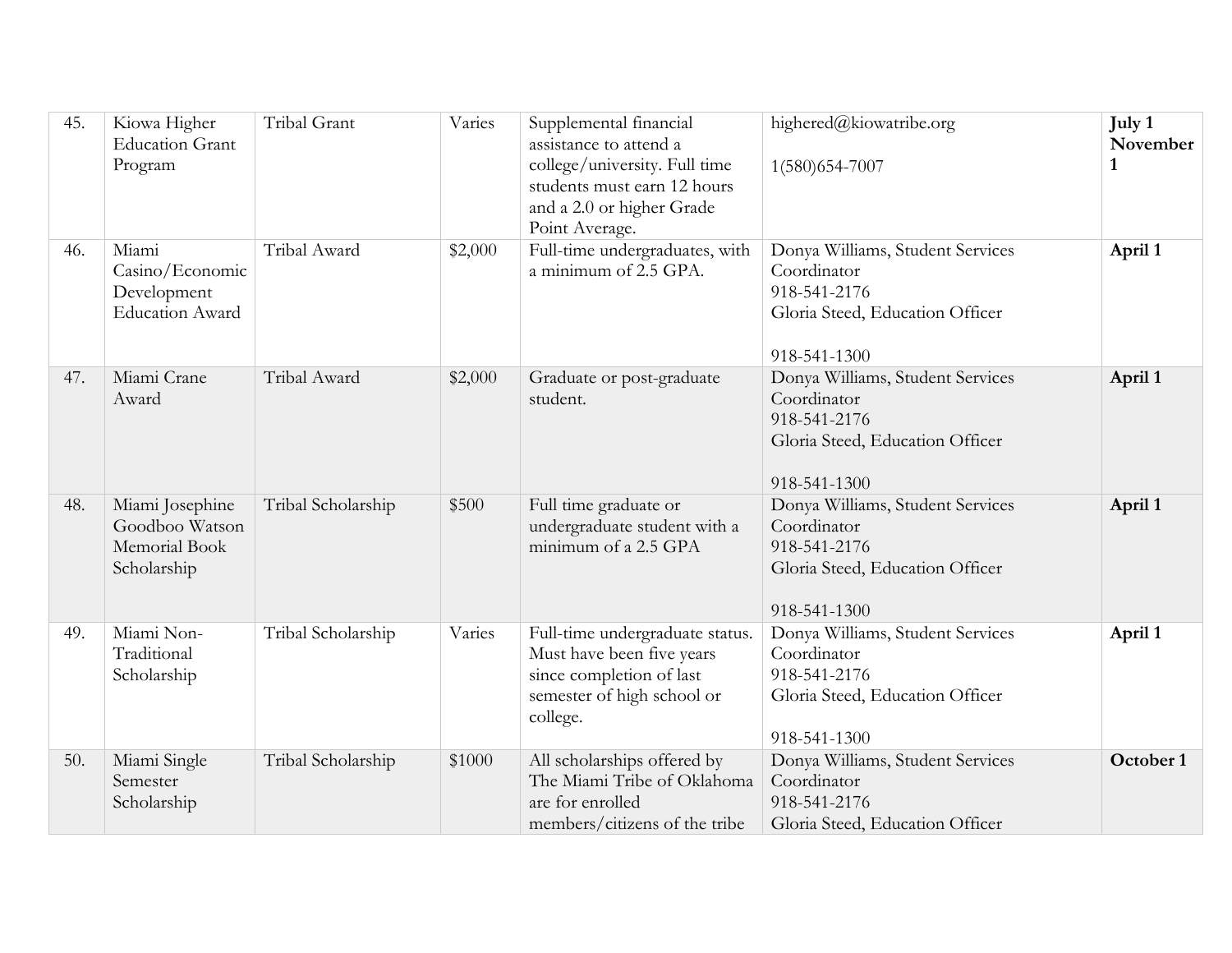|     |                                                                   |                                                                  |                    | only. Must not have received<br>any other scholarship<br>associated with the Miami<br>Tribe the previous fall<br>semester.<br>Must be enrolling in Spring<br>semester for first time (not<br>available to students who<br>enrolled in the fall).<br>Must have 2.5 cumulative<br>GPA.<br>Full-time enrollment status. | 918-541-1300                                                                                                       |                                            |
|-----|-------------------------------------------------------------------|------------------------------------------------------------------|--------------------|----------------------------------------------------------------------------------------------------------------------------------------------------------------------------------------------------------------------------------------------------------------------------------------------------------------------|--------------------------------------------------------------------------------------------------------------------|--------------------------------------------|
| 51. | Miami Tax<br>Commission<br>Continuing<br>Education<br>Scholarship | Tribal Scholarship                                               | Varies             | Full-time or part-time<br>undergraduate student with a<br>minimum 2.5 GPA.                                                                                                                                                                                                                                           | Donya Williams, Student Services<br>Coordinator<br>918-541-2176<br>Gloria Steed, Education Officer<br>918-541-1300 | April 1                                    |
| 52. | Morris K. Udall<br>Foundation<br>Scholarship                      | Scholarship                                                      | $Up$ to<br>\$5,000 | The Udall Foundation awards<br>scholarships to American<br>Indian and Alaska Native<br>college sophomores and<br>juniors for leadership, public<br>service and commitment to<br>issues related to American<br>Indian nations or to the<br>environment                                                                | Program Manager<br>Kellcee Baker<br>kbaker@udall.gov<br>$(520)$ 901-8564                                           | March 4                                    |
| 53. | Muscogee (Creek)<br>Nation Doctoral<br>Degree Program             | Tribal Grant                                                     | Varies             | Students must be citizens of<br>the Muscogee Nation.                                                                                                                                                                                                                                                                 | Christine Durden<br>$cdu$ rden $@$ mcn-nsn.gov<br>$(918) 732 - 7690$                                               | September<br>$\mathbf Q$<br>December<br>15 |
| 54. | Muscogee (Creek)<br>Nation<br>Scholarship                         | Tribal and Need-Based<br>Scholarship &<br>Individual Scholarship | \$1,000            | The purpose of this<br>scholarship is to financially<br>assist Muscogee (Creek)                                                                                                                                                                                                                                      | Scholarship Foundation Program<br>Muscogee (Creek) Nation<br>(Highway 75 & Loop 56)                                | December<br>June 1                         |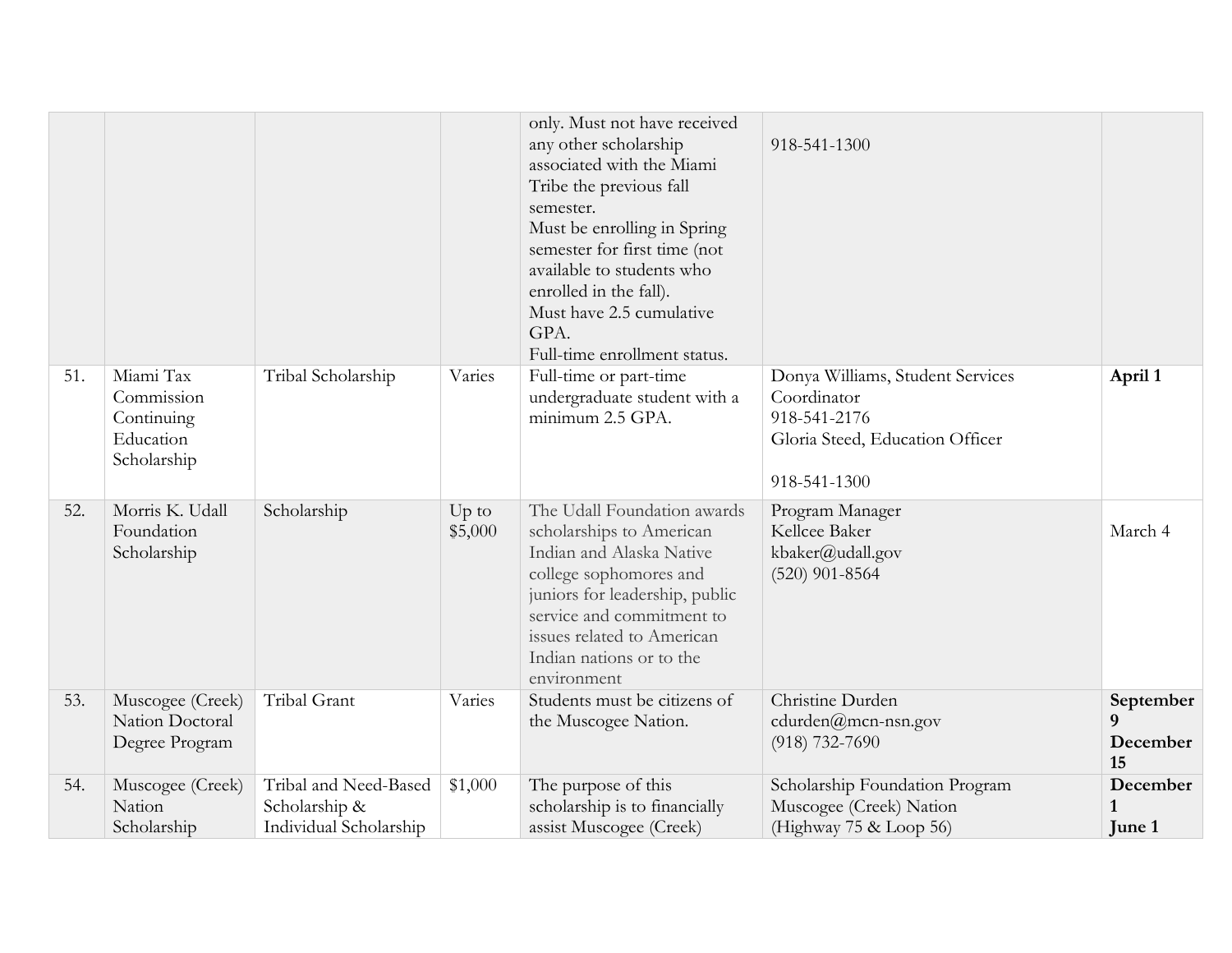|     | Foundation         | or Specific Program(s) |       | Nation students who might         | P.O. Box 580                   |        |
|-----|--------------------|------------------------|-------|-----------------------------------|--------------------------------|--------|
|     | Alfred Berryhill   | Scholarship            |       | not have the financial means      | Okmulgee, OK 74447             |        |
|     | Scholarship        |                        |       | to further their educations.      | T: 918-732-7754                |        |
|     |                    |                        |       | This scholarship award can be     | F: 918-732-7756                |        |
|     |                    |                        |       | utilized to pay for the required  |                                |        |
|     |                    |                        |       | cost of tuition, fees, books,     |                                |        |
|     |                    |                        |       | tools, supplies, testing or       |                                |        |
|     |                    |                        |       | examination fees,                 |                                |        |
|     |                    |                        |       |                                   |                                |        |
|     |                    |                        |       | transportation or other           |                                |        |
|     |                    |                        |       | incidental required costs         |                                |        |
|     |                    |                        |       | related to the post-secondary     |                                |        |
|     |                    |                        |       | education institution. This       |                                |        |
|     |                    |                        |       | scholarship is to be awarded to   |                                |        |
|     |                    |                        |       | a Muscogee (Creek) Nation         |                                |        |
|     |                    |                        |       | student who is attending an       |                                |        |
|     |                    |                        |       | institution of higher education,  |                                |        |
|     |                    |                        |       | a technical or vocational trade   |                                |        |
|     |                    |                        |       | school, and who is interested     |                                |        |
|     |                    |                        |       | in the culture of the Muscogee    |                                |        |
|     |                    |                        |       | (Creek) people.                   |                                |        |
| 55. | Muscogee (Creek)   | Tribal and Need-Based  | \$500 | The purpose of this               | Scholarship Foundation Program | Dec 1  |
|     | Nation             | Scholarship &          |       | scholarship is to financially     | Muscogee (Creek) Nation        | June 1 |
|     | Scholarship        | Individual Scholarship |       | assist Muscogee (Creek)           | (Highway 75 & Loop 56)         |        |
|     | Foundation Bill S. | or Specific Program(s) |       | Nation students who might         | P.O. Box 580                   |        |
|     | Fife Scholarship   | Scholarship            |       | not otherwise have the            | Okmulgee, OK 74447             |        |
|     |                    |                        |       | financial means to further their  | T: 918-732-7754                |        |
|     |                    |                        |       | educations. This scholarship      | F: 918-732-7756                |        |
|     |                    |                        |       | award can be utilized to pay      |                                |        |
|     |                    |                        |       | for the required cost of tuition, |                                |        |
|     |                    |                        |       | fees, books, tools, supplies,     |                                |        |
|     |                    |                        |       | testing or examination fees,      |                                |        |
|     |                    |                        |       | transportation or other           |                                |        |
|     |                    |                        |       | incidental required costs         |                                |        |
|     |                    |                        |       | related to the post-secondary     |                                |        |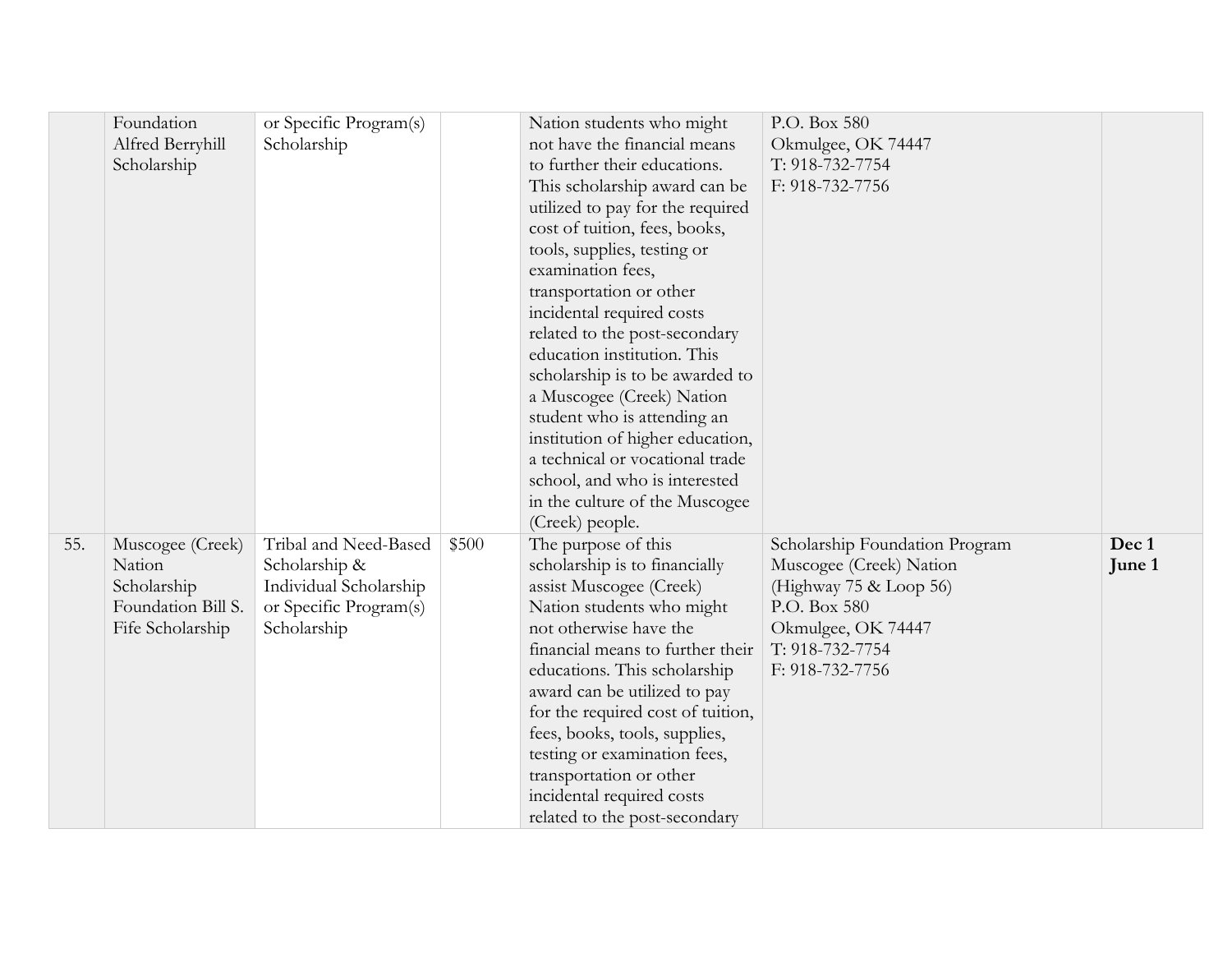|     |                                                                                      |                                                                                                         |         | education institution. This<br>scholarship is to be awarded to<br>a Muscogee (Creek) Nation<br>student who is attending an<br>institution of higher education,<br>a technical or vocational trade<br>school, and who is interested<br>in tribal government.                                                                                                                                                                                                                                                                                                                                                                                                                                                 |                                                                                                                                                                 |                 |
|-----|--------------------------------------------------------------------------------------|---------------------------------------------------------------------------------------------------------|---------|-------------------------------------------------------------------------------------------------------------------------------------------------------------------------------------------------------------------------------------------------------------------------------------------------------------------------------------------------------------------------------------------------------------------------------------------------------------------------------------------------------------------------------------------------------------------------------------------------------------------------------------------------------------------------------------------------------------|-----------------------------------------------------------------------------------------------------------------------------------------------------------------|-----------------|
| 56. | Muscogee (Creek)<br>Nation<br>Scholarship<br>Foundation<br>Claude Cox<br>Scholarship | Tribal & Need Based<br>Scholarship &<br>Individual Scholarship<br>or Specific Program(s)<br>Scholarship | \$1,000 | The purpose of this<br>scholarship is to financially<br>assist Muscogee (Creek)<br>Nation students who might<br>not otherwise have the<br>financial means to further their<br>educations. This scholarship<br>award can be utilized to pay<br>for the required costs of<br>tuition, fees, books, tools,<br>supplies, testing or<br>examination fees,<br>transportation or other<br>incidental required cost related<br>to the post-secondary<br>education institution. This<br>scholarship is to be awarded to<br>a Muscogee (Creek) Nation<br>student who is attending an<br>institution of higher education,<br>a technical or vocational trade<br>school, and who is interested<br>in tribal government. | Scholarship Foundation Program<br>Muscogee (Creek) Nation<br>(Highway 75 & Loop 56)<br>P.O. Box 580<br>Okmulgee, OK 74447<br>T: 918-732-7754<br>F: 918-732-7756 | Dec 1<br>June 1 |
| 57. | Muscogee (Creek)<br>Nation<br>Scholarship                                            | Tribal Scholarship                                                                                      | \$1,000 | Undergraduate Muscogee<br>(Creek) student currently<br>attending an institution of                                                                                                                                                                                                                                                                                                                                                                                                                                                                                                                                                                                                                          | Scholarship Foundation Program<br>Muscogee (Creek) Nation<br>(Highway $75 &$ Loop 56)                                                                           | Dec 1<br>June 1 |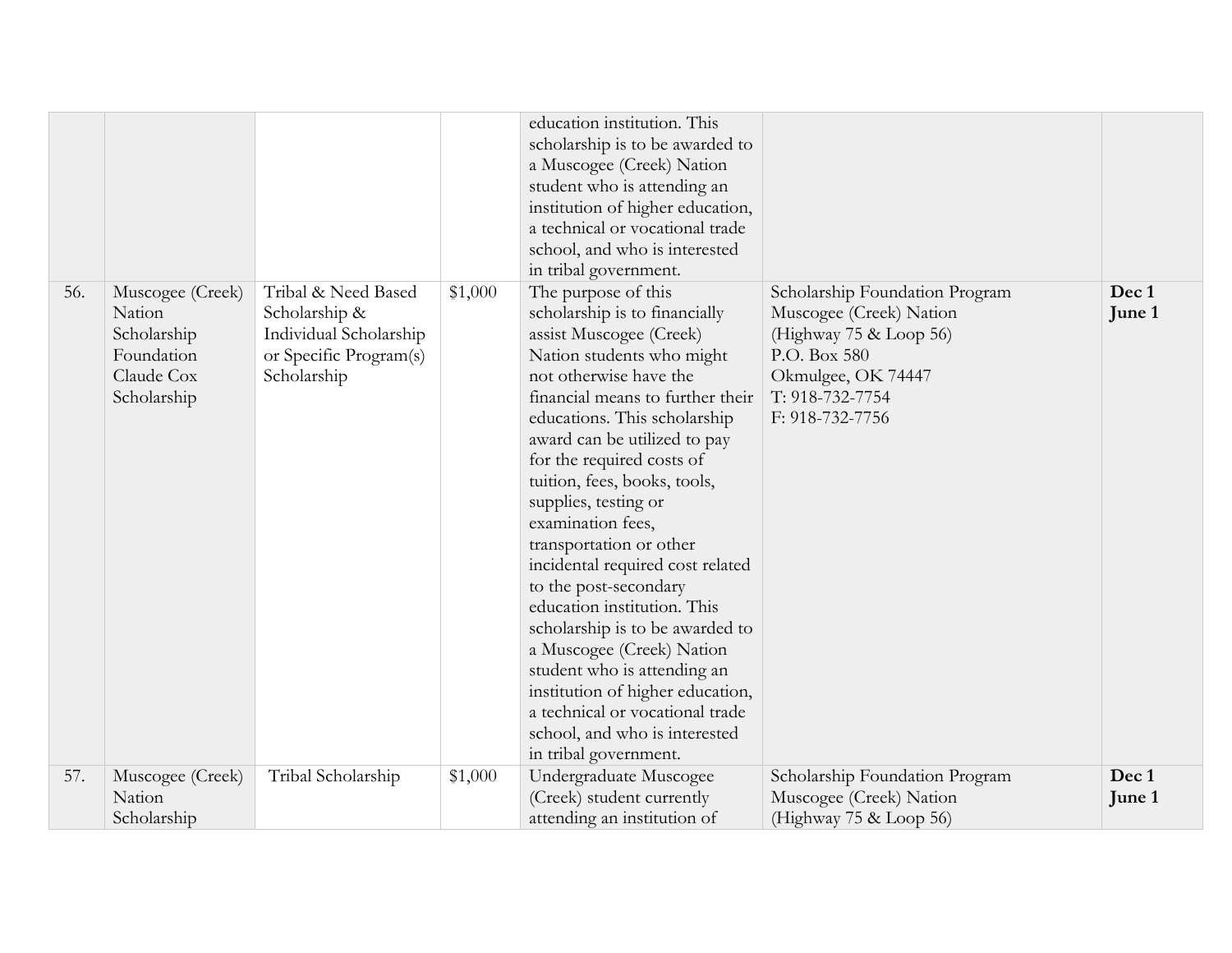|     | Foundation<br>Community<br>Leader<br>Scholarship                                                 |                                  |       | higher education, who is a<br>first-time entering freshman<br>and who has exhibited<br>leadership qualities while in a<br>school setting. This<br>scholarship is to be awarded to<br>a Muscogee (Creek) Nation<br>undergraduate student who is<br>attending an institution of<br>higher education, a technical<br>or vocational trade school.                                                                                                                                                                                                                                                                                                        | P.O. Box 580<br>Okmulgee, OK 74447<br>T: 918-732-7754<br>F: 918-732-7756                                                                                        |                 |
|-----|--------------------------------------------------------------------------------------------------|----------------------------------|-------|------------------------------------------------------------------------------------------------------------------------------------------------------------------------------------------------------------------------------------------------------------------------------------------------------------------------------------------------------------------------------------------------------------------------------------------------------------------------------------------------------------------------------------------------------------------------------------------------------------------------------------------------------|-----------------------------------------------------------------------------------------------------------------------------------------------------------------|-----------------|
| 58. | Muscogee (Creek)<br>Nation<br>Scholarship<br>Foundation<br>Corporal Joe<br>Halley<br>Scholarship | Tribal & Military<br>Scholarship | \$500 | The purpose of this<br>scholarship is to financially<br>assist veterans who have<br>exhausted government aid, or<br>who might not otherwise have<br>the financial means to further<br>their educations. This<br>scholarship award can be<br>utilized to pay for the required<br>cost of tuition, fees, books,<br>tools, supplies, testing or<br>examination fees,<br>transportation or other<br>incidental required costs<br>related to the post-secondary<br>education institution. This<br>scholarship is to be awarded to<br>a veteran who is attending an<br>institution of higher education,<br>technical school or vocational<br>trade school. | Scholarship Foundation Program<br>Muscogee (Creek) Nation<br>(Highway 75 & Loop 56)<br>P.O. Box 580<br>Okmulgee, OK 74447<br>T: 918-732-7754<br>F: 918-732-7756 | Dec 1<br>June 1 |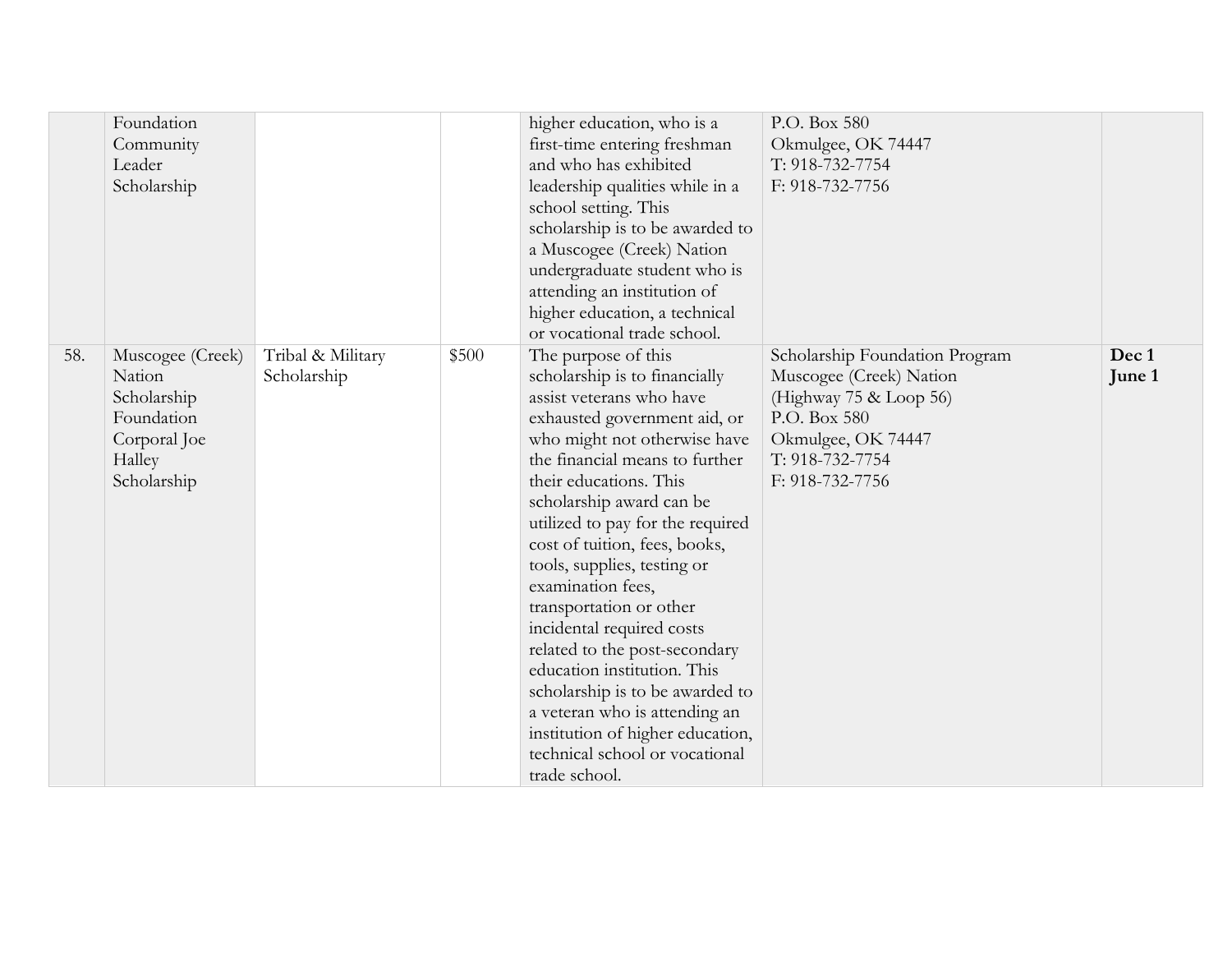| 59. | Muscogee (Creek)<br>Nation<br>Scholarship<br>Foundation<br>Corporal Joe<br>Halley<br>Scholarship -<br><b>Business</b> | Tribal Military<br>Scholarship &<br>Individual Scholarship<br>or Specific Program(s)<br>Scholarship | \$500 | The purpose of this<br>scholarship is to financially<br>assist veterans who have<br>exhausted government aid, or<br>who might not otherwise have<br>the financial means to further<br>their educations. This<br>scholarship is to be awarded to<br>a veteran who is attending an<br>institution of higher education,<br>technical school or vocational<br>trade school and majoring in<br>business.                                                                                                                                                                                                                  | Scholarship Foundation Program<br>Muscogee (Creek) Nation<br>(Highway 75 & Loop 56)<br>P.O. Box 580<br>Okmulgee, OK 74447<br>T: 918-732-7754<br>F: 918-732-7756 | Dec 1<br>June 1 |
|-----|-----------------------------------------------------------------------------------------------------------------------|-----------------------------------------------------------------------------------------------------|-------|----------------------------------------------------------------------------------------------------------------------------------------------------------------------------------------------------------------------------------------------------------------------------------------------------------------------------------------------------------------------------------------------------------------------------------------------------------------------------------------------------------------------------------------------------------------------------------------------------------------------|-----------------------------------------------------------------------------------------------------------------------------------------------------------------|-----------------|
| 60. | Muscogee (Creek)<br>Nation<br>Scholarship<br>Foundation<br>Cvcke'<br>Enheromka (My<br>Mother's Gift)<br>Scholarship   | Tribal Need Based<br>Scholarship                                                                    | \$500 | This scholarship will<br>financially assist a Muscogee<br>(Creek) Nation student who<br>might not have the financial<br>means to further his/her<br>education. This scholarship<br>award can be utilized to pay<br>for the required costs of<br>tuition, fees, books, tools,<br>supplies, testing or<br>examination fees,<br>transportation, or other<br>incidental required costs<br>related to the cost of the post-<br>secondary education<br>institution. This scholarship is<br>to be awarded to a Muscogee<br>(Creek) Nation non-traditional<br>student who is attending an<br>institution of higher education | Scholarship Foundation Program<br>Muscogee (Creek) Nation<br>(Highway 75 & Loop 56)<br>P.O. Box 580<br>Okmulgee, OK 74447<br>T: 918-732-7754<br>F: 918-732-7756 | Dec 1<br>June 1 |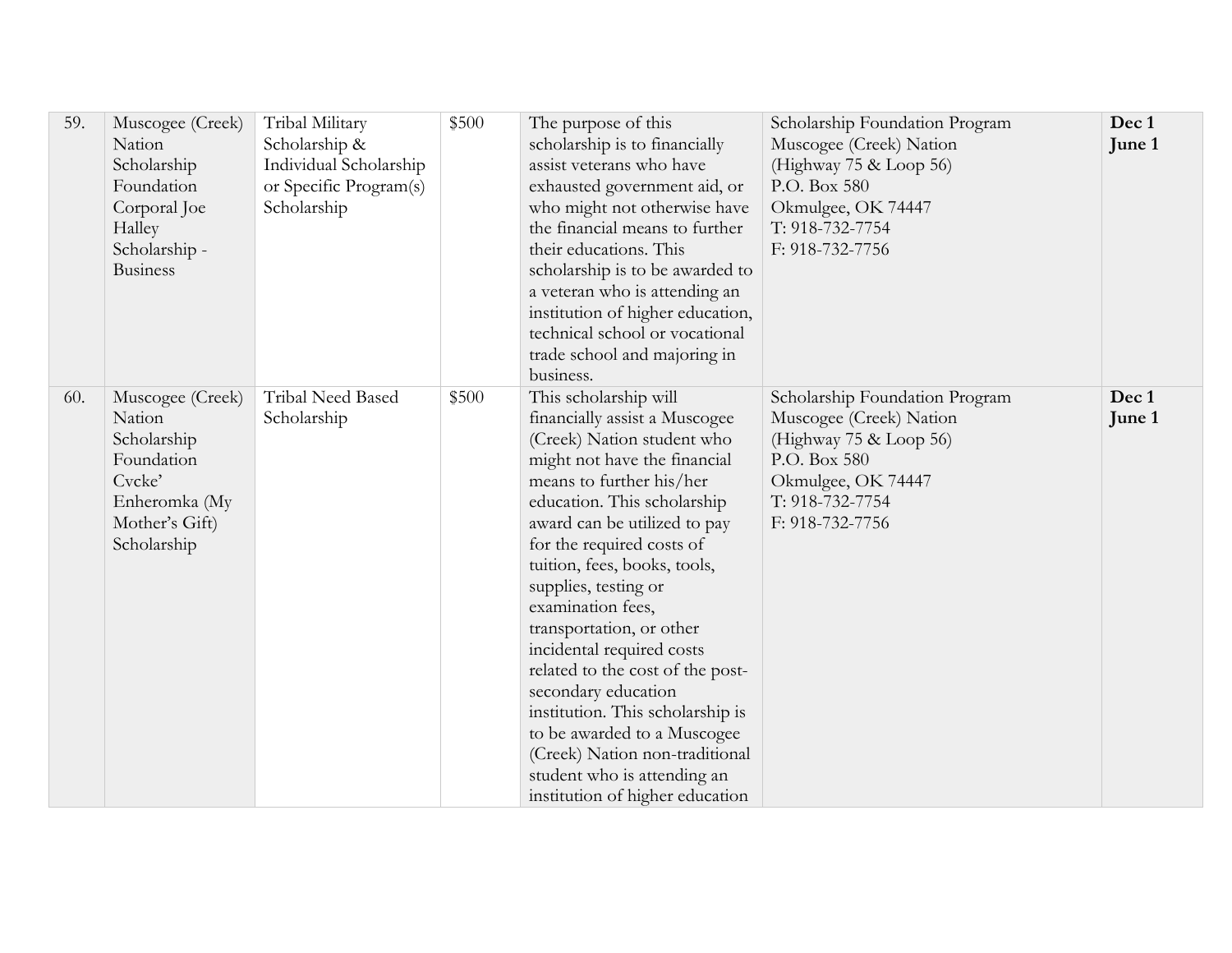|     |                                                                                                                                |                                                |         | or a technical/vocational trade<br>school.                                                                                                                                                                                                                                                                                                                                                                                                                                                                                                                                                                                                                   |                                                                                                                                                                 |                 |
|-----|--------------------------------------------------------------------------------------------------------------------------------|------------------------------------------------|---------|--------------------------------------------------------------------------------------------------------------------------------------------------------------------------------------------------------------------------------------------------------------------------------------------------------------------------------------------------------------------------------------------------------------------------------------------------------------------------------------------------------------------------------------------------------------------------------------------------------------------------------------------------------------|-----------------------------------------------------------------------------------------------------------------------------------------------------------------|-----------------|
| 61. | Muscogee (Creek)<br>Nation<br>Scholarship<br>Foundation<br><b>ECKE</b><br><b>MVNOKECKV</b><br>(A Mother's<br>Love) Scholarship | Tribal Scholarship &<br>Individual Scholarship | \$1,500 | The purpose of this<br>scholarship is to financially<br>assist Muscogee (Creek)<br>Nation students who might<br>not have the financial means<br>to further their educations.<br>This scholarship award can be<br>utilized to pay for the required<br>cost of tuition, fees, books,<br>tools, supplies, testing or<br>examination fees,<br>transportation or other<br>incidental required costs<br>related to the post-secondary<br>education institution. This<br>scholarship is to be awarded to<br>a Muscogee (Creek) Nation<br>single mother, who is<br>attending an institution of<br>higher education, or a<br>technical or vocational trade<br>school. | Scholarship Foundation Program<br>Muscogee (Creek) Nation<br>(Highway 75 & Loop 56)<br>P.O. Box 580<br>Okmulgee, OK 74447<br>T: 918-732-7754<br>F: 918-732-7756 | Dec 1<br>June 1 |
| 62. | Muscogee (Creek)<br>Nation<br>Scholarship<br>Foundation<br><b>Fighting Cancer</b><br>for Kat<br>Scholarship                    | Tribal Individual<br>Scholarship               | \$500   | This scholarship is for a<br>student who is a cancer<br>survivor; has a parent who has<br>been diagnosed with cancer or<br>is in remission or who has<br>passed from this life due to<br>cancer. The purpose of this<br>scholarship is to financially<br>assist Muscogee (Creek)                                                                                                                                                                                                                                                                                                                                                                             | Scholarship Foundation Program<br>Muscogee (Creek) Nation<br>(Highway 75 & Loop 56)<br>P.O. Box 580<br>Okmulgee, OK 74447<br>T: 918-732-7754<br>F: 918-732-7756 | Dec 1<br>June 1 |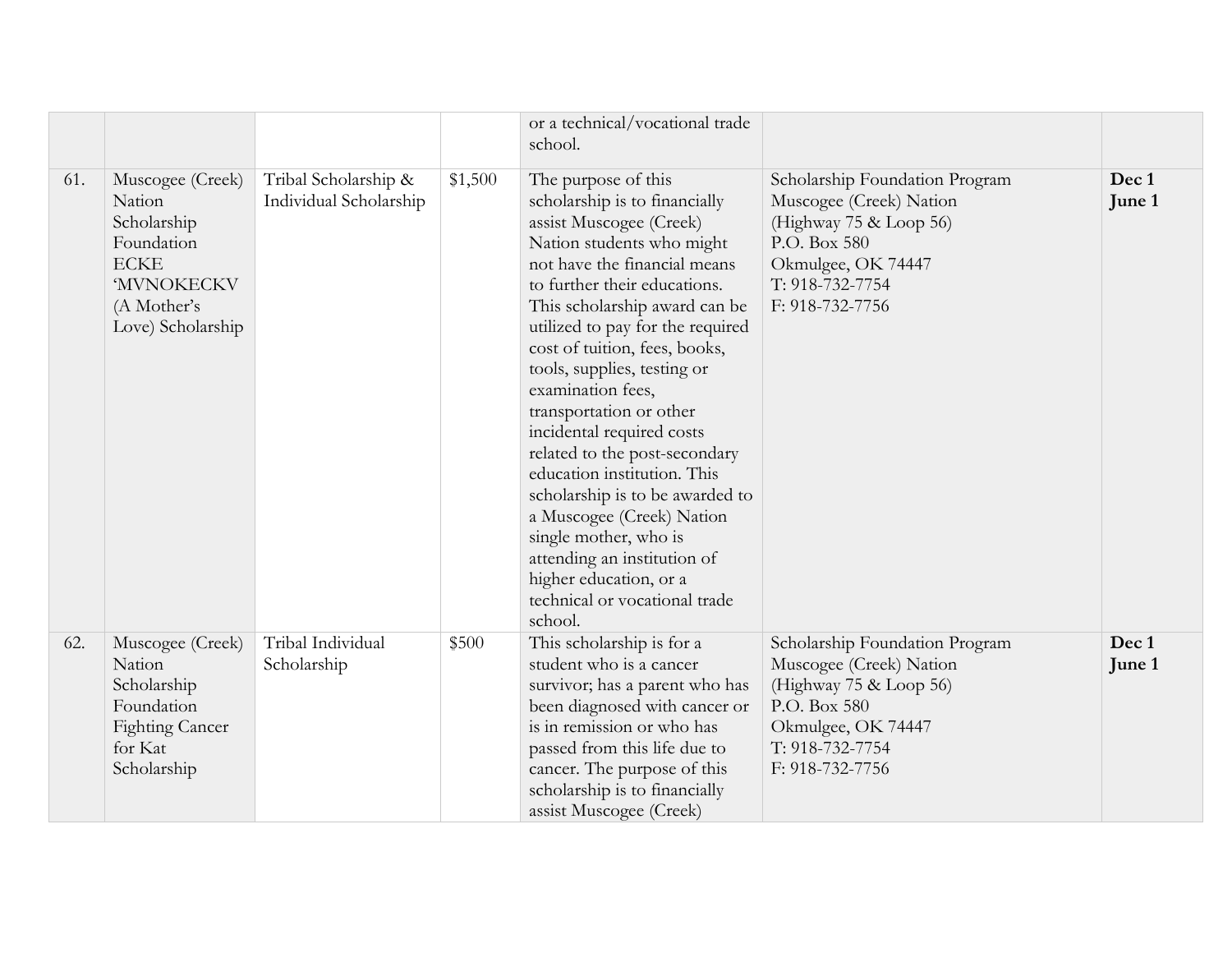|     |                                                                                          |                                  |       | Nation students who might<br>not have the financial means<br>to further their educations.<br>This scholarship award can be<br>utilized to pay for the required<br>costs of tuition, fees, books,<br>tools, supplies, testing or<br>examination fees,<br>transportation or other<br>incidental required costs<br>related to the post-secondary<br>education institution.<br>Minimum of 2.5 GPA<br>required.                                                                                                                                                                                                                              |                                                                                                                                                                 |                 |
|-----|------------------------------------------------------------------------------------------|----------------------------------|-------|-----------------------------------------------------------------------------------------------------------------------------------------------------------------------------------------------------------------------------------------------------------------------------------------------------------------------------------------------------------------------------------------------------------------------------------------------------------------------------------------------------------------------------------------------------------------------------------------------------------------------------------------|-----------------------------------------------------------------------------------------------------------------------------------------------------------------|-----------------|
| 63. | Muscogee (Creek)<br>Nation<br>Scholarship<br>Foundation<br>Fostering Care<br>Scholarship | Tribal Individual<br>Scholarship | \$500 | The purpose of this<br>scholarship is to financially<br>assist Muscogee (Creek)<br>Nation students who might<br>not otherwise have the<br>financial means to further their<br>educations. This scholarship<br>award can be utilized to pay<br>for the required cost of tuition,<br>fees, books, tools, supplies,<br>testing or examination fees,<br>transportation, or other<br>incidental required cosst<br>related to the post-secondary<br>education institution. This<br>scholarship is to be awarded to<br>a Muscogee (Creek) Nation<br>student who has suffered the<br>loss of a parent before turning<br>18. The student must be | Scholarship Foundation Program<br>Muscogee (Creek) Nation<br>(Highway 75 & Loop 56)<br>P.O. Box 580<br>Okmulgee, OK 74447<br>T: 918-732-7754<br>F: 918-732-7756 | Dec 1<br>June 1 |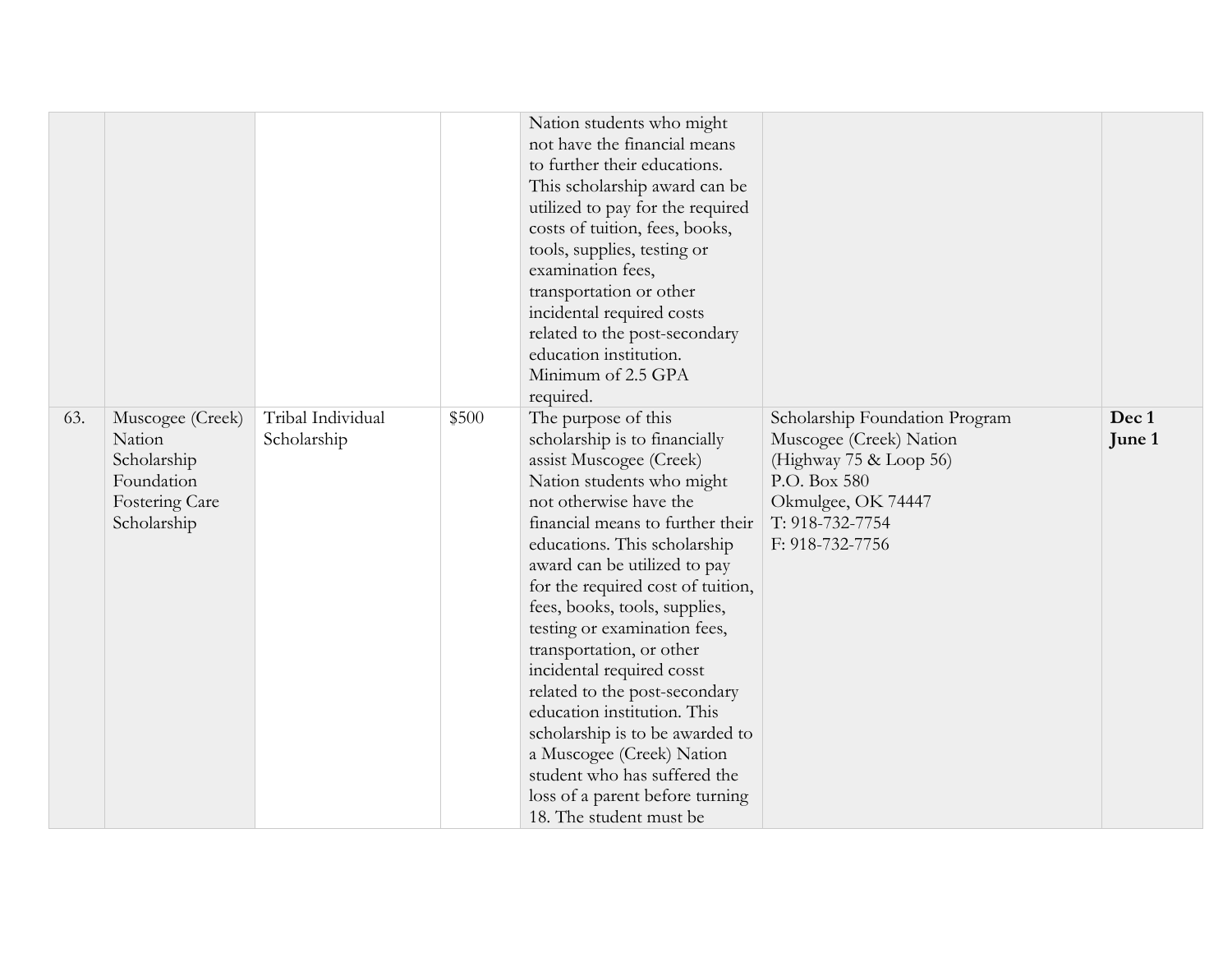|     |                                                                                                       |                    |         | attending an institution of<br>higher education, a technical<br>school or vocational trade<br>school and out of home<br>placement for at least six                                                                                                                                                                                                                                                                                                                      |                                                                                                                                                                 |                 |
|-----|-------------------------------------------------------------------------------------------------------|--------------------|---------|-------------------------------------------------------------------------------------------------------------------------------------------------------------------------------------------------------------------------------------------------------------------------------------------------------------------------------------------------------------------------------------------------------------------------------------------------------------------------|-----------------------------------------------------------------------------------------------------------------------------------------------------------------|-----------------|
| 64. | Muscogee (Creek)<br>Nation<br>Scholarship<br>Foundation<br>Freshman<br>Scholarship                    | Tribal Scholarship | \$1,000 | months after the age of 13.<br>This scholarship is to be<br>awarded to a freshman<br>Muscogee (Creek) student who<br>is currently attending an<br>institution of higher education<br>or is a first-time entering<br>freshman student.                                                                                                                                                                                                                                   | Scholarship Foundation Program<br>Muscogee (Creek) Nation<br>(Highway 75 & Loop 56)<br>P.O. Box 580<br>Okmulgee, OK 74447<br>T: 918-732-7754<br>F: 918-732-7756 | Dec 1<br>June 1 |
| 65. | Muscogee (Creek)<br>Nation<br>Scholarship<br>Foundation<br>George and<br>Frances Tiger<br>Scholarship | Tribal Scholarship | \$1,000 | The purpose of this<br>scholarship is to financially<br>assist Muscogee (Creek)<br>Nation students who might<br>not otherwise have the<br>financial means to further their<br>educations. This scholarship<br>award can be utilized to pay<br>for the required costs of<br>tuition, fees, books, tools,<br>supplies, testing or<br>examination fees,<br>transportation or other<br>incidental required costs<br>related to the post-secondary<br>education institution. | Scholarship Foundation Program<br>Muscogee (Creek) Nation<br>(Highway 75 & Loop 56)<br>P.O. Box 580<br>Okmulgee, OK 74447<br>T: 918-732-7754<br>F: 918-732-7756 | Dec 1<br>June 1 |
| 66. | Muscogee (Creek)<br>Nation<br>Scholarship<br>Foundation<br>George and                                 | Tribal Scholarship | \$500   | The purpose of this<br>scholarship is to financially<br>assist Muscogee (Creek)<br>students who might not<br>otherwise have the financial                                                                                                                                                                                                                                                                                                                               | Scholarship Foundation Program<br>Muscogee (Creek) Nation<br>(Highway $75 \&$ Loop 56)<br>P.O. Box 580<br>Okmulgee, OK 74447                                    | Dec 1<br>June 1 |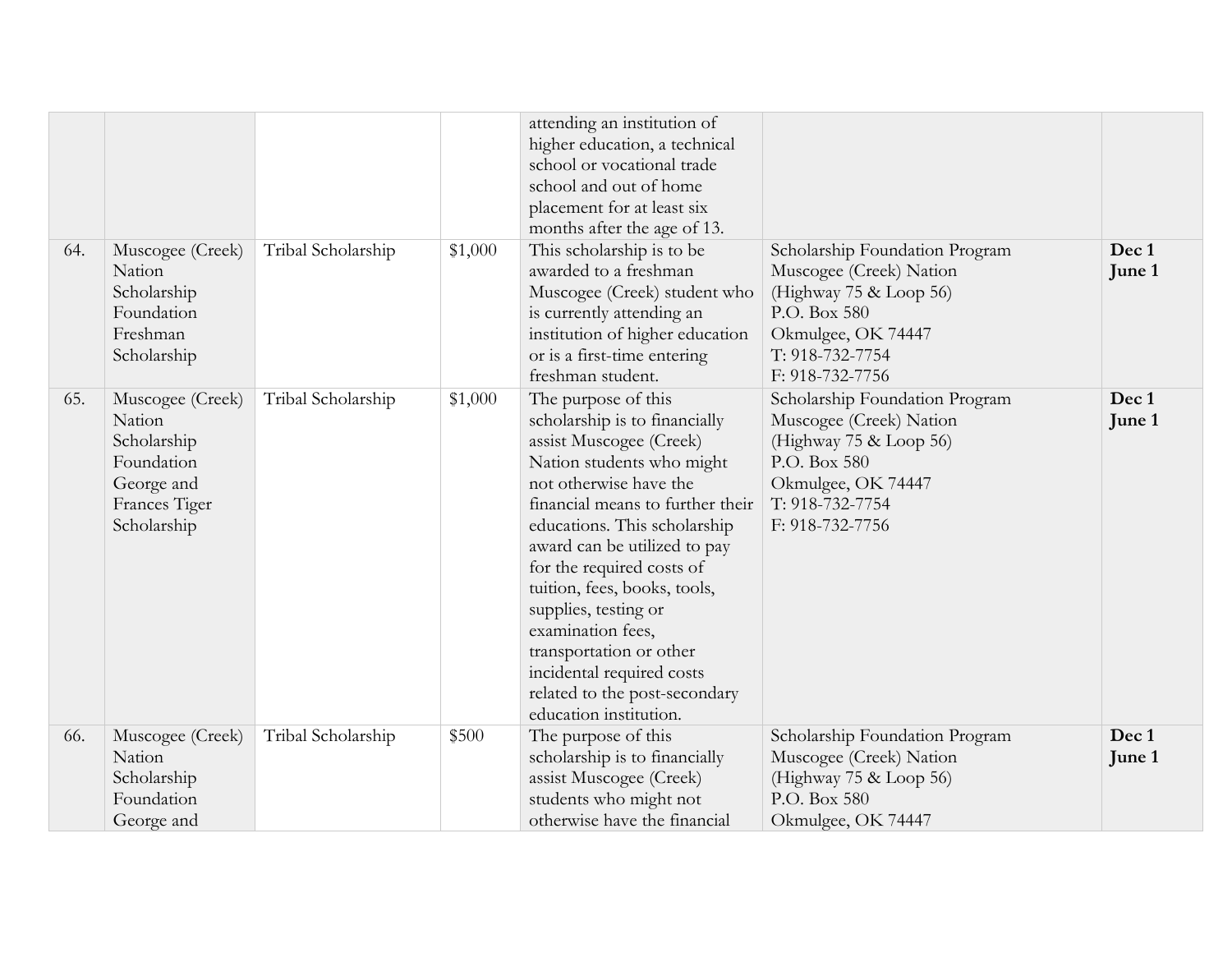|     | Mollie (Jones)<br>Hicks Scholarship                                                             |                                                                           |         | means to further their<br>educations and to encourage<br>Muscogee (Creek) citizens to<br>further their education at an<br>institution of higher<br>educations. This scholarship<br>will be awarded to a Muscogee<br>(Creek) citizen from the<br>general pool of candidates.<br>This scholarship award can be | T: 918-732-7754<br>F: 918-732-7756                                                                                                                              |                 |
|-----|-------------------------------------------------------------------------------------------------|---------------------------------------------------------------------------|---------|--------------------------------------------------------------------------------------------------------------------------------------------------------------------------------------------------------------------------------------------------------------------------------------------------------------|-----------------------------------------------------------------------------------------------------------------------------------------------------------------|-----------------|
|     |                                                                                                 |                                                                           |         | utilized to pay for the required<br>cost of tuition, fees, books,<br>tools, supplies, testing or<br>examination fees,<br>transportation, or other<br>incidental required costs<br>related to the post-secondary<br>education institution.                                                                    |                                                                                                                                                                 |                 |
| 67. | Muscogee (Creek)<br>Nation<br>Scholarship<br>Foundation<br><b>Health Systems</b><br>Scholarship | Tribal Individual<br>Scholarship or Specific<br>Program(s)<br>Scholarship | \$1,000 | The Health Systems<br>Scholarship was established to<br>provide financial assistance to<br>currently enrolled students or<br>first-time entering students<br>who choose to pursue a career<br>in the health care field.                                                                                      | Scholarship Foundation Program<br>Muscogee (Creek) Nation<br>(Highway 75 & Loop 56)<br>P.O. Box 580<br>Okmulgee, OK 74447<br>T: 918-732-7754<br>F: 918-732-7756 | Dec 1<br>June 1 |
| 68. | Muscogee (Creek)<br>Nation<br>Scholarship<br>Foundation<br>Henrey Marsey<br>Harjo Scholarship   | Tribal Individual<br>Scholarship or Specific<br>Program(s)<br>Scholarship | \$500   | The purpose of this<br>scholarship is to financially<br>assist Muscogee (Creek)<br>Nation students who might<br>not have the financial means<br>to further their educations.<br>This scholarship award can be<br>utilized to pay for the required<br>costs of tuition, fees, books,                          | Scholarship Foundation Program<br>Muscogee (Creek) Nation<br>(Highway 75 & Loop 56)<br>P.O. Box 580<br>Okmulgee, OK 74447<br>T: 918-732-7754<br>F: 918-732-7756 | Dec 1<br>June 1 |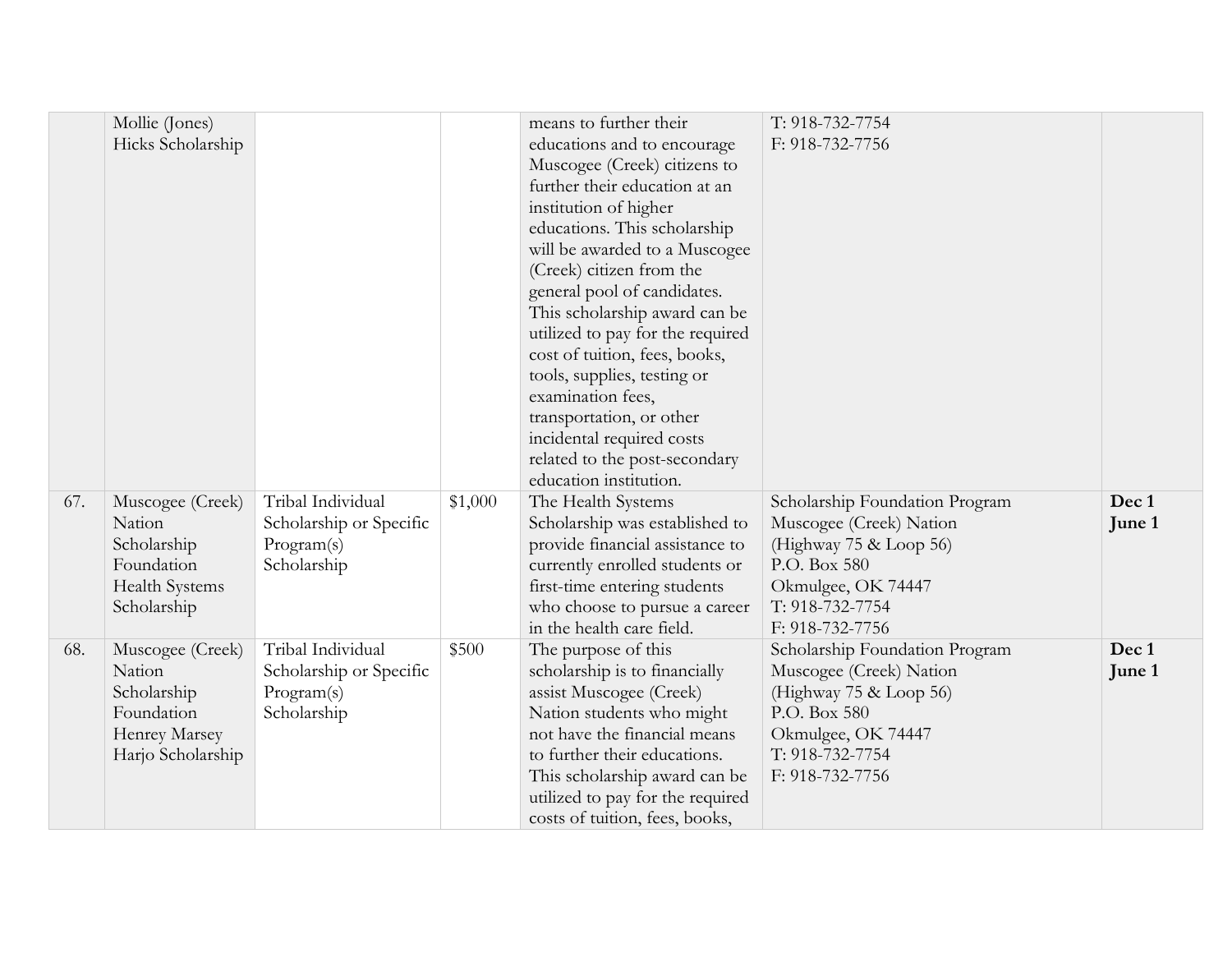|     |                                                                                                                 |                                                                           |       | tools, supplies, testing or<br>examination fees,<br>transportation, or other<br>incidental required costs<br>related to the post-secondary<br>education institution. This<br>scholarship is to be awarded to<br>a Muscogee (Creek) Nation<br>student who is attending an<br>institution of higher education,<br>a technical or vocational trade<br>school, and who is interested<br>in the welfare of the Muscogee<br>(Creek) people.                                                              |                                                                                                                                                                 |                 |
|-----|-----------------------------------------------------------------------------------------------------------------|---------------------------------------------------------------------------|-------|----------------------------------------------------------------------------------------------------------------------------------------------------------------------------------------------------------------------------------------------------------------------------------------------------------------------------------------------------------------------------------------------------------------------------------------------------------------------------------------------------|-----------------------------------------------------------------------------------------------------------------------------------------------------------------|-----------------|
| 69. | Muscogee (Creek)<br>Nation<br>Scholarship<br>Foundation<br>Jackson<br>Narcomey-<br>Rising Artist<br>Scholarship | Tribal Individual<br>Scholarship or Specific<br>Program(s)<br>Scholarship | \$500 | This scholarship is for a<br>student majoring in art or a<br>related field. The purpose of<br>this scholarship is to<br>financially assist a Muscogee<br>(Creek) citizen in pursuit of<br>his/her college education. This<br>scholarship award can be<br>utilized to pay for the required<br>costs of tuition, fees, books,<br>tools, supplies, testing or<br>examination fees,<br>transportation or other<br>incidental required costs<br>related to the post-secondary<br>education institution. | Scholarship Foundation Program<br>Muscogee (Creek) Nation<br>(Highway 75 & Loop 56)<br>P.O. Box 580<br>Okmulgee, OK 74447<br>T: 918-732-7754<br>F: 918-732-7756 | Dec 1<br>June 1 |
| 70. | Muscogee (Creek)<br>Nation<br>Scholarship<br>Foundation                                                         | Tribal Scholarship                                                        | \$500 | The purpose of this<br>scholarship is to financially<br>assist Muscogee (Creek)<br>Nation students who might                                                                                                                                                                                                                                                                                                                                                                                       | Scholarship Foundation Program<br>Muscogee (Creek) Nation<br>(Highway 75 & Loop 56)<br>P.O. Box 580                                                             | Dec 1<br>June 1 |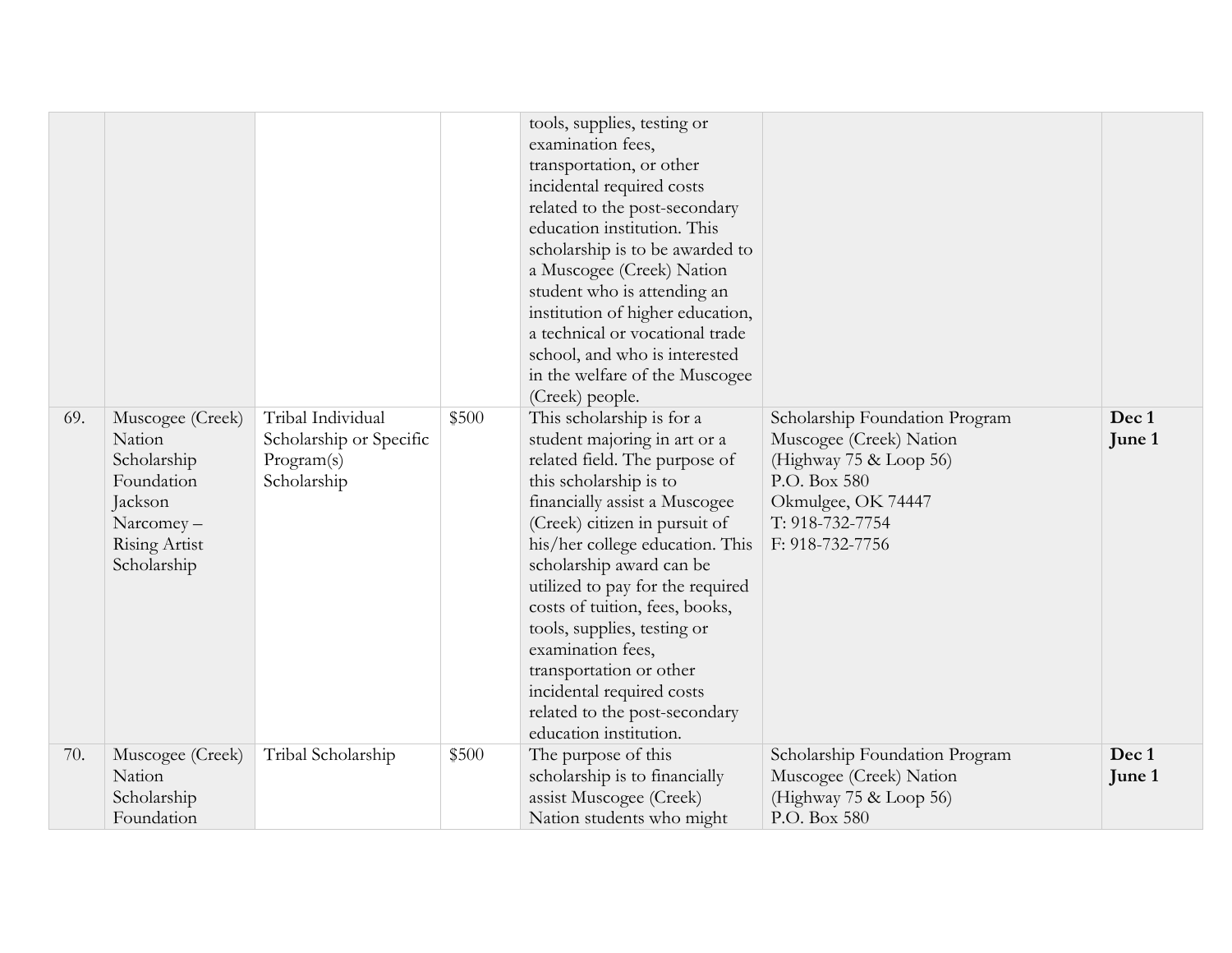|     | Kenneth          |             |       | not otherwise have the           | Okmulgee, OK 74447             |        |
|-----|------------------|-------------|-------|----------------------------------|--------------------------------|--------|
|     | Sourjohn, Sr.    |             |       | financial means to further their | T: 918-732-7754                |        |
|     | Memorial         |             |       | educations. This scholarship     | F: 918-732-7756                |        |
|     | Scholarship      |             |       | award can be utilized to pay     |                                |        |
|     |                  |             |       | for the required costs of        |                                |        |
|     |                  |             |       | tuition, fees, books, tools,     |                                |        |
|     |                  |             |       | supplies, testing or             |                                |        |
|     |                  |             |       | examination fees,                |                                |        |
|     |                  |             |       | transportation or other          |                                |        |
|     |                  |             |       | incidental required costs        |                                |        |
|     |                  |             |       | related to the post-secondary    |                                |        |
|     |                  |             |       | education institution. This      |                                |        |
|     |                  |             |       | scholarship is to be awarded to  |                                |        |
|     |                  |             |       | a Muscogee (Creek) Nation        |                                |        |
|     |                  |             |       | student who is attending an      |                                |        |
|     |                  |             |       | institution of higher education, |                                |        |
|     |                  |             |       | a technical or vocational trade  |                                |        |
|     |                  |             |       | school.                          |                                |        |
| 71. | Muscogee (Creek) | Scholarship | \$500 | The purpose of this              | Scholarship Foundation Program | Dec 1  |
|     | Nation           |             |       | scholarship is to financially    | Muscogee (Creek) Nation        | June 1 |
|     | Scholarship      |             |       | assist Muscogee (Creek)          | (Highway $75 \&$ Loop 56)      |        |
|     | Foundation Kevin |             |       | Nation students who might        | P.O. Box 580                   |        |
|     | "Babe" Aaron     |             |       | not have the financial means     | Okmulgee, OK 74447             |        |
|     | Scholarship      |             |       | to further their educations.     | T: 918-732-7754                |        |
|     |                  |             |       | This scholarship award can be    | F: 918-732-7756                |        |
|     |                  |             |       | utilized to pay for the required |                                |        |
|     |                  |             |       | costs of tuition, fees, books,   |                                |        |
|     |                  |             |       | tools, supplies, testing or      |                                |        |
|     |                  |             |       | examination fees,                |                                |        |
|     |                  |             |       | transportation or other          |                                |        |
|     |                  |             |       | incidental required costs        |                                |        |
|     |                  |             |       | related to the post-secondary    |                                |        |
|     |                  |             |       | education institution. This      |                                |        |
|     |                  |             |       | scholarship is to be awarded to  |                                |        |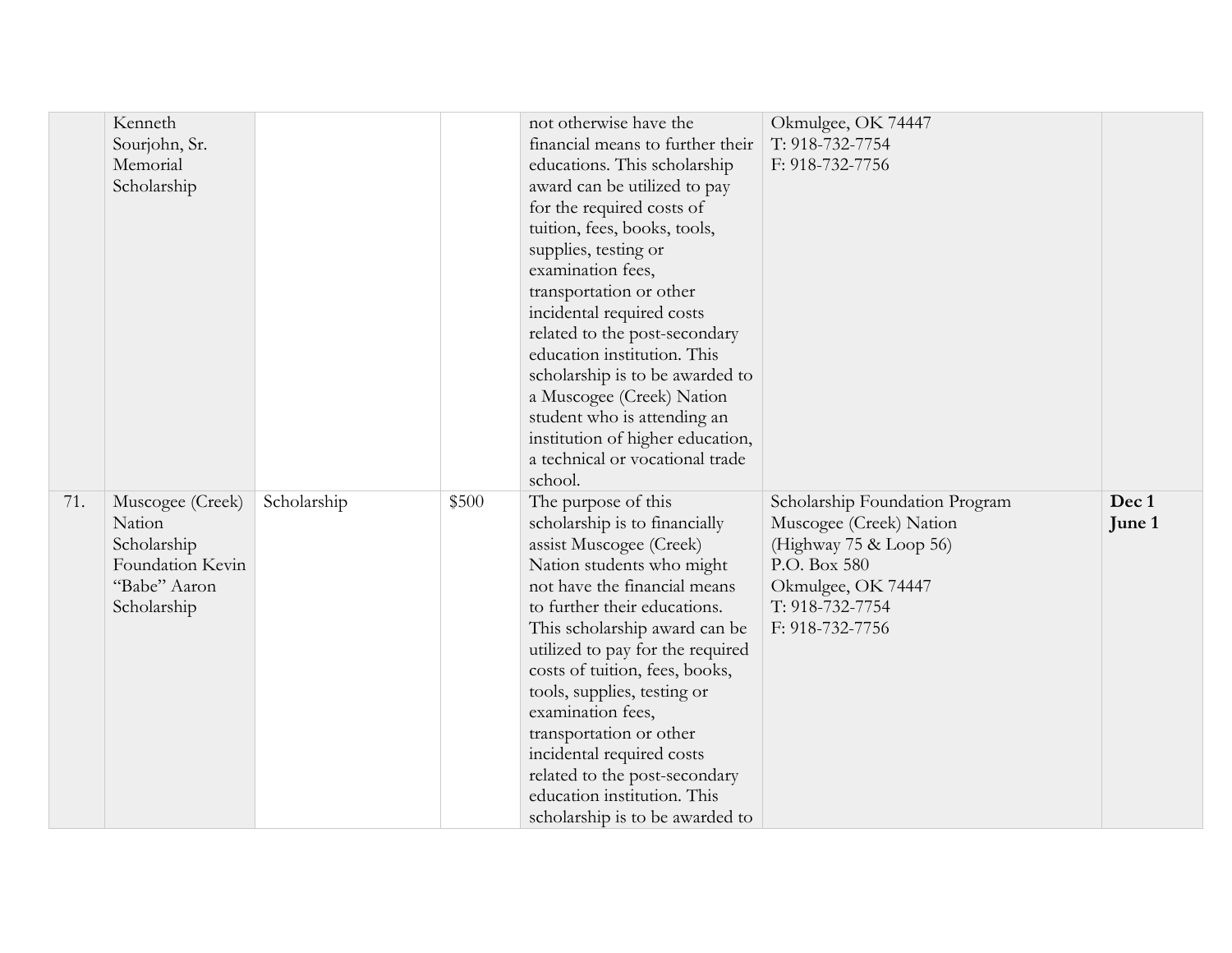|     |                                                                                              |                           |                    | a Muscogee (Creek) Nation<br>student who is attending an<br>institution of higher education,<br>a technical or vocational trade<br>school. Applicant must have a<br>written statement from a<br>coach and/or teacher<br>explaining the student's<br>dedication and strong work<br>ethic. |                                                                                                                                                                 |                 |
|-----|----------------------------------------------------------------------------------------------|---------------------------|--------------------|------------------------------------------------------------------------------------------------------------------------------------------------------------------------------------------------------------------------------------------------------------------------------------------|-----------------------------------------------------------------------------------------------------------------------------------------------------------------|-----------------|
| 72. | Muscogee (Creek)<br>Nation<br>Scholarship<br>Foundation Lou<br>Canard Navarro<br>Scholarship | Scholarship               | $Up$ to<br>\$1,000 | The purpose of this<br>scholarship is to encourage<br>Muscogee (Creek) citizen<br>involvement in the professions<br>of architecture, design and<br>engineering.                                                                                                                          | Scholarship Foundation Program<br>Muscogee (Creek) Nation<br>(Highway 75 & Loop 56)<br>P.O. Box 580<br>Okmulgee, OK 74447<br>T: 918-732-7754<br>F: 918-732-7756 | Dec 1<br>June 1 |
| 73. | Muscogee (Creek)<br>Nation<br>Scholarship<br>Foundation<br>Naomi & Lois<br>Harjo Scholarship | Need-Based<br>Scholarship | \$500              | This scholarship is to be<br>awarded to a Muscogee<br>(Creek) Nation student who is<br>attending an institution of<br>higher education, a technical<br>or vocational trade school, and<br>who is studying fine arts.                                                                     | Scholarship Foundation Program<br>Muscogee (Creek) Nation<br>(Highway 75 & Loop 56)<br>P.O. Box 580<br>Okmulgee, OK 74447<br>T: 918-732-7754<br>F: 918-732-7756 | Dec 1<br>June 1 |
| 74. | Muscogee (Creek)<br>Nation<br>Scholarship<br>Foundation<br>Nathan Weaver<br>Scholarship      | Need-Based<br>Scholarship | \$1,000            | The purpose of this<br>scholarship is to financially<br>assist Muscogee (Creek)<br>Nation students that who not<br>otherwise have the financial<br>means to further their<br>educations.<br>This scholarship award can be<br>utilized to pay for the required                            | Scholarship Foundation Program<br>Muscogee (Creek) Nation<br>(Highway 75 & Loop 56)<br>P.O. Box 580<br>Okmulgee, OK 74447<br>T: 918-732-7754<br>F: 918-732-7756 | Dec 1<br>June 1 |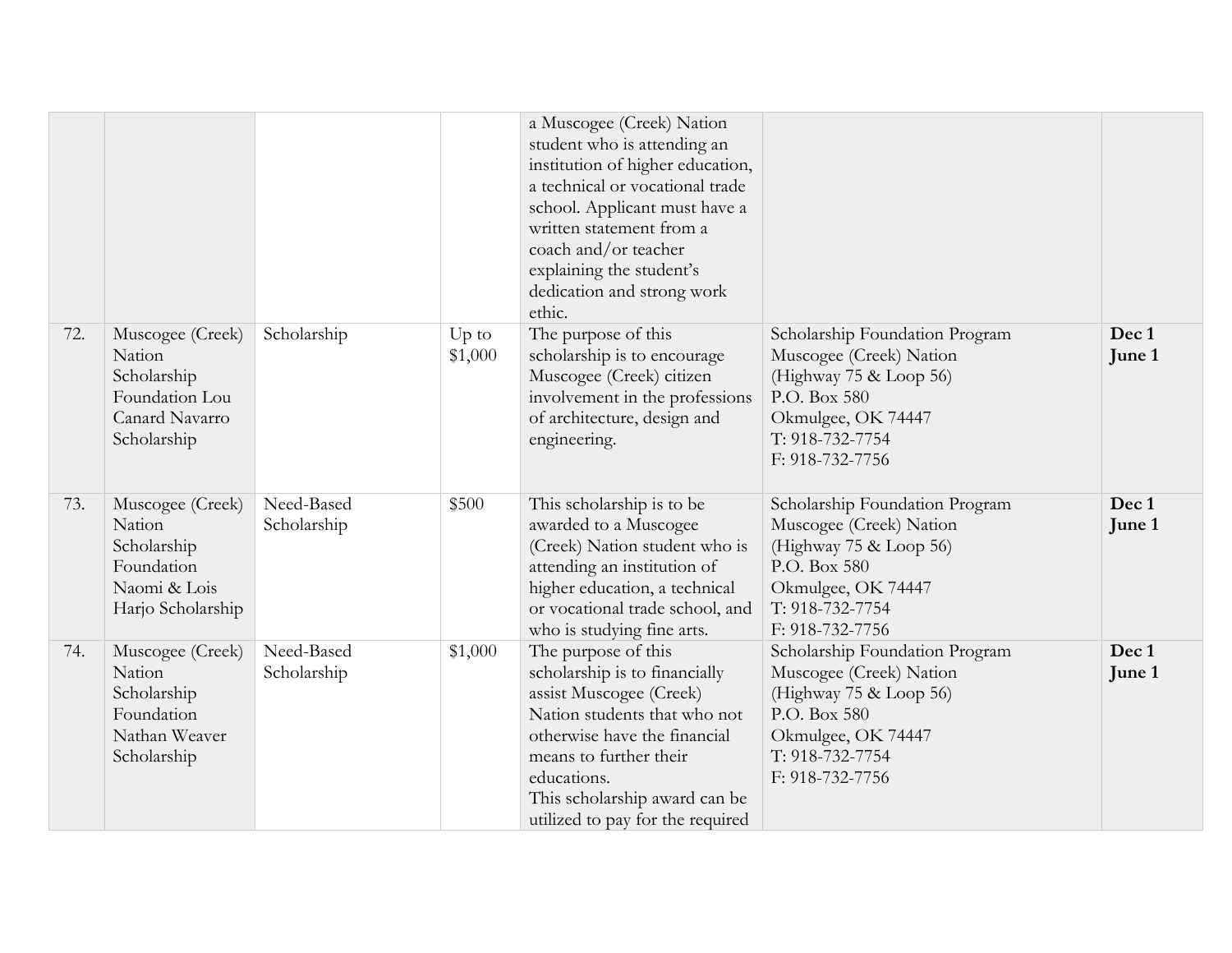|     |                                                                                        |                           |         | costs of tuition, fees, books,<br>tools, supplies, testing or<br>examination fees,<br>transportation or other<br>incidental required cost related<br>to the post-secondary<br>education institution. This<br>scholarship is to be awarded to<br>a Muscogee (Creek) Nation<br>student who has suffered the<br>loss of a parent before turning<br>18. The student must be<br>attending an institution of<br>higher education, a technical<br>school or vocational trade<br>school.                                                                          |                                                                                                                                                                 |                 |
|-----|----------------------------------------------------------------------------------------|---------------------------|---------|-----------------------------------------------------------------------------------------------------------------------------------------------------------------------------------------------------------------------------------------------------------------------------------------------------------------------------------------------------------------------------------------------------------------------------------------------------------------------------------------------------------------------------------------------------------|-----------------------------------------------------------------------------------------------------------------------------------------------------------------|-----------------|
| 75. | Muscogee (Creek)<br>Nation<br>Scholarship<br>Foundation<br>Phillip Coon<br>Scholarship | Need Based<br>Scholarship | \$1,000 | The purpose of this<br>scholarship is to financially<br>assist veterans who might not<br>otherwise have the financial<br>means to further their<br>educations. This scholarship<br>award can be utilized to pay<br>for the required costs of<br>tuition, fees, books, tools,<br>supplies, testing or<br>examination fees,<br>transportation or other<br>incidental required costs<br>related to the post-secondary<br>education institution. This<br>scholarship is to be awarded to<br>a veteran who is attending an<br>institution of higher education, | Scholarship Foundation Program<br>Muscogee (Creek) Nation<br>(Highway 75 & Loop 56)<br>P.O. Box 580<br>Okmulgee, OK 74447<br>T: 918-732-7754<br>F: 918-732-7756 | Dec 1<br>June 1 |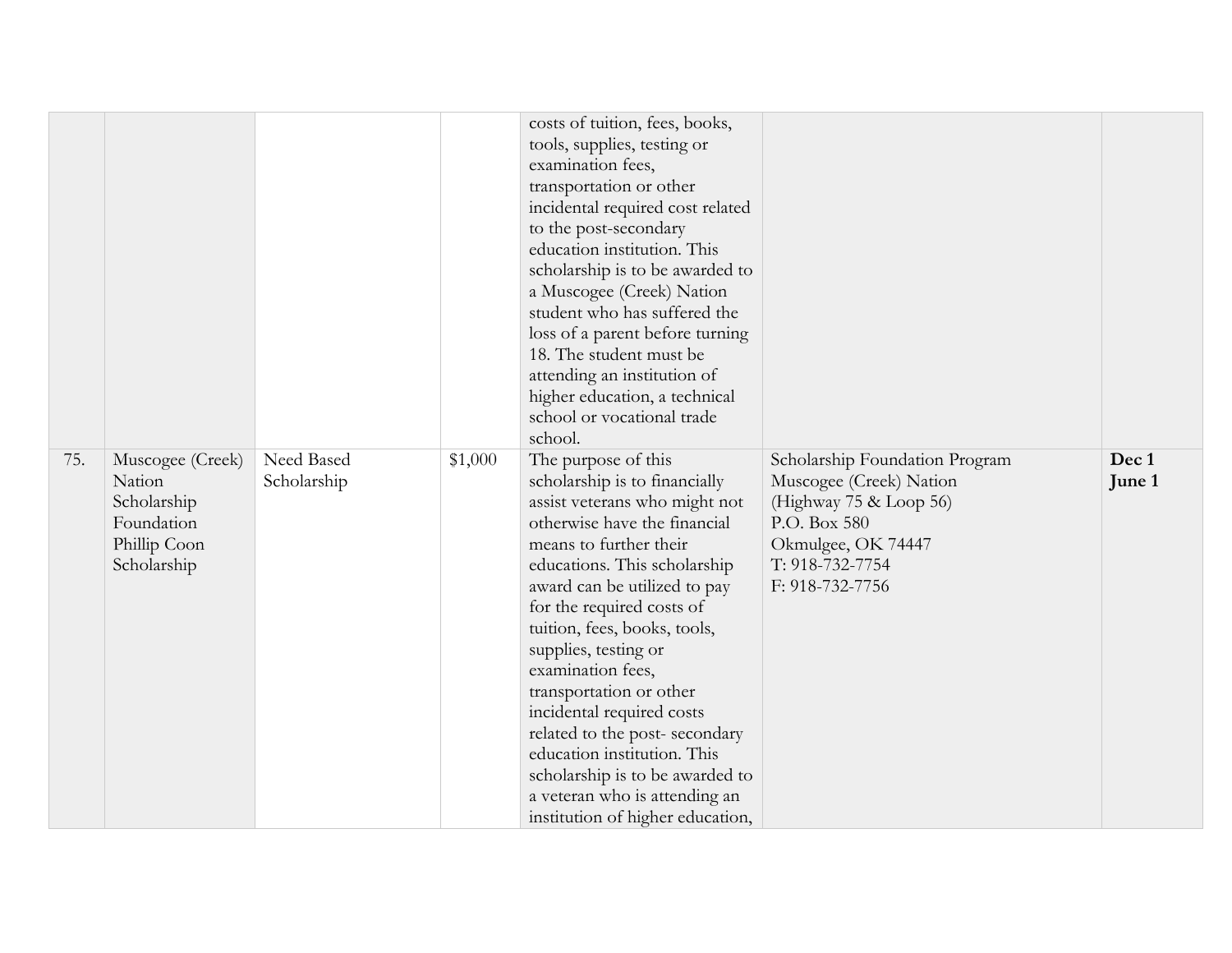|     |                                                                                                                     |                           |         | technical school, or vocational<br>trade school.                                                                                                                                                                                                                                                                                                                                                                                                                                                                                                                                                                                                                                        |  |
|-----|---------------------------------------------------------------------------------------------------------------------|---------------------------|---------|-----------------------------------------------------------------------------------------------------------------------------------------------------------------------------------------------------------------------------------------------------------------------------------------------------------------------------------------------------------------------------------------------------------------------------------------------------------------------------------------------------------------------------------------------------------------------------------------------------------------------------------------------------------------------------------------|--|
| 76. | Muscogee (Creek)<br>Nation<br>Scholarship<br>Foundation R.<br>Perry Beaver<br>Scholarship                           | Scholarship               | \$1,000 | The purpose of this<br>scholarship is to financially<br>assist Muscogee (Creek)<br>students who might not<br>otherwise have the financial<br>means to further their<br>educations. This scholarship<br>award can be utilized to pay<br>for the required costs of<br>tuition, fees, books, tools,<br>supplies, testing or<br>examination fees,<br>transportation or other<br>incidental required costs<br>related to the post-secondary<br>education institution. This<br>scholarship is to be awarded to<br>a Muscogee (Creek) student<br>who is attending an institution<br>of higher education, a<br>technical or vocational trade<br>school, and interested in tribal<br>government. |  |
| 77. | Muscogee (Creek)<br>Nation<br>Scholarship<br>Foundation<br>Reuben R. &<br>Fanni Mae (Cook)<br>Turner<br>Scholarship | Need-based<br>scholarship | \$1,000 | The purpose of this<br>scholarship is to financially<br>assist Muscogee (Creek)<br>students who might not<br>otherwise have the financial<br>means to further their<br>educations. This scholarship<br>award can be utilized to pay                                                                                                                                                                                                                                                                                                                                                                                                                                                     |  |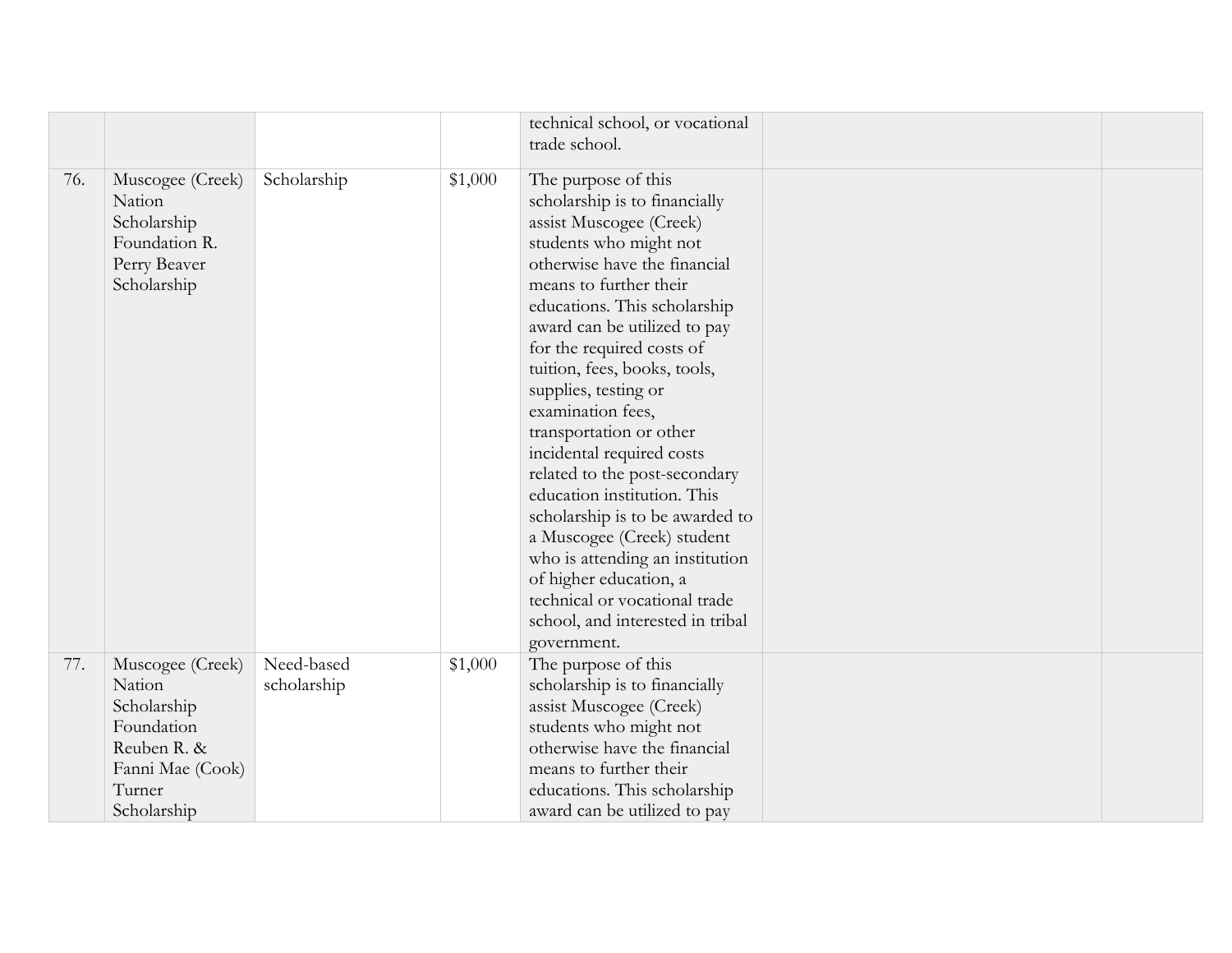|     |                                                                                                |                           |       | for the required costs of<br>tuition, fees, books, tools,<br>supplies, testing or<br>examination fees,<br>transportation or other<br>incidental required costs<br>related to the post-secondary<br>education institution. This<br>scholarship is to be awarded to<br>a Muscogee (Creek) Nation<br>student who is attending an                                                                                                                                                                                                                                           |  |
|-----|------------------------------------------------------------------------------------------------|---------------------------|-------|-------------------------------------------------------------------------------------------------------------------------------------------------------------------------------------------------------------------------------------------------------------------------------------------------------------------------------------------------------------------------------------------------------------------------------------------------------------------------------------------------------------------------------------------------------------------------|--|
|     |                                                                                                |                           |       | institution of higher education,<br>technical school, or vocational<br>trade school and pursuing<br>medicine as their field of                                                                                                                                                                                                                                                                                                                                                                                                                                          |  |
| 78. | Muscogee (Creek)<br>Nation<br>Scholarship<br>Foundation Susan<br>Colleen Wilson<br>Scholarship | Need-based<br>Scholarship | \$500 | study.<br>The purpose of this<br>scholarship is to financially<br>assist Muscogee (Creek)<br>Nation students who might<br>not have the financial means<br>to further their educations.<br>This scholarship award can be<br>utilized to pay for the required<br>costs of tuition, fees, books,<br>tools, supplies, testing or<br>examination fees,<br>transportation or other<br>incidental required costs<br>related to the post-secondary<br>education institution. This<br>scholarship is to be awarded to<br>a Muscogee (Creek) student<br>who has lost at least one |  |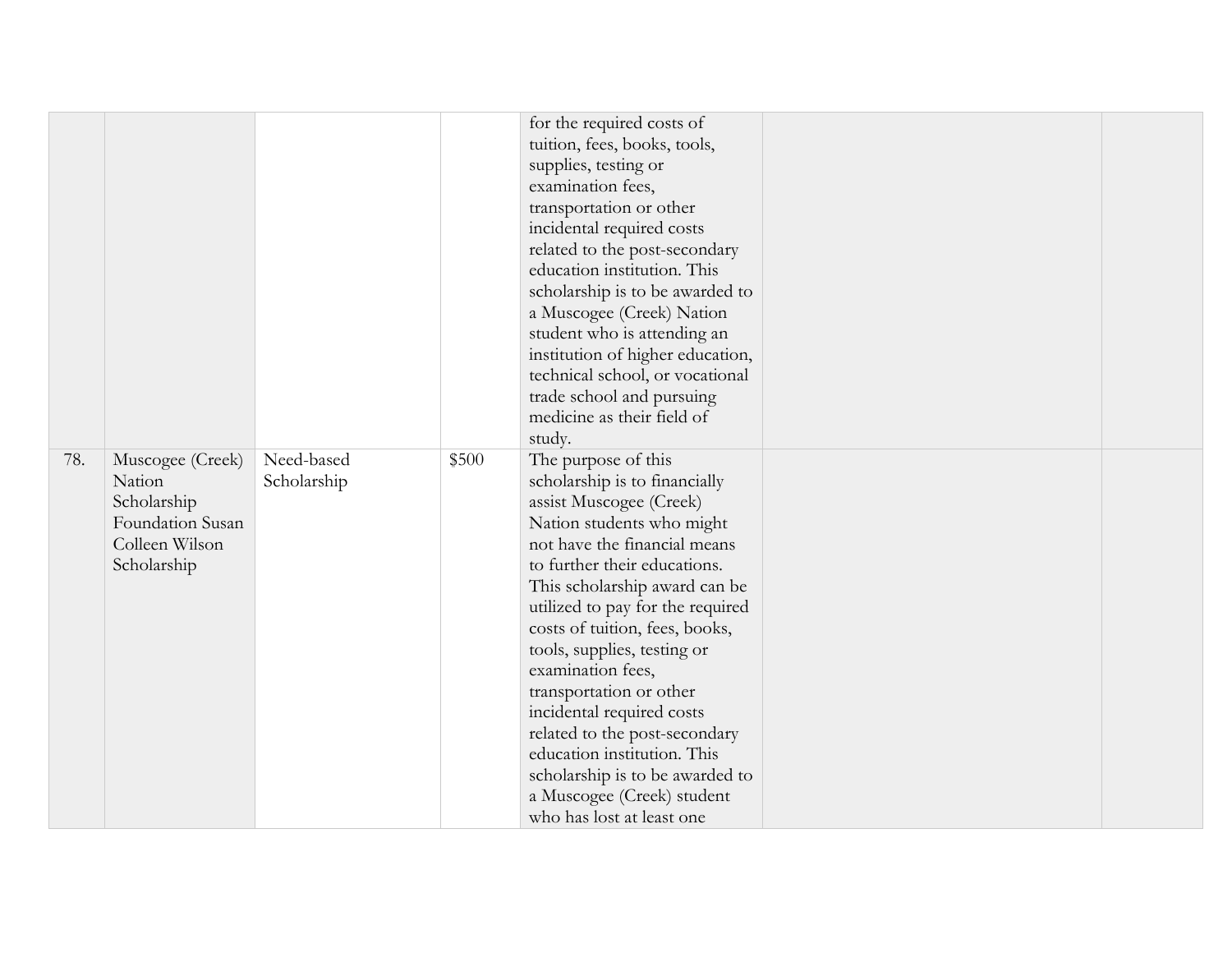|     |                                                                     |              |                              | parent and is attending an<br>institution of higher education,<br>or a technical or vocational<br>trade school.                                                                                                                                                                                                                                                                                                                                                                                                                                             |                                                                                                                                                                                           |                                  |
|-----|---------------------------------------------------------------------|--------------|------------------------------|-------------------------------------------------------------------------------------------------------------------------------------------------------------------------------------------------------------------------------------------------------------------------------------------------------------------------------------------------------------------------------------------------------------------------------------------------------------------------------------------------------------------------------------------------------------|-------------------------------------------------------------------------------------------------------------------------------------------------------------------------------------------|----------------------------------|
| 79. | Muscogee (Creek)<br>Nation Tribal<br>Funds Grant                    | Tribal Grant | Up to<br>\$4,500             | Tribal Funds Grant will be<br>awarded to enrolled citizens of<br>the Muscogee (Creek) Nation<br>attending an accredited college<br>or university with no blood<br>minimum quantity required.<br>Funding for this grant does<br>not require Pell-<br>eligibility. Undergraduate<br>students are eligible for this<br>grant. The award amount will<br>be determined by the number<br>of hours in which the student<br>is enrolled, up to a maximum<br>of 18 hours. Award rate =<br>\$125 per credit hour. Student<br>must maintain a GPA of 2.5 or<br>higher. | Main Office: 918-732-7661<br>Student's Last Name:<br>A-C: HBrown@mcn-nsn.gov<br>D-H: ABurgess@mcn-nsn.gov<br>I-O: JLowe@mcn-nsn.gov<br>P-S: KLewis@mcn-nsn.gov<br>T-Z: CaRudd@mcn-nsn.gov | June 1<br>December<br>15         |
| 80. | Muscogee (Creek)<br>Post Graduate<br>Program (Master's<br>Students) | Tribal Grant | $$250$ per<br>credit<br>hour | Students must be citizens of<br>the Muscogee Creek Nation.<br>The award amount is<br>determined by the number of<br>hours in which the student is<br>enrolled up to a maximum of 9<br>hours. The award rate $= $250$<br>per credit hour. The student<br>must maintain a 3.0 GPA at<br>the end of each term to remain<br>eligible for the program.<br>Students must remain in good                                                                                                                                                                           | Christine Durden<br>$cdu$ rden $@$ mcn-nsn.gov<br>$(918) 732 - 7690$                                                                                                                      | September<br>9<br>December<br>15 |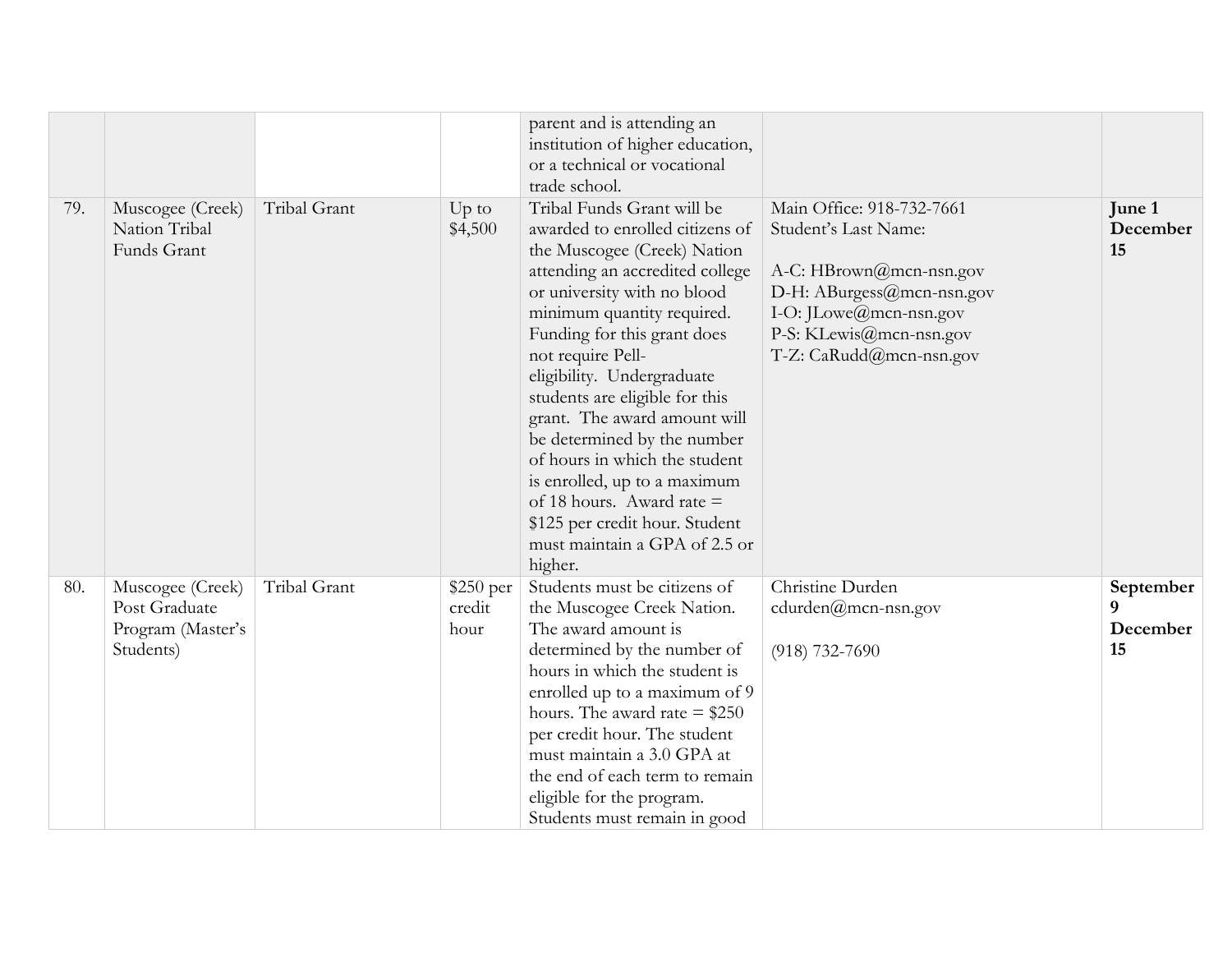|     |                                                                |                                        |                  | standing with the education<br>institution.                                                                                                                                                                                                                                                                                                                                                                                                                                      |                                                                                                                                                                                           |                          |
|-----|----------------------------------------------------------------|----------------------------------------|------------------|----------------------------------------------------------------------------------------------------------------------------------------------------------------------------------------------------------------------------------------------------------------------------------------------------------------------------------------------------------------------------------------------------------------------------------------------------------------------------------|-------------------------------------------------------------------------------------------------------------------------------------------------------------------------------------------|--------------------------|
| 81. | Muscogee (Creek)<br>Tribal Incentive<br>Grant                  | Tribal Grant                           | $Up$ to<br>\$700 | The Tribal Incentive Grant<br>Program will award citizens of<br>the Muscogee Creek Nation<br>who meet the grade point<br>requirements at an accredited<br>school. Students attending<br>college with a GPA of 3.0 or<br>better during the semester are<br>able to apply for this program.                                                                                                                                                                                        | Main Office: 918-732-7661<br>Student's Last Name:<br>A-C: HBrown@mcn-nsn.gov<br>D-H: ABurgess@mcn-nsn.gov<br>I-O: JLowe@mcn-nsn.gov<br>P-S: KLewis@mcn-nsn.gov<br>T-Z: CaRudd@mcn-nsn.gov | January 31<br>June 30    |
| 82. | Muscogee (Creek)<br>Nation of<br>Oklahoma<br>Scholarship Grant | Tribal Need-Based<br>Scholarship/Grant | Varies           | The Muscogee (Creek) Nation<br>Higher Education Program<br>will expend funds through<br>self-governance to award<br>educational grants to our tribal<br>citizens, with no minimum<br>blood quantum required,<br>attending accredited<br>institutions of higher learning.<br>Funding for this grant is<br>limited to Pell-eligible<br>undergraduate students only.<br>Student must be enrolled in a<br>minimum of 15 hours. Student<br>must maintain a GPA of a 2.0<br>or higher. | Main Office: 918-732-7661<br>Student's Last Name:<br>A-C: HBrown@mcn-nsn.gov<br>D-H: ABurgess@mcn-nsn.gov<br>I-O: JLowe@mcn-nsn.gov<br>P-S: KLewis@mcn-nsn.gov<br>T-Z: CaRudd@mcn-nsn.gov | June 1<br>December<br>15 |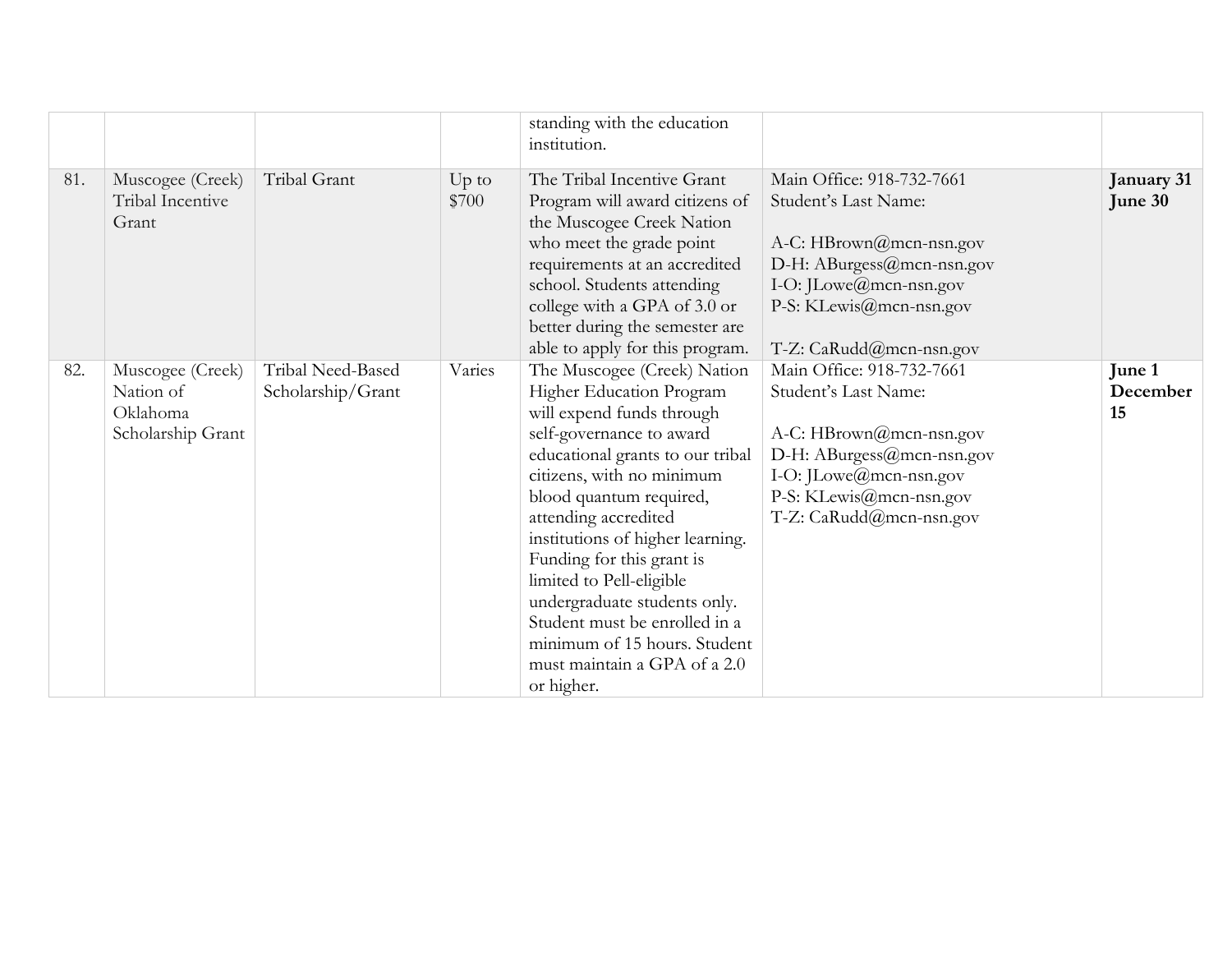| 83. | Native American<br>Natural Resource<br>Research<br>Scholarship                             | Individual Scholarship<br>or Specific Program(s)<br>Scholarship | $Up$ to<br>\$4,000 | The ITC Research Scholarship<br>is designed to support tribally<br>relevant, natural resource-<br>based, research being<br>conducted by Native<br>American scholars (graduate<br>or undergraduate).                                                                                   | ITC (itc1@teleport.com) (phone 503-282-<br>4296) or Adrian Leighton, chair of the ITC<br>Research Sub-Committee<br>(adrian_leighton@skc.edu)<br><b>Education Committee Intertribal Timber</b><br>Council<br>1112 N. E. 21st Ave., Suite 4<br>Portland, Oregon 97232-2114<br>(503) 282-4296 phone | January 20                        |
|-----|--------------------------------------------------------------------------------------------|-----------------------------------------------------------------|--------------------|---------------------------------------------------------------------------------------------------------------------------------------------------------------------------------------------------------------------------------------------------------------------------------------|--------------------------------------------------------------------------------------------------------------------------------------------------------------------------------------------------------------------------------------------------------------------------------------------------|-----------------------------------|
| 84. | Naval Sea systems<br>Command<br>(NAVSEA) and<br>Strategic System<br>Program<br>Scholarship | Individual Scholarship<br>or Specific Program(s)<br>Scholarship | \$10,000           | Open to undergraduate<br>freshman. Scholarship and an<br>opportunity to apply for<br>summer employment, which<br>provides technical work<br>experience and continued<br>tuition assistance.                                                                                           | AISES NATIONAL HEADQUARTERS<br>2305 Renard SE, Suite 200<br>Albuquerque, NM 87106<br>Telephone: (505) 765-1052<br>Fax: (505) 765-5608                                                                                                                                                            | May 15<br>May 1                   |
| 85. | Northrop<br>Grumman<br>Scholarship                                                         | Individual Scholarship<br>or Specific Program(s)<br>Scholarship | \$5,000            | Open to freshman,<br>sophomore, or junior students<br>studying computer<br>engineering, computer science,<br>electrical engineering, software<br>engineering or systems<br>engineering at a qualified<br>school.                                                                      | AISES NATIONAL HEADQUARTERS<br>2305 Renard SE, Suite 200<br>Albuquerque, NM 87106<br>Telephone: (505) 765-1052<br>Fax: (505) 765-5608                                                                                                                                                            | May 15                            |
| 86. | Osage Nation<br><b>Eugene Daniels</b><br>Scholarship                                       | Tribal Scholarship                                              | \$500              | The Eugene Daniels<br>Scholarship is awarded to two<br>Osage students every year.<br>Students must be enrolled in a<br>degree/certificate program at<br>an accredited college or<br>technical school and major in a<br>medically related field. Student<br>must maintain a cumulative | 102 Buffalo Avenue<br>Hominy, OK 74035<br>918-287-5300                                                                                                                                                                                                                                           | September<br>15<br>February<br>15 |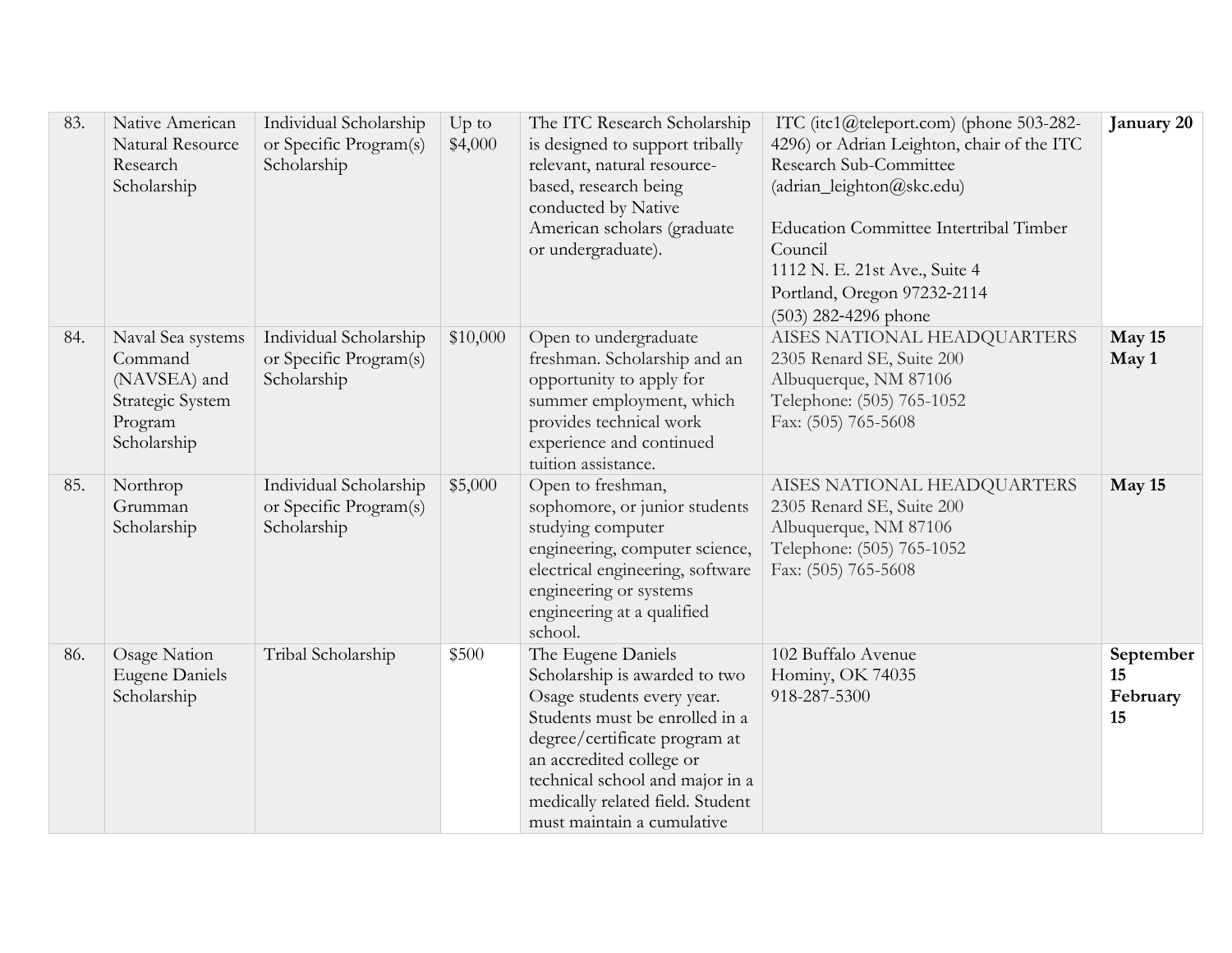|     |                         |                    |          | GPA of 3.0 to remain eligible    |                    |            |
|-----|-------------------------|--------------------|----------|----------------------------------|--------------------|------------|
|     |                         |                    |          | for scholarship funding and      |                    |            |
|     |                         |                    |          | must be enrolled full time. The  |                    |            |
|     |                         |                    |          | scholarship amount may           |                    |            |
|     |                         |                    |          | change on a year-to-year basis   |                    |            |
|     |                         |                    |          | based on availability of funds.  |                    |            |
| 87. | Osage Nation            | Tribal Scholarship | $Up$ to  | The Osage Nation Higher          | 102 Buffalo Ave.   | July 5     |
|     | <b>Higher Education</b> |                    | \$12,960 | Education Scholarship is         | Hominy, OK 74035   |            |
|     | Scholarship             |                    |          | awarded to Osage students        | 918-287-5300       |            |
|     |                         |                    |          | pursuing post-secondary          |                    |            |
|     |                         |                    |          | education at the associate level |                    |            |
|     |                         |                    |          | or beyond. Students must         |                    |            |
|     |                         |                    |          | maintain a minimum grade         |                    |            |
|     |                         |                    |          | point average (GPA) of 2.0       |                    |            |
|     |                         |                    |          | and be in good standing to       |                    |            |
|     |                         |                    |          | remain eligible for scholarship  |                    |            |
|     |                         |                    |          | awards. Scholarships are on a    |                    |            |
|     |                         |                    |          | per credit hour basis. Each      |                    |            |
|     |                         |                    |          | academic year students can       |                    |            |
|     |                         |                    |          | receive funding up to thirty-six |                    |            |
|     |                         |                    |          | credit hours.                    |                    |            |
| 88. | Otoe Missouria          | Tribal Need-Based  | Varies   | The Higher Education             | 8151 Hwy 177       | January 15 |
|     | Tribe Higher            | Scholarship        |          | program or scholarship           | Red Rock, OK 74651 | July 15    |
|     | Education               |                    |          | program provided                 | Phone 877.692.6863 |            |
|     | Program                 |                    |          | supplemental financial           |                    |            |
|     |                         |                    |          | assistance to Otoe-Enrolled      |                    |            |
|     |                         |                    |          | tribal members who are           |                    |            |
|     |                         |                    |          | pursuing a bachelor's degree at  |                    |            |
|     |                         |                    |          | any accredited institution of    |                    |            |
|     |                         |                    |          | higher learning. Must be a       |                    |            |
|     |                         |                    |          | member of the Otoe-              |                    |            |
|     |                         |                    |          | Missouria Tribe of               |                    |            |
|     |                         |                    |          | Oklahoma. Students must          |                    |            |
|     |                         |                    |          | provide CDIB, have a financial   |                    |            |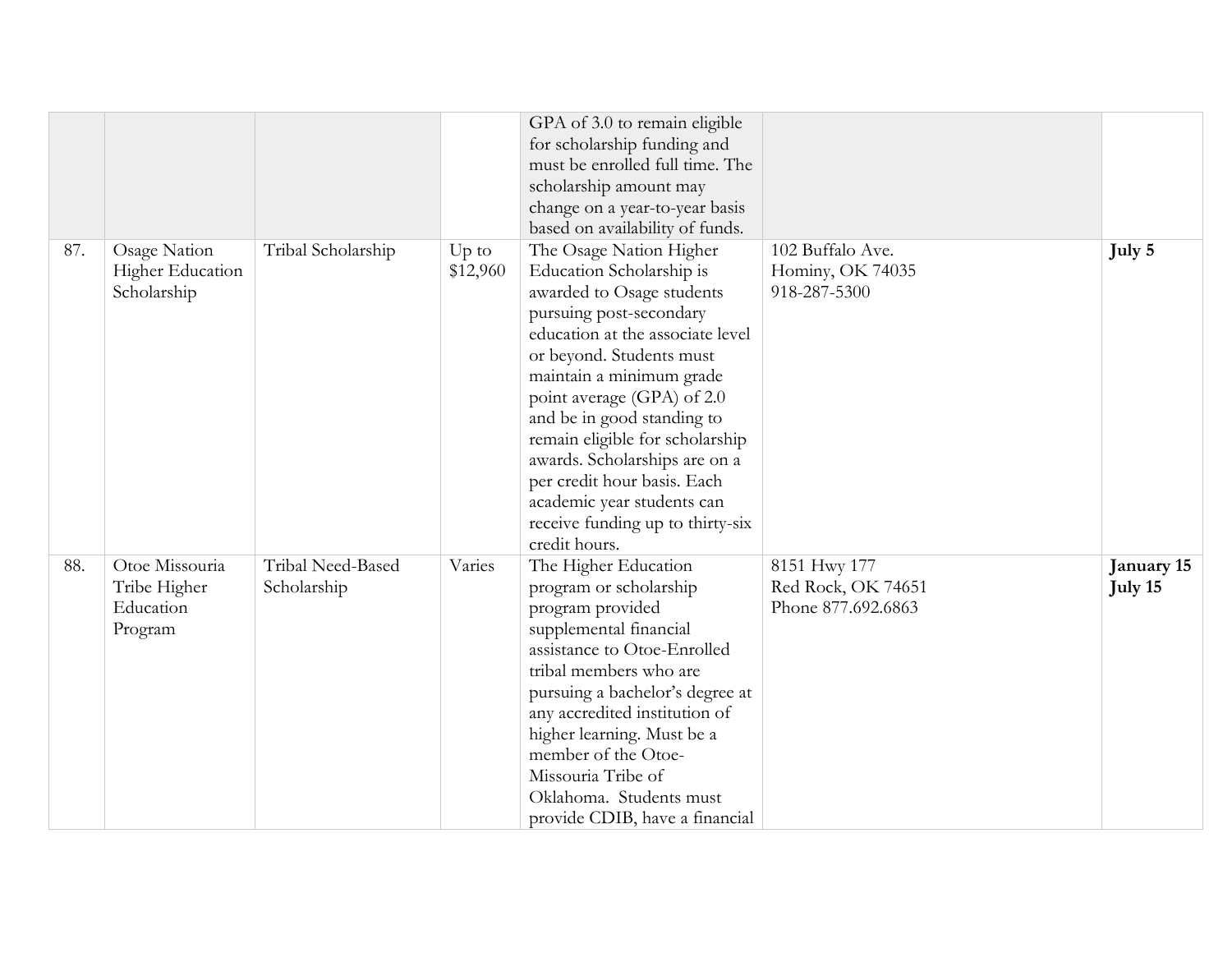|     |                                                                                      |                                                                           |                  | need as determined by the<br>eligible institution's financial<br>aid office, according to the<br>U.S. Department of Education<br>Formula, and must apply for<br>all available financial aid.                                                                                                                                                                                                                                                                                                                                                      |                                                                                                                                                                            |         |
|-----|--------------------------------------------------------------------------------------|---------------------------------------------------------------------------|------------------|---------------------------------------------------------------------------------------------------------------------------------------------------------------------------------------------------------------------------------------------------------------------------------------------------------------------------------------------------------------------------------------------------------------------------------------------------------------------------------------------------------------------------------------------------|----------------------------------------------------------------------------------------------------------------------------------------------------------------------------|---------|
| 89. | Ottawa Tribe of<br>Oklahoma Bureau<br>of Indian Affairs<br>Higher Education<br>Grant | Tribal Need-Based<br>Grant                                                | Varies           | Must be an enrolled member<br>of the Ottawa Tribe of<br>Oklahoma. Students must<br>provide proof of membership,<br>e.g., tribal enrollment card, or<br>letter from the tribe, be<br>admitted for enrollment to an<br>accredited institution of higher<br>education.<br>Student must have financial<br>need as determined by the<br>eligible institution's financial<br>aid office according to U.S.<br>Dept. of Education standard<br>formula, and apply for all<br>available campus-based<br>financial aid. Must have a<br>minimum of a 2.0 GPA. | Cheryl Lewis at:<br>Oklahoma Area Education Office<br>200 NW 4th St. Suite 4049<br>Oklahoma City, OK 73102<br>Phone: 1-405-605-6051 extension 304<br>Fax: 1-405-605-6057   | July 15 |
| 90. | Owanah<br>Anderson<br>Scholarship                                                    | Tribal Individual<br>Scholarship or Specific<br>Program(s)<br>Scholarship | $Up$ to<br>\$750 | For undergraduate female<br>students in their junior year.<br>They must be enrolled<br>members within their<br>respective tribes from<br>continental U.S. tribes or<br>Alaska Native tribes and must<br>be able to submit a copy of<br>tribal enrollment. Students<br>must also be enrolled as full-                                                                                                                                                                                                                                              | <b>Executive Office</b><br>966 Hungerford Drive<br>Suite 30-A<br>Rockville, MD 20850<br>Phone: 240-314-7155<br>Fax: 240-314-7159<br>Email: general.aaia@indian-affairs.org | June 1  |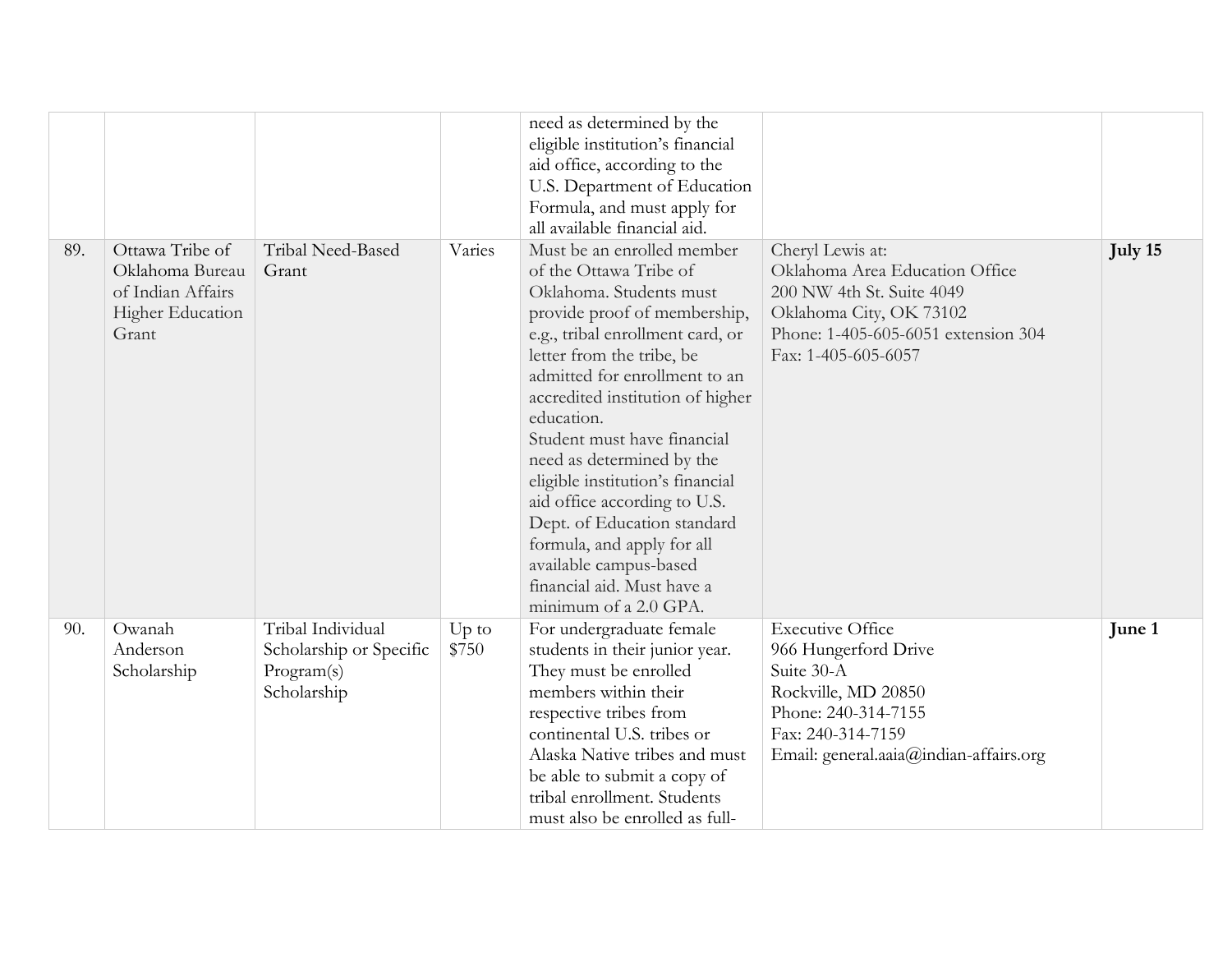|     |                                                                        |                                 |                    | time students for both fall and<br>spring semesters and have a<br>minimum 2.5 GPA. Students<br>must be attending an<br>accredited institution and be<br>seeking an associate degree or<br>higher.                                                                                                                                                                                                                |                                                                                                                                                                                                 |                                      |
|-----|------------------------------------------------------------------------|---------------------------------|--------------------|------------------------------------------------------------------------------------------------------------------------------------------------------------------------------------------------------------------------------------------------------------------------------------------------------------------------------------------------------------------------------------------------------------------|-------------------------------------------------------------------------------------------------------------------------------------------------------------------------------------------------|--------------------------------------|
| 91. | Quapaw Tribe<br><b>Higher Education</b><br>Funding                     | Tribal Financial<br>Assistance  | $Up$ to<br>\$1,500 | Students must be enrolled<br>members of the Quapaw Tribe<br>and maintain a 2.0 minimum<br>GPA.                                                                                                                                                                                                                                                                                                                   | Krista Pierce, Director<br>Department of Higher Education<br>Quapaw Tribe of Oklahoma<br>5681 S. 630 Rd.<br>P.O. Box 765<br>Quapaw, OK 7463<br>918-542-1853 ext. 211<br>kpierce@quapawtribe.com | February<br>28<br>September<br>30    |
| 92. | Sac & Fox Nation<br>College Living<br>Allowance                        | Tribal Scholarship<br>Allowance | $Up$ to<br>\$1,000 | Each full-time student may<br>receive a living allowance to<br>help with day-to-day expenses<br>to ensure that they attend<br>classes. Examples are: gasoline,<br>groceries, babysitters, or any<br>other expense. A full-time<br>student receives \$800.00 for<br>the fall semester, and<br>$$1000.00$ for the spring<br>semester, and half that amount<br>for part time students. No<br>receipts are required. | Sac and Fox Nation<br>Administration Building<br>920883 S. Hwy 99 Bldg A<br>Stroud, OK 74079<br>918-968-3526                                                                                    | September<br>March 1                 |
| 93. | Sac & Fox Nation<br>College<br>Textbooks and<br>Supplies<br>Assistance | Tribal Financial<br>Assistance  | $Up$ to<br>\$500   | Provides assistance<br>to purchase books or supplies<br>as needed for college<br>classes. The amount is \$500<br>per semester for full-time<br>students and \$250 for part-                                                                                                                                                                                                                                      | Sac and Fox Nation<br>Administration Building<br>920883 S. Hwy 99 Bldg A<br>Stroud, OK 74079<br>918-968-3526                                                                                    | September<br>$\mathbf{1}$<br>March 1 |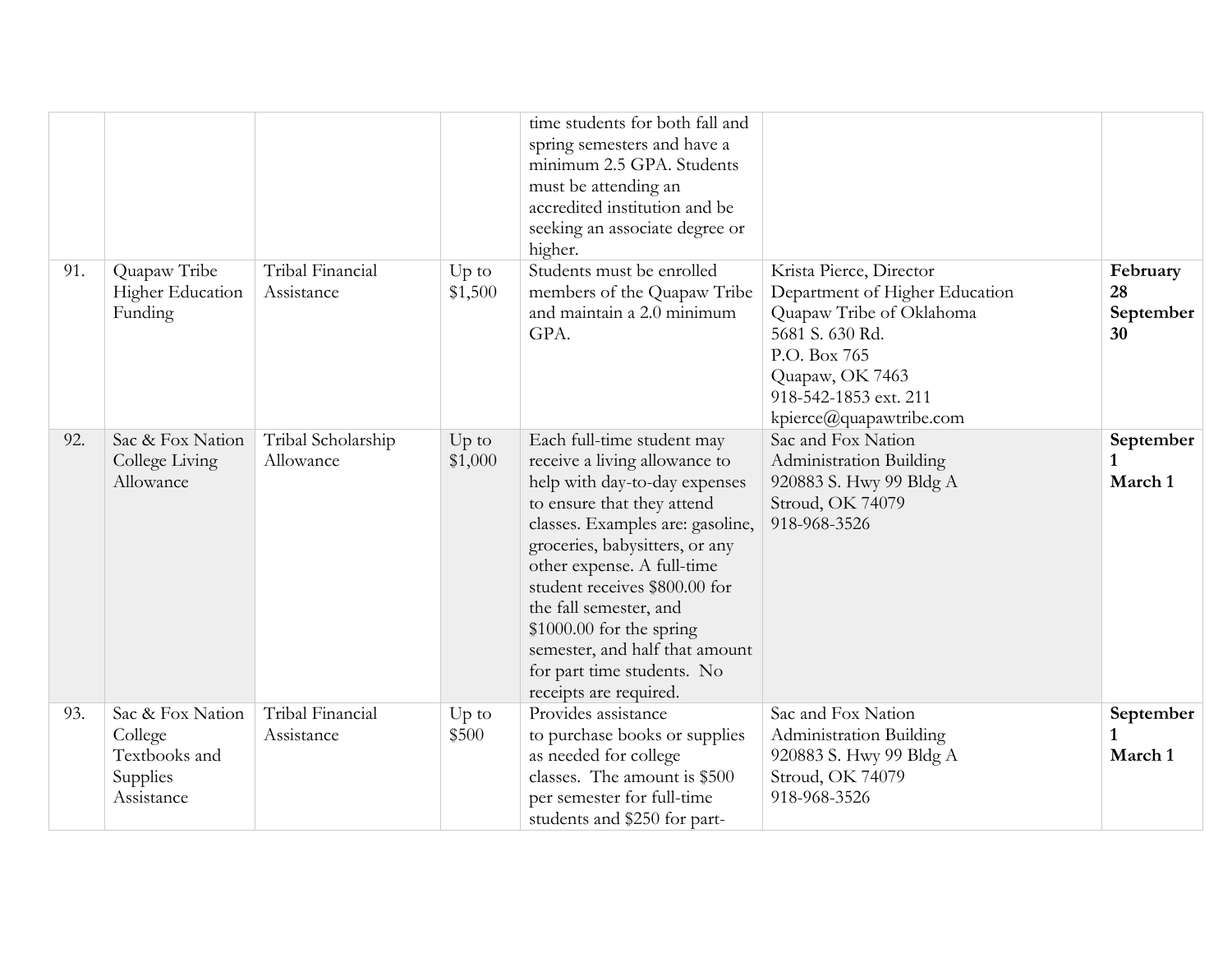|     |                                                                  |                                  |                    | time students. Payment is paid<br>directly to the<br>student. Receipts are required<br>at the end of the semester                                                                                                                                                                                                                                                                                                         |                                                                                                                                                                                           |                           |
|-----|------------------------------------------------------------------|----------------------------------|--------------------|---------------------------------------------------------------------------------------------------------------------------------------------------------------------------------------------------------------------------------------------------------------------------------------------------------------------------------------------------------------------------------------------------------------------------|-------------------------------------------------------------------------------------------------------------------------------------------------------------------------------------------|---------------------------|
| 94. | Sac & Fox Nation<br>College Tuition<br>Assistance                | Tribal Financial<br>Assistance   | $Up$ to<br>\$1,000 | from each student.<br>Provides tuition assistance for<br>tribal members who are<br>enrolled in an accredited<br>college. It pays \$1000 per<br>semester for full-time students,<br>and \$500 for part-time<br>students and is paid directly to<br>the college.                                                                                                                                                            | Sac and Fox Nation<br>Administration Building<br>920883 S. Hwy 99 Bldg A<br>Stroud, OK 74079<br>918-968-3526                                                                              | September<br>March 1      |
| 95. | Seminole Nation<br>Higher Ed<br>Scholarship<br>Application       | Tribal Need-Based<br>Scholarship | Varies             | 2.5 minimum GPA, Seminole<br>Nation membership card                                                                                                                                                                                                                                                                                                                                                                       | Clara Keawphalouk<br>Hours: 8:00 a.m. - 5:00 p.m. Mon-Fri<br>Address: 215 E. Evans Seminole, OK 74868<br>Phone: (405) 257-7200<br>Fax: (405) 303-2445<br>email: keawphalouk.c@sno-nsn.gov | September<br>$\mathbf{1}$ |
| 96. | Seneca-Caguya<br>Nation Education<br>Fellowship Fund<br>Programs | Tribal Fellowship                | $Up$ to<br>\$1,200 | An applicant must be an<br>enrolled tribal member in this<br>tribe. An undergraduate<br>applicant for the fund must<br>provide proof of enrollment in<br>a minimum of 12 semester<br>class hours during the spring<br>or fall school terms. A<br>graduate applicant for the fund<br>must provide proof of<br>enrollment in a minimum of<br>nine semester class hours<br>during the fall/spring<br>semester. Students must | Shaun Moore<br>HR & Education Clerk<br>918-787-5452 Ext. 204 Fax 918-787-6804<br>smoore@sctribe.com                                                                                       | July 15<br>November<br>15 |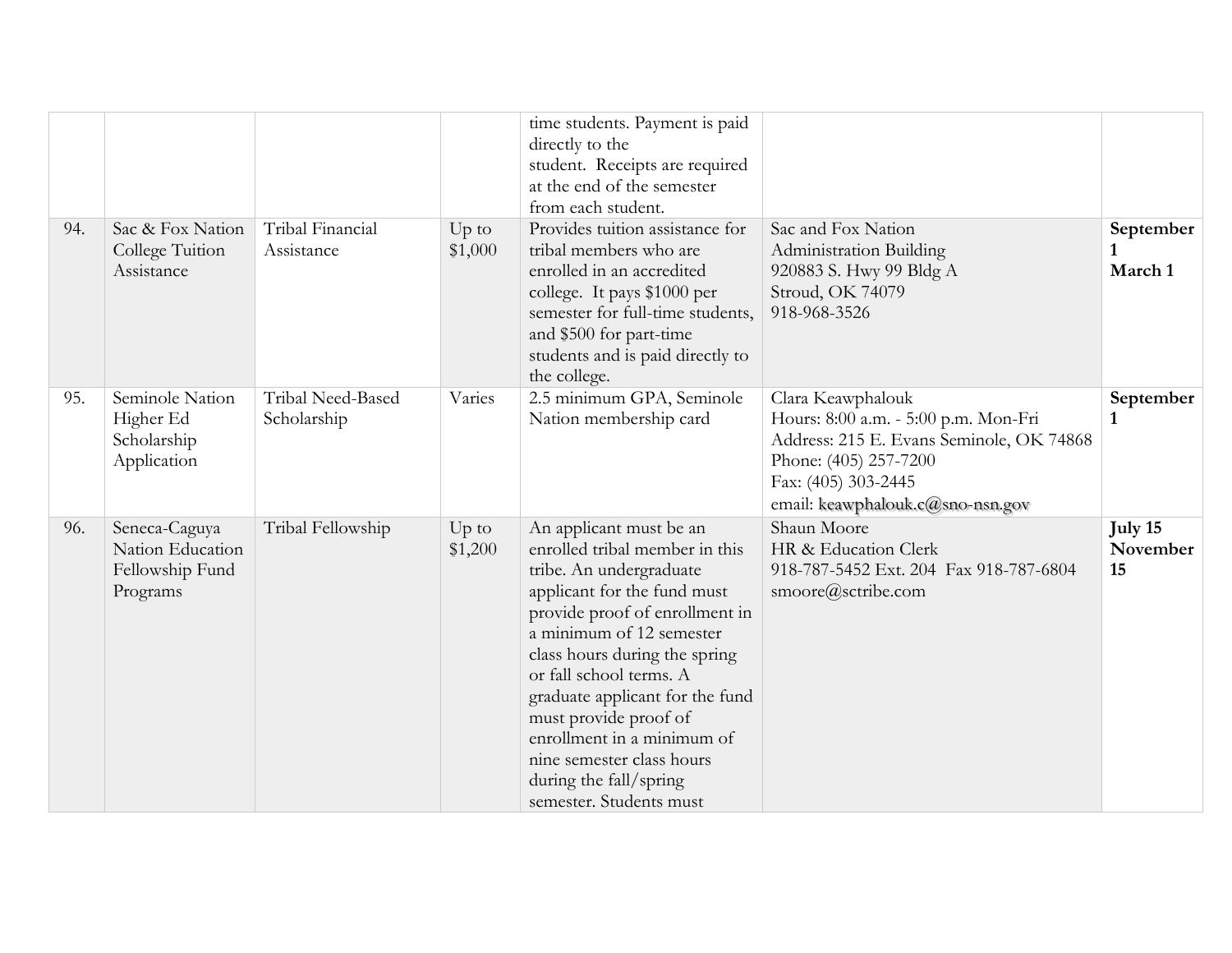|     |                                                                                                                                   |                                                                 |                    | maintain no less than a 2.0<br>grade point average (GPA).                                                                                                                                                                                                                                                                                                                                                      |                                                                                                                                                                                             |                             |
|-----|-----------------------------------------------------------------------------------------------------------------------------------|-----------------------------------------------------------------|--------------------|----------------------------------------------------------------------------------------------------------------------------------------------------------------------------------------------------------------------------------------------------------------------------------------------------------------------------------------------------------------------------------------------------------------|---------------------------------------------------------------------------------------------------------------------------------------------------------------------------------------------|-----------------------------|
| 97. | Sequoyah<br>Graduate<br>Scholarship                                                                                               | Scholarship                                                     | $Up$ to<br>\$750   | Graduate students must be<br>enrolled members within their<br>respective tribes from or<br>Alaska and must be able to<br>submit a copy of tribal<br>enrollment. Students must also<br>be enrolled as full-time<br>students for both fall and<br>spring semesters and have a<br>minimum 2.5 GPA. Students<br>must be attending an<br>accredited institution and be<br>seeking an associate degree or<br>higher. | <b>Executive Office</b><br>966 Hungerford Drive<br>Suite 30-A<br>Rockville, MD 20850<br>Phone: 240-314-7155<br>Fax: 240-314-7159<br>E-Mail: general.aaia@indian-affairs.org                 | June 1                      |
| 98. | Shawnee Tribe<br>Post-Secondary<br>Education<br>Assistance<br>Program                                                             | Tribal Financial<br>Assistance                                  | $Up$ to<br>\$1,000 | Any tribal member attending<br>an accredited college, vo-tech,<br>or similar school in the 50<br>United States on a full-time or<br>part-time basis is eligible.<br>There are no age requirements<br>or income guidelines.<br>Minimum of 2.5 GPA<br>required.                                                                                                                                                  | Tribal Administrator Jodi Hayes<br>Ph: 918-542-2441<br>Fax: 918-542-2922<br>P.O. Box 189<br>29 S Hwy 69A<br>Miami, OK 74355                                                                 | August 31<br>December<br>31 |
| 99. | Society for<br>American<br>Archaeology<br>Arthur C. Parker<br>Scholarship or<br>NSF Scholarship<br>for Archaeological<br>Training | Individual Scholarship<br>or Specific Program(s)<br>Scholarship | $Up$ to<br>\$5,000 | To support archaeological<br>training or a research program<br>for Native American students<br>or employees of tribal cultural<br>preservation programs.                                                                                                                                                                                                                                                       | Society for American Archaeology<br>1111 14th Street NW, Suite 800<br>Washington, DC 20005-5622<br>Tel: +1 202-789-8200<br>Fax: +1 202-789-0284<br>headquarters@saa.org advertising@saa.org | December<br>13              |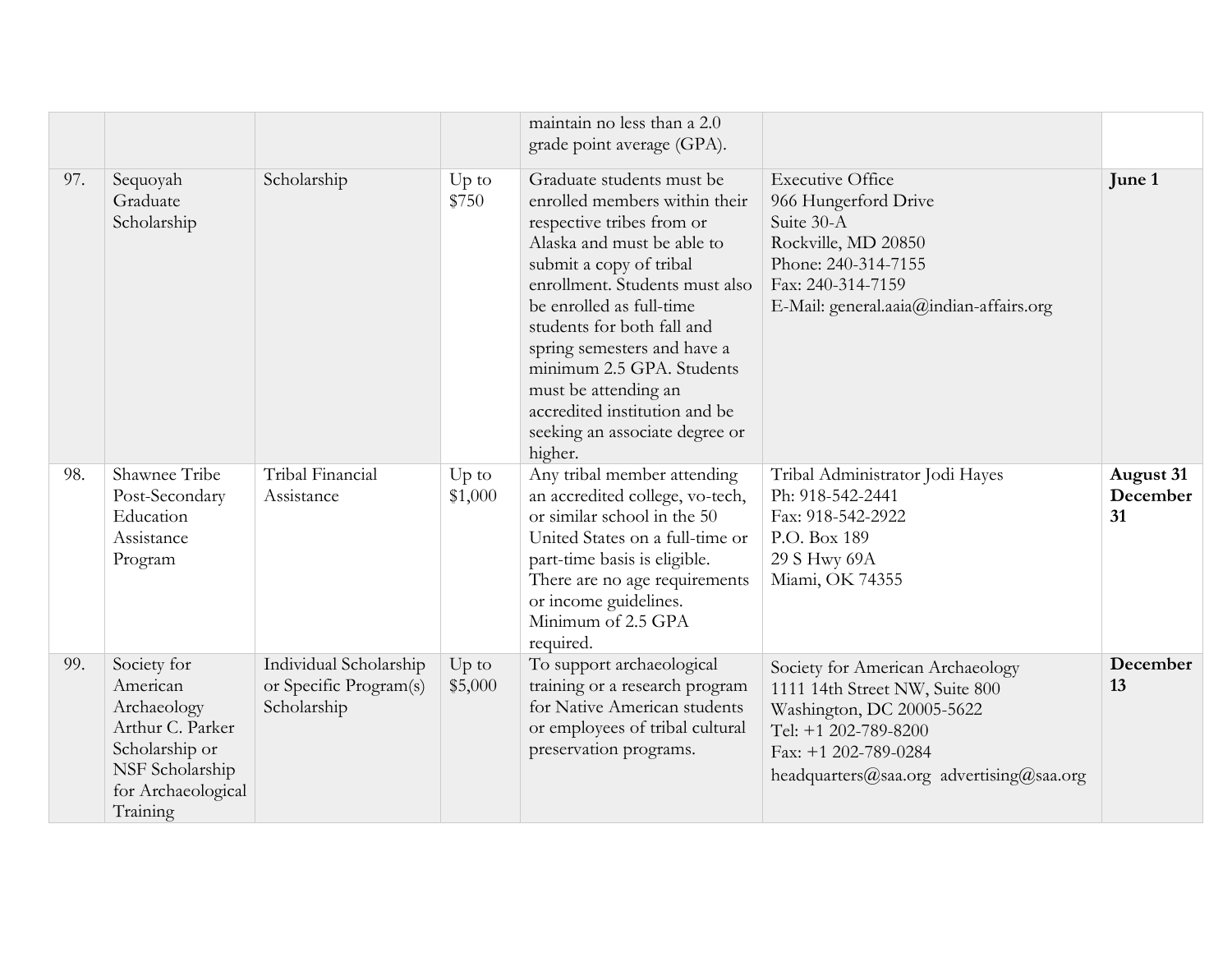| 100. | Society for<br>American<br>Archaeology<br>Native American<br>Graduate<br>Archaeology<br>Scholarship      | Individual Scholarship<br>or Specific Program(s)<br>Scholarship | $Up$ to<br>\$10,000 | Open to all Native peoples<br>from anywhere in the<br>Americas, Alaska Natives,<br>Native Hawaiians, and<br>Indigenous Pacific Islanders.<br>To support graduate Native<br>American students studying<br>archaeology, including, but not<br>limited to, tuition, travel, food,<br>housing, books, supplies,<br>equipment and child care. | Society for American Archaeology<br>1111 14th Street NW, Suite 800<br>Washington, DC 20005-5622<br>Tel: +1 202-789-8200<br>Fax: +1 202-789-0284<br>headquarters@saa.org advertising@saa.org | December<br>16 |
|------|----------------------------------------------------------------------------------------------------------|-----------------------------------------------------------------|---------------------|------------------------------------------------------------------------------------------------------------------------------------------------------------------------------------------------------------------------------------------------------------------------------------------------------------------------------------------|---------------------------------------------------------------------------------------------------------------------------------------------------------------------------------------------|----------------|
| 101. | Society for<br>American<br>Archaeology<br>Native American<br>Undergraduate<br>Archaeology<br>Scholarship | Individual Scholarship<br>or Specific Program(s)<br>Scholarship | $Up$ to<br>\$5,000  | To support undergraduate<br>studies for Native American<br>students, including but not<br>limited to tuition, travel, food,<br>housing, books, supplies,<br>equipment, and child care.                                                                                                                                                   | Society for American Archaeology<br>1111 14th Street NW, Suite 800<br>Washington, DC 20005-5622<br>Tel: +1 202-789-8200<br>Fax: +1 202-789-0284<br>headquarters@saa.org advertising@saa.org |                |
| 102. | The Continental<br>Society Daughters<br>of Indian Wars:<br>The Native<br>American<br>Scholarship         | Individual Scholarship<br>or Specific Program(s)<br>Scholarship | \$5,000             | Applicant must be an enrolled<br>tribal member and plan to<br>work with a tribe or nation in<br>the field of education or social<br>service. Career goals should<br>involve working with Native<br>Americans. Must have a<br>minimum of a 3.0 GPA and<br>carry at least 8 semester hours.                                                | Scholarship Chairman: leslie@khs65.com                                                                                                                                                      | June 15        |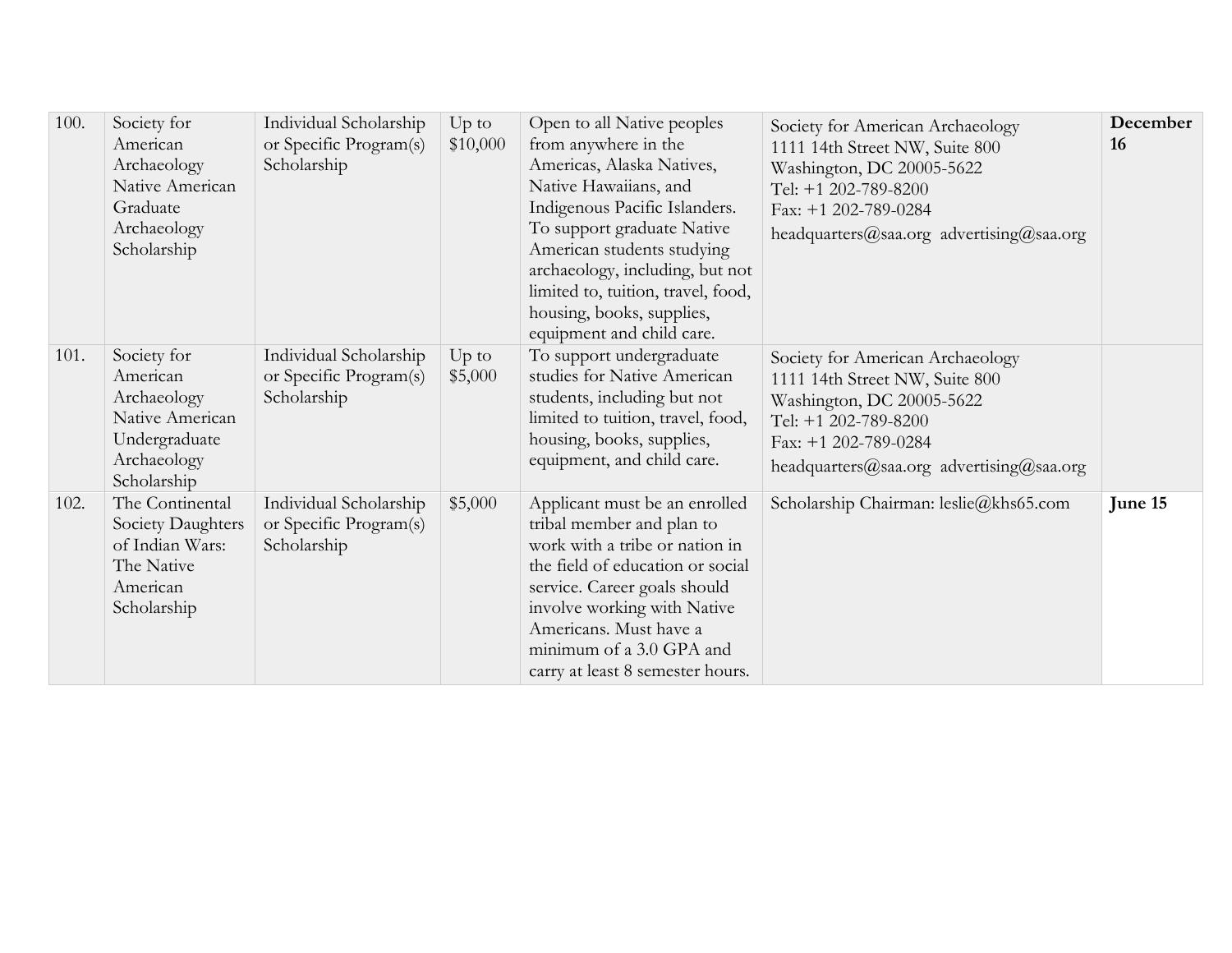| 103. | The National<br>Center For<br>American Indian<br>Enterprise<br>Development<br>(NCAID)<br>American Indian<br><b>Business</b><br>Scholarship<br>Program | Individual Scholarship<br>or Specific Program(s)<br>Scholarship | Varies                                                                         | Applicant must be majoring in<br>a business related field and<br>must be a junior, senior or<br>graduate college student.<br>Applicant must be enrolled<br>full-time at an accredited post-<br>secondary institution of higher<br>education. If selected,<br>candidate must be able to<br>attend the NCAIED<br>Scholarship<br>Awards Luncheon.                                                                                                                | The National Center For American Indian<br><b>Enterprise Development</b><br>Attn: 2016 Scholarship Committee<br>953 E. Juanita Avenue, Mesa, AZ 85204<br>Phone: 480-545-1298 x244<br>Fax: 480-545-4208<br>Email: scholarships@ncaied.org | August 6                         |
|------|-------------------------------------------------------------------------------------------------------------------------------------------------------|-----------------------------------------------------------------|--------------------------------------------------------------------------------|---------------------------------------------------------------------------------------------------------------------------------------------------------------------------------------------------------------------------------------------------------------------------------------------------------------------------------------------------------------------------------------------------------------------------------------------------------------|------------------------------------------------------------------------------------------------------------------------------------------------------------------------------------------------------------------------------------------|----------------------------------|
| 104. | The Ponca Tribe<br>of Oklahoma<br>Higher Education<br>Scholarship<br>Program                                                                          | Tribal Scholarship                                              | $Up$ to<br>\$1,300                                                             | You must be a member of the<br>Ponca Tribe of Oklahoma.                                                                                                                                                                                                                                                                                                                                                                                                       | Sarah J. Allen-Nelsen, Director<br>Ponca Tribe of Oklahoma<br>Education/Training Department<br>121 White Eagle Drive<br>Ponca City, OK 74601<br>Ph: (580) 763-0120<br>Fx: (580) 763-0126                                                 | June<br>December<br>$\mathbf{1}$ |
| 105. | Wichita and<br>Affiliated Tribes<br>Higher Education<br>Program                                                                                       | Tribal Financial<br>Assistance                                  | $Up$ to<br>\$2,000<br>(Full-<br>time)<br>$Up$ to<br>\$1,000<br>(part-<br>time) | Students must be working<br>toward an associate or<br>bachelor's degree from an<br>accredited college or<br>university. Assistance is<br>available for part-time (6 hrs.)<br>and full-time (12 hrs. or more)<br>enrollment. Students are<br>required to maintain a grade<br>point average of 2.0 or better<br>on enrolled hours. Pell grant-<br>eligible students will be<br>awarded first; Non-Pell-grant<br>eligible may be awarded as<br>long as funds are | Yolanda Walker,<br>Director yolanda.walker@wichitatribe.com<br>Louisa Riffel, Secretary/JOM<br>Tutor louisa.riffel@wichitatribe.com<br>Telephone (405) 247-8612<br>Fax (405) 247-5687                                                    | July 1<br>November<br>1          |